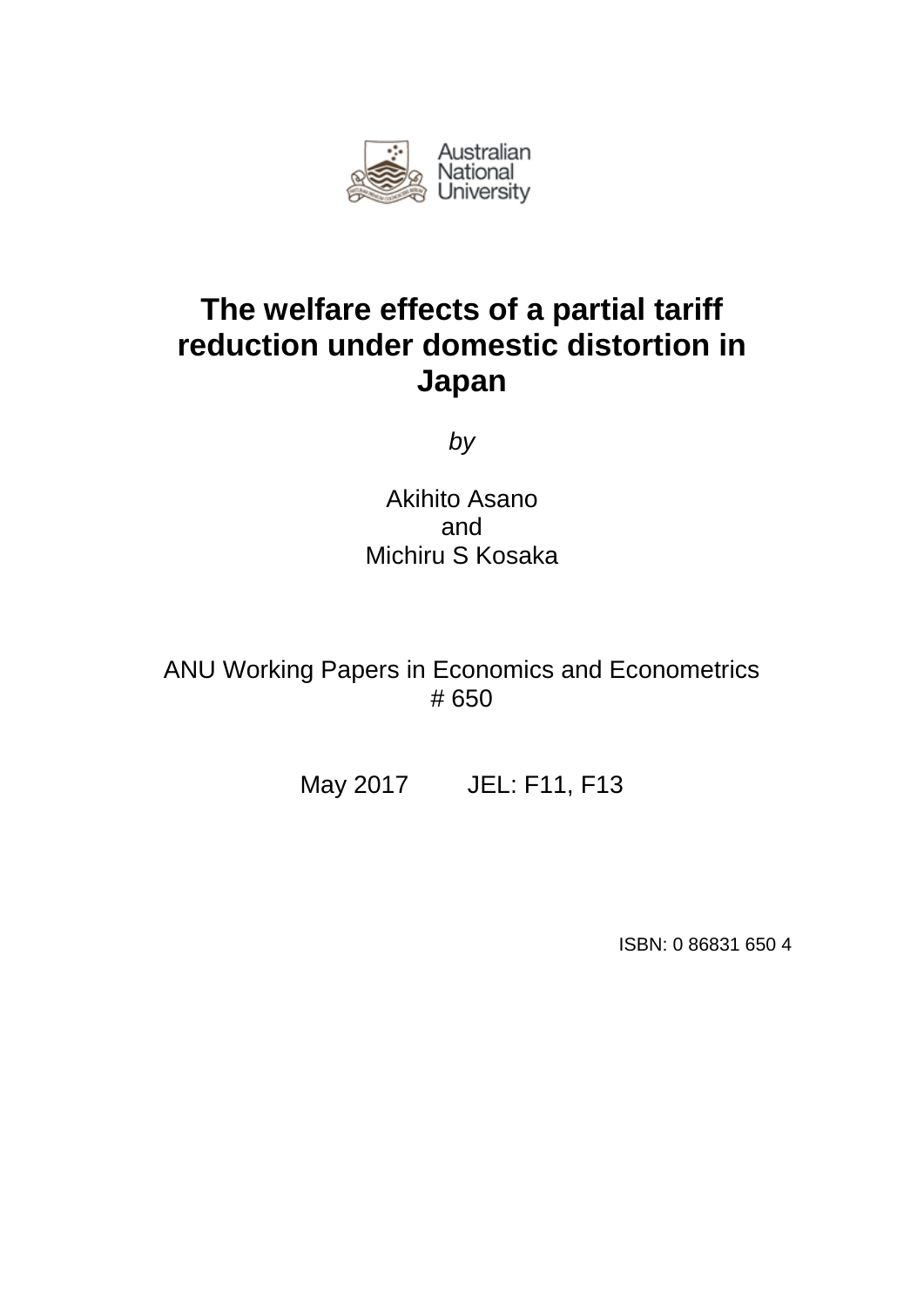# The welfare effects of a partial tariff reduction under domestic distortion in Japan*<sup>∗</sup>*

Akihito Asano*†*

Michiru S Kosaka*‡*

Sophia University

Sophia University

May 1, 2017

#### **Abstract**

We examine a partial tariff reduction policy in a specific factor model with two import-competing sectors. When one of them enjoys a higher tariff and is also subject to a production subsidy, will a tariff reduction in the other import-competing sector be welfare improving? We argue that this second-best type question is highly relevant to Japan, and calibrate our model to its 2013 economy. We find that the policy is undesirable and that even a complete subsidy removal is insufficient to make it desirable. Making it welfare improving requires the other sector's tariff be more than halved.

**Keywords:** Tariff policy, domestic distortion, welfare, specific factor model, Japanese economy

**JEL Classification:** F11(Neoclassical Models of Trade), F13(Trade Policy; International

Trade Organizations)

*<sup>∗</sup>*The authors would like to thank participants of Economic Theory Seminar at the Australian National University for feedback, and in particular, Taiji Furusawa and Martin Richardson for their helpful comments and suggestions. This paper was completed when Asano was visiting the Australian National University, and he thanks the Research School of Economics for their hospitality. The usual disclaimer applies.

*<sup>†</sup>*Corresponding author. E-mail: aki.asano@sophia.ac.jp.

*<sup>‡</sup>*E-mail: michiru-s@sophia.ac.jp.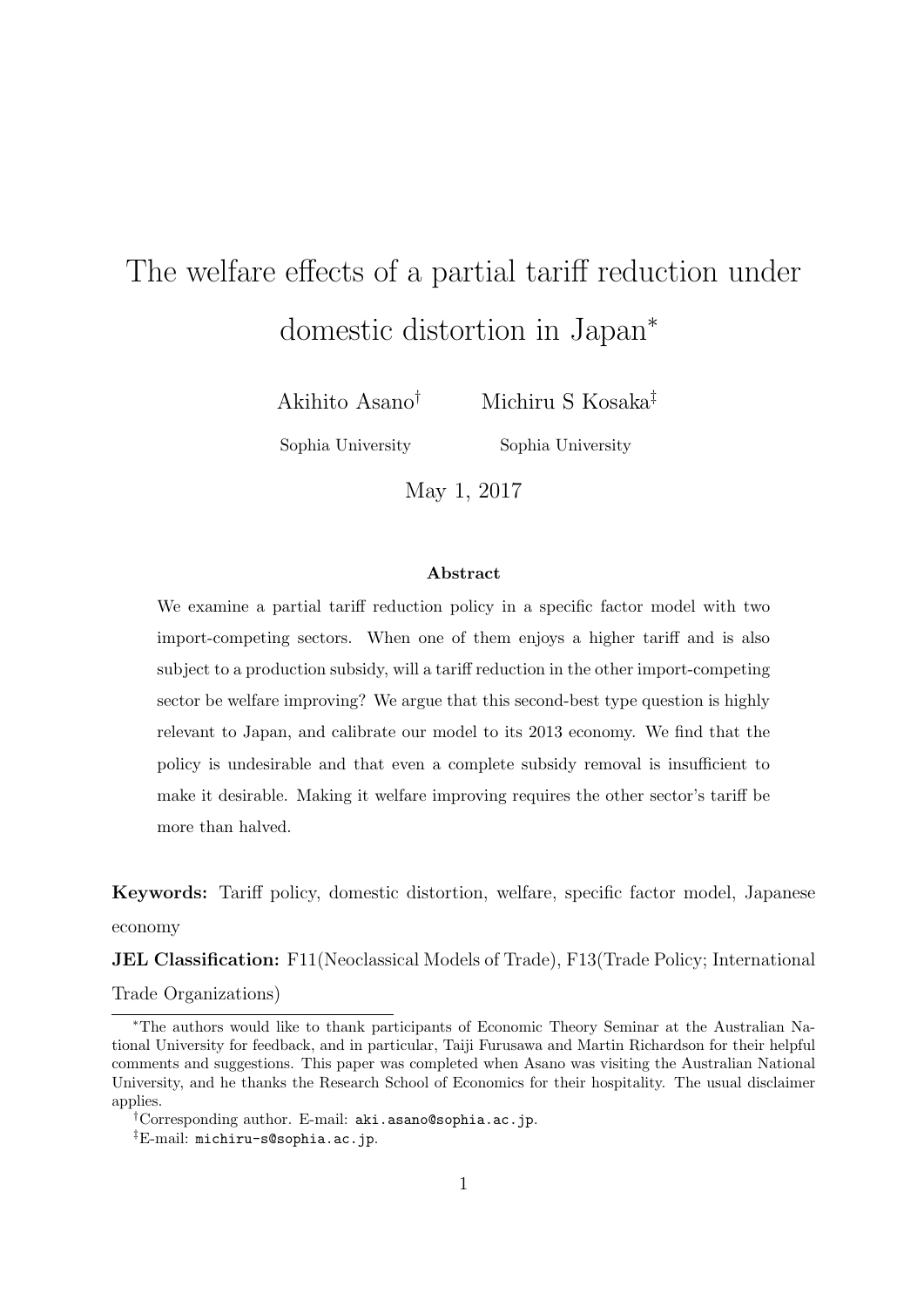## **1 Introduction**

Japan is one of the world's largest agro-food importing countries and it is well known that significant support has been provided to its producers. According to OECD (2017), the producer support estimates (PSE) for Japanese farmers in 2013 was 52 per cent of gross farm receipts, which was well beyond the PSE in most other OECD countries (see Figure 1). Indeed, Table 1 indicates that high average tariff rates were imposed on Japanese agricultural imports such as Dairy products (116.9 per cent), Cereals and preparations (80.2 per cent), and Sugars and confectionery (50.2 per cent).



Figure 1: Producer support estimates (% of gross farm receipts, 2013). **Source:** OECD (2017)

Agricultural producer support in Japan is distinctive also in terms of the government subsidy. Table 2 suggests that the government subsidy allocated to the 'Agriculture, forestry and fishery' sector is the third largest after 'Finance, insurance and real estate' and 'Medical service, health, social security and nursing care' sectors. Amongst primary and manufacturing sectors, the subsidy allocated to the 'Agriculture, forestry and fishery' sector exceeds 80 per cent of the total subsidy. On the contrary, protection for other import-competing sectors — *e.g.* 'Textile products' and 'Wearing apparel and other textile products' — have been rather modest in terms of both import tariffs and subsidies.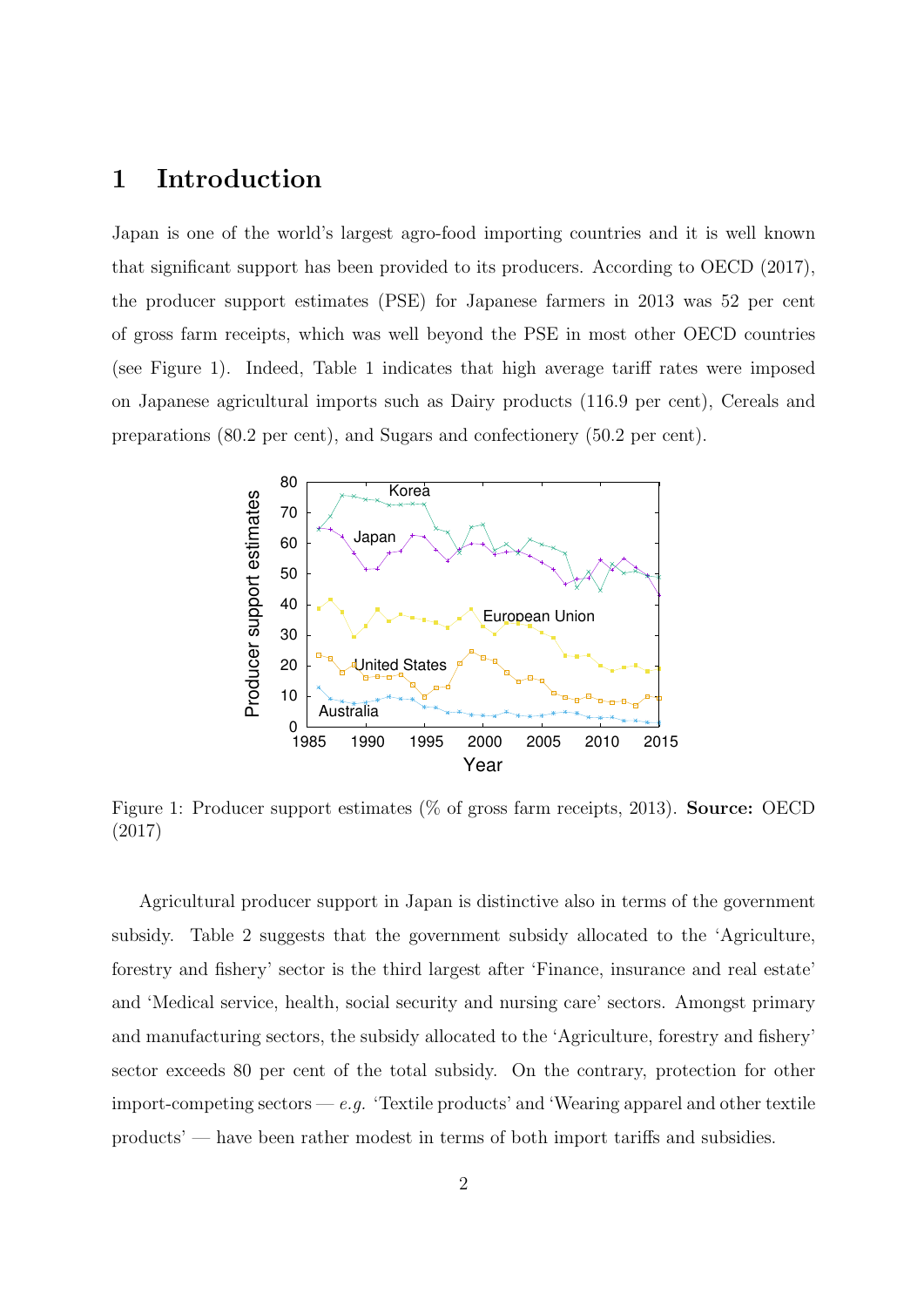| Product group            | Average tariff $(\%)$ |
|--------------------------|-----------------------|
| Dairy products           | 116.9                 |
| Cereals & preparations   | 80.2                  |
| Sugars and confectionery | 50.2                  |
| Beverages & tobacco      | 16.8                  |
| Coffee, tea              | 14.4                  |
| Animal products          | 13.6                  |
|                          |                       |
| Clothing                 | 9.2                   |
| Textiles                 | 5.6                   |
|                          |                       |

**Source:** WTO, ITC and UNCTAD (2013)

Table 1: Japan's tariff by product group in 2013

| <b>Sector</b>                                             | Subsidy   | Ratio    |
|-----------------------------------------------------------|-----------|----------|
| Finance, insurance and real estate                        | 1,011,578 | 26.09%   |
| Medical service, health, social security and nursing care | 906,039   | 23.37%   |
| Agriculture, forestry and fishery                         | 706,387   | 18.22%   |
| Other civil construction                                  | 275,306   | $7.10\%$ |
| Transport and postal service                              | 253,531   | $6.54\%$ |
| Water                                                     | 252,001   | $6.50\%$ |
| Other NPO service                                         | 125,863   | 3.25%    |
| Food and beverages                                        | 114,399   | $2.95\%$ |
|                                                           |           |          |
| Total                                                     | 3,877,586 | 100.00%  |

**Source:** Ministry of Economy, Trade and Industry, Japan (2013)

Table 2: Subsidy allocation in Japan by sector in 2013 (in million Japanese Yen)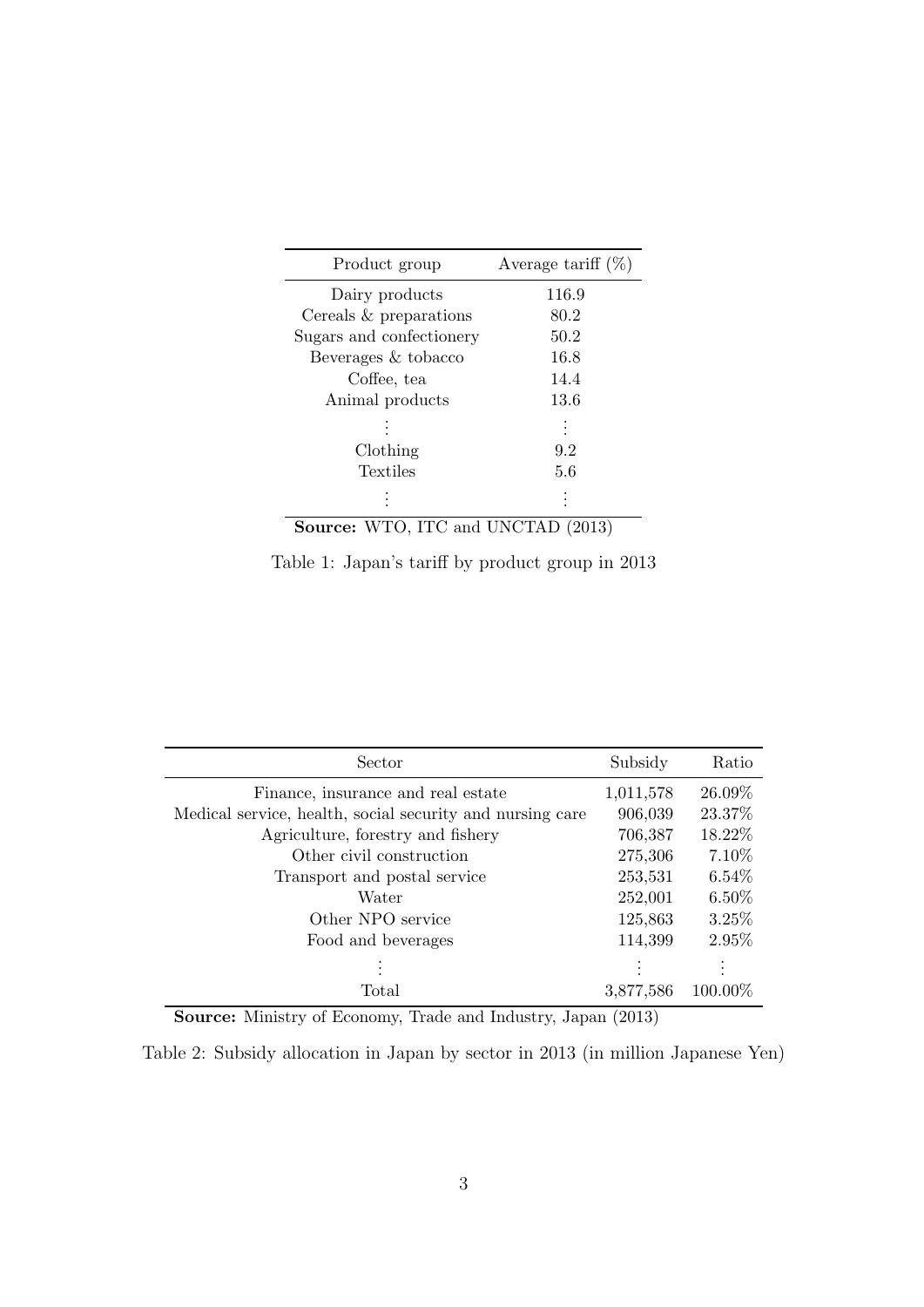In the process of the Trans-Pacific Partnership (TPP) negotiations, the Japanese government included the majority of the rice, wheat, meat, dairy products and sugar items in to the exception list. The Japanese public seems to have focussed on discussion as to whether these items should also be liberalised, but little seems to have been discussed as to whether removing tariffs for some items, whilst those for others — typically on which high tariffs are imposed — held intact, will benefit the economy. In this paper, with the above characteristics of the Japanese economy in mind, we wish study the welfare effect of such a partial tariff reduction policy.

Our question involves multiple distortions and hence it is a question under the theory of second best. In their seminal work, Lipsey and Lancaster (1956) have examined a similar question to ours as an example that illustrates the theory of second best, although they do not consider any domestic distortion. A strand of the literature has then followed to examine welfare improving piecemeal policy changes in a more general multi-sector framework.<sup>1</sup> Earlier papers include Foster and Sonnenschein (1970), Bruno (1972) and Hatta (1977a,b) amongst others, which have established the two types of tariff reforms that are welfare improving: (i) lower every distortion in an equal percentage (uniform reduction rule); and (ii) reduce the highest distortion to the next highest (concertina rule). The main results established in the earlier work have been extended by many succeeding papers — Fukushima (1979), Diewert et al. (1991), Turunen-Red and Woodland (1991), Abe (1992), Ju and Krishna (2000) and Anderson and Neary (2007), *etc.* — which have also focussed on sufficient conditions for the welfare improving policy rules. However, not much work has been done in terms of examining the welfare effect of the reform of our interest.

There seem to be two reasons for it. First, since the question of our interest involves multiple distortions, when one of them is reduced (or increased) the welfare effect is generally ambiguous. If one is interested in obtaining a concrete result for a welfare improving policy, it makes sense to limit the analysis to a particular set of policies.

<sup>&</sup>lt;sup>1</sup>See Corden (1984), Dixit (1985) Vousden (1990) and Falvey and Kreickemeier (2013) for the survey on this topic as well as on trade and domestic distortion.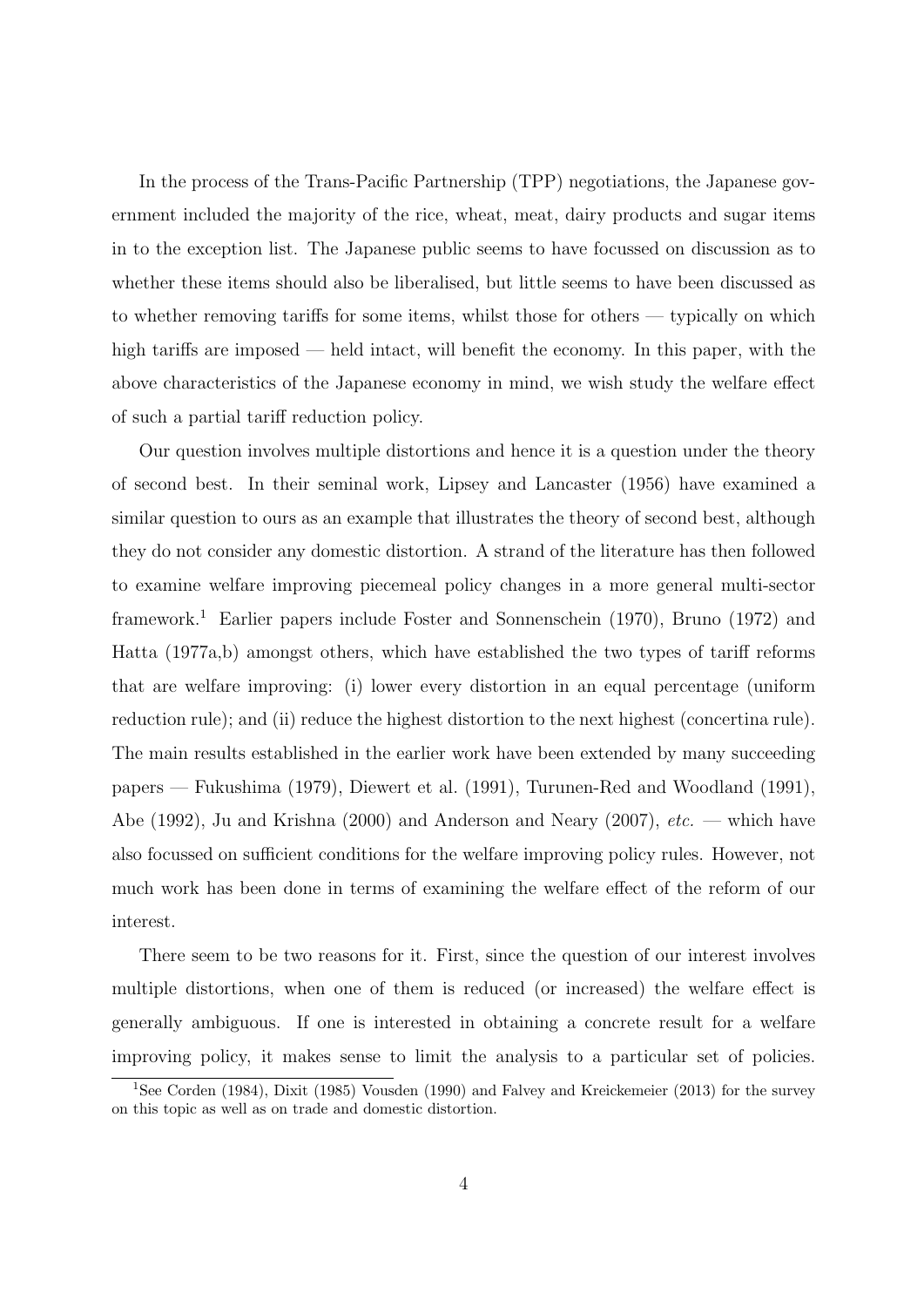Second, once a distortion is added to any framework, the mathematical analysis in general becomes extremely complicated than otherwise, even in a standard two-sector model.<sup>2</sup> It is no surprise that classical work that has examined the relationship between trade and domestic distortion relies on graphical analysis (Bhagwati and Ramaswami, 1963; Bhagwati, 1967, for example).

To examine the tariff reform of our interest, we employ a specific factor model (Jones, 1971b; Mussa, 1974) that comprises two import-competing sectors (call them Sectors A and B) and an export sector (call it Sector C). Both import-competing sectors are protected by tariffs but only one of them (Sector A, namely Agriculture) is supported by a production subsidy. Our particular interest is the welfare effect of lowering the Sector B tariff when it is lower than the Sector A tariff. In this case, as has been established in the existing literature the welfare effect is ambiguous, and hence we resort to numerical simulations to understand how the welfare effect of the policy reform of our interest might be affected by consumer preferences and/or production parameters. We employ the specific factor model because (i) the parsimonious nature of the model helps interpret our numerical results clearly; and (ii) we are interested in examining the short-run static effect of a piecemeal tariff reform on resource allocation.

In our numerical simulations we show that there is a following case. A tariff reduction in Sector B lowers economies welfare, but if the Sector A subsidy is sufficiently reduced at the same time, the tariff reduction becomes welfare improving. Given the high tariffs and heavy subsidies in Sector A described previously, it is interesting to investigate if this situation applies to the current Japanese economy. To this end, we calibrate our model to the 2013 Japanese economy using various data. Our calibration result indicates that Sector B's tariff reduction lowers economy's welfare and the direction of the effect does not change even if the Sector A subsidy is reduced to zero. From the viewpoint of static

 ${}^{2}$ For example, Johnson (1966) employs a numerical approach to sketch the production possibility frontier for the 2-by-2 model with a domestic distortion. Jones (1971a) provides mathematical explanation on the concavity of the production possibility frontier under the same situation, although complicated expressions make it difficult for us to interpret the results intuitively. Ohyama (1972) provides some mathematical analysis of tariff policies under domestic distortion, but it relies on an *ad hoc* way of modelling the distortion.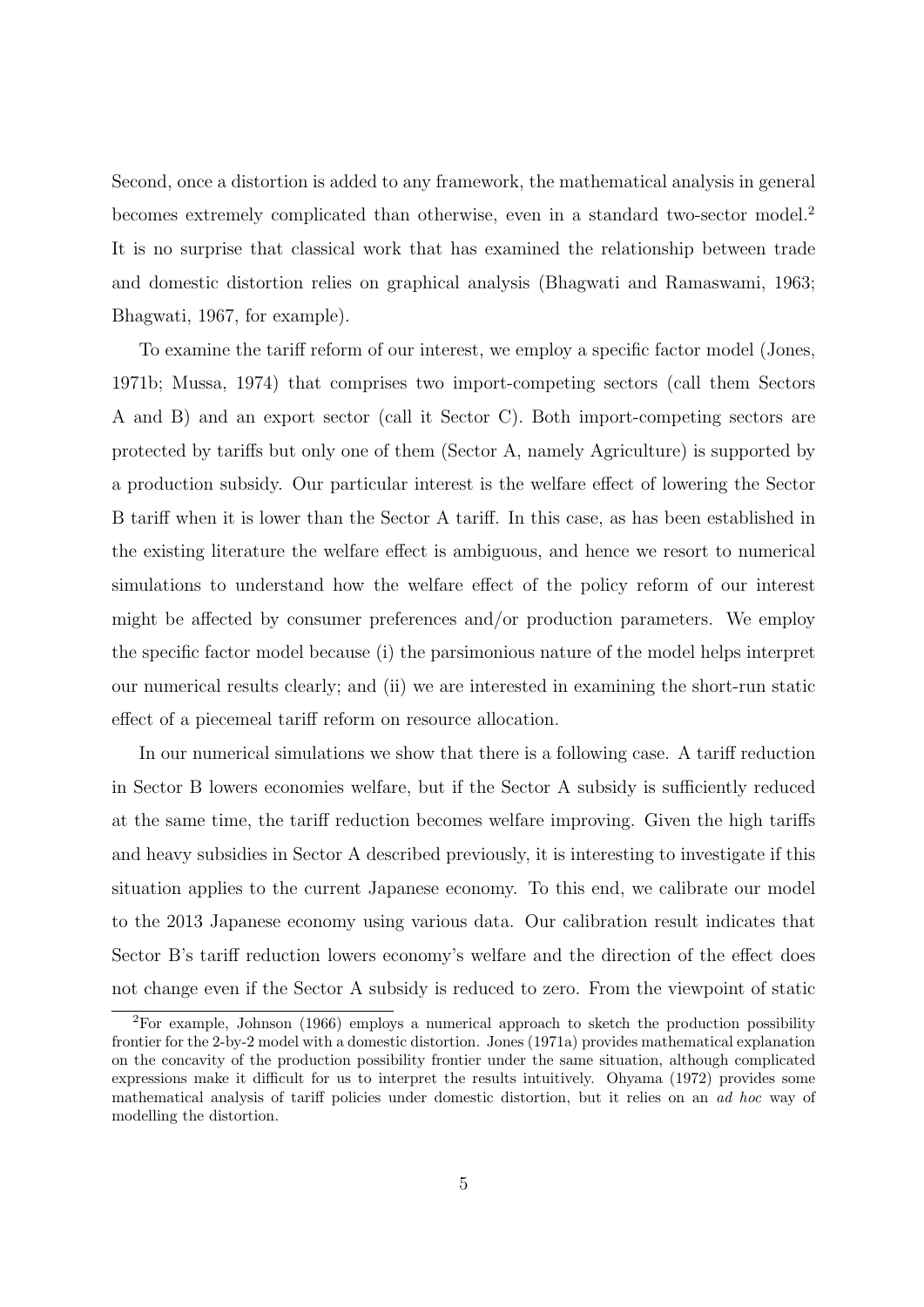resource allocation, our result suggests that the partial tariff removal policy of our focus is undesirable and that it should be accompanied by a significant tariff reduction in Sector A.

Given the calibrated parameters, we also show that the main driving force of the (negative) welfare effect of this partial tariff removal policy is an efficiency loss in production. By lowering the protection in Sector B, more production resource is drawn in to Sector A, which already have had too much resource allocated in the first place. Further production inefficiency created by this policy explains roughly 70 per cent of the overall (negative) welfare effect, whilst the remaining effect can be attributed to an incremental efficiency loss in consumption.

In the following section, we start with the analysis of a two-sector specific factor model that incorporates domestic distortion, which helps understand the effect of a tariff policy under domestic distortion intuitively. In Section 3, we extend our model to three sectors by adding another import-competing sector. We first show that the concertina type tariff reform will increase welfare in our specific factor model setup. Then we conduct numerical simulations to examine how different consumer preferences or production parameters affect the welfare effect of the tariff reform of our interest. In Section 4, we calibrate our model to the Japanese economy and present the results. Section 5 concludes.

## **2 The two-sector model with a domestic distortion**

#### **2.1 The setup**

We consider a two-sector specific factor model in a small open economy setting. We assume two goods, Good A and Good C. These goods are produced in two sectors, Sector A and Sector C, respectively. Outputs are denoted as  $Y_A$  and  $Y_C$ , respectively. International prices of the two goods are denoted as *P<sup>A</sup>* and *PC*.

There are two production factors. Labour is mobile across the two sectors, *L<sup>A</sup>* and *LC*. Capital in Sector A, *KA*, and that in Sector C, *KC*, are specific factors. We assume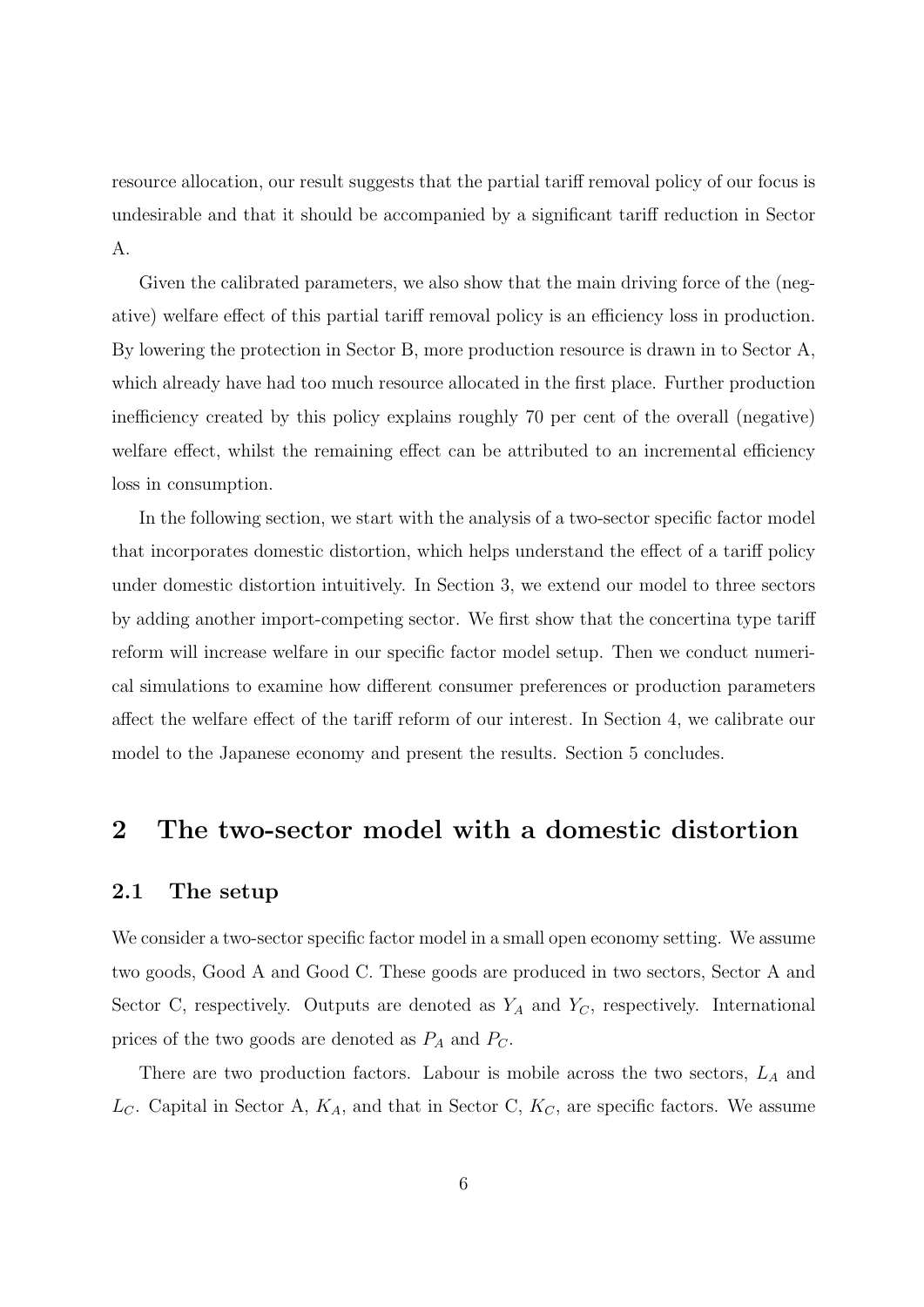Cobb-Douglas production technology for both sectors. More specifically,

$$
Y_A = L_A^{\alpha} K_A^{1-\alpha},\tag{1}
$$

$$
Y_C = L_C^{\gamma} K_C^{1-\gamma},\tag{2}
$$

where  $0 < \alpha < 1$  and  $0 < \gamma < 1$ . The aggregate quantity of labour in the economy is given as  $\overline{L}$ , and hence:

$$
\overline{L} = L_A + L_C. \tag{3}
$$

We assume that Sector A is an import-competing sector, which is subject to an ad valorem tariff,  $\tau_A \geq 0$ , and also whose production is subsidised by the government. More specifically, the Sector A producer receives  $\{P_A(1 + \tau_A) + s_A\}$  per unit of production, where  $s_A$  is the subsidy per unit of production. Sector C is an export sector.<sup>3</sup>

The profit functions of each sector are:

$$
\pi_A = \{ P_A(1 + \tau_A) + s_A \} Y_A - wL_A - r_A K_A,
$$
  

$$
\pi_C = P_C Y_C - wL_C - r_C K_C,
$$

where  $w$ ,  $r_A$ , and  $r_C$  are the wage and the rental prices of capital in each sector, respectively. Solving the profit maximisation problems, we obtain the following first-order

 $3s_A < 0$  corresponds to the case when the Good A production is taxed. Although our interest is the case where  $s_A > 0$ , we do not impose any condition on its sign as it has an important implication on our discussion in the next section.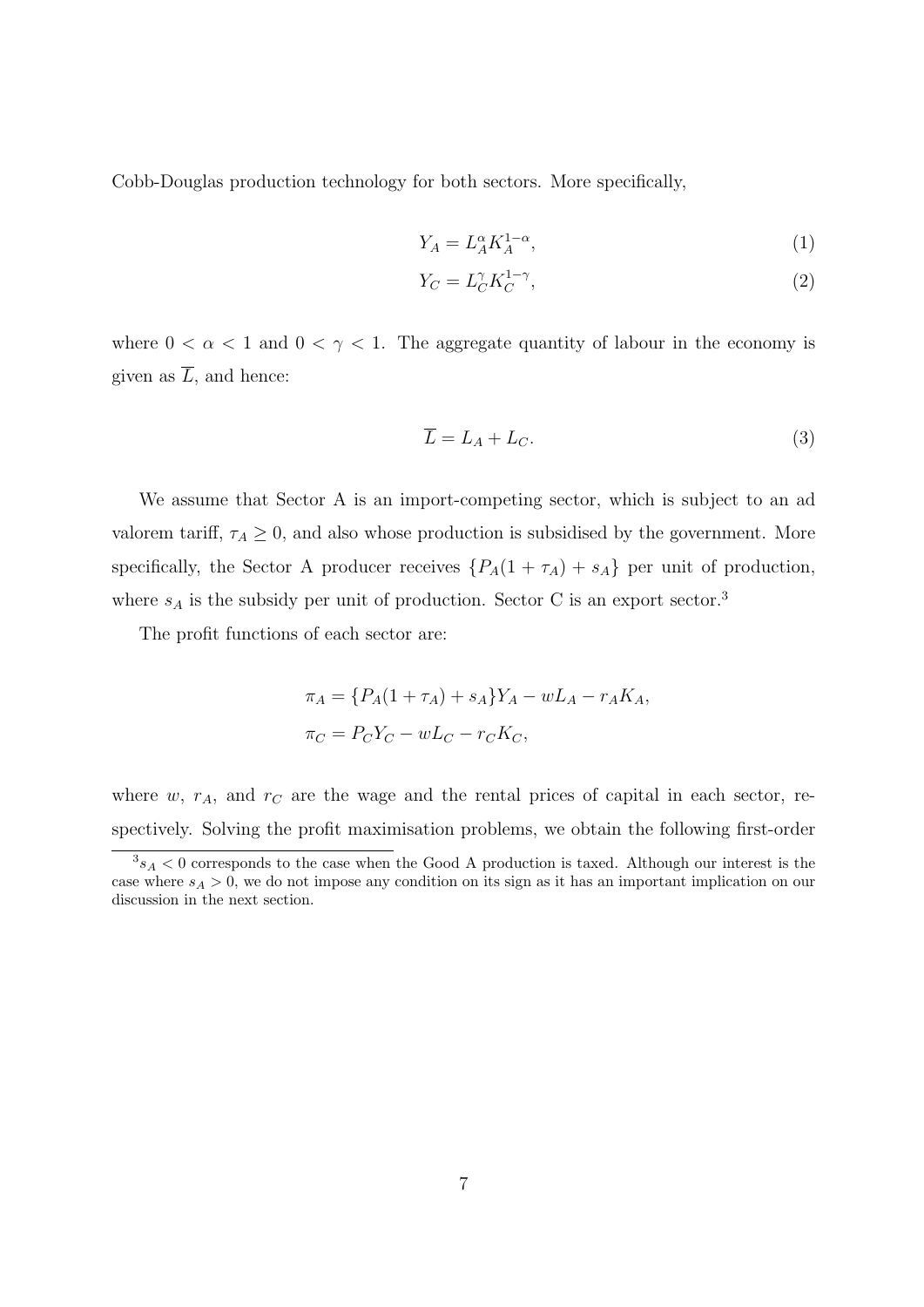conditions.<sup>4</sup>

$$
w = \{P_A(1 + \tau_A) + s_A\} \alpha L_A^{\alpha - 1} K_A^{1 - \alpha},\tag{4}
$$

$$
w = P_C \gamma L_C^{\gamma - 1} K_C^{1 - \gamma},\tag{5}
$$

$$
r_A = \{ P_A(1 + \tau_A) + s_A \} (1 - \alpha) L_A^{\alpha} K_A^{-\alpha}, \tag{6}
$$

$$
r_C = P_C(1 - \gamma)L_C^{\gamma} K_C^{-\gamma}.
$$
\n<sup>(7)</sup>

The consumer's utility stems from consumption of the two goods, denoted by  $\mathbb{Q}_A$  and  $\mathbb{Q}_C.$  We assume a standard Cobb-Douglas utility function as:

$$
U(Q_A, Q_C) = Q_A^{\nu} Q_C^{1-\nu},\tag{8}
$$

where  $0 < \nu < 1$ . Then the consumer's utility maximisation requires:

$$
\frac{Q_A}{Q_C} = \frac{\nu}{1 - \nu} \frac{P_C}{P_A (1 + \tau_A)}.\tag{9}
$$

The consumer's budget constraint is given as:

$$
P_A(1+\tau_A)Q_A + P_CQ_C = wL_A + wL_C + r_AK_A + r_CK_C - T,
$$
\n(10)

where  $T$  is a lump-sum tax, which is the difference between the value of Sector A subsidy and the tariff revenue. That relationship is equivalent to the government budget constraint which is given as:

$$
T = s_A Y_A - \tau_A P_A (Q_A - Y_A). \tag{11}
$$

 $(1), (2), (4)-(7), (10),$  and  $(11)$  boil down to the balance-of-payment constraint, which is:

$$
P_A M_A = P_C X_C,\tag{12}
$$

<sup>4</sup>Throughout this paper we omit the second-order sufficient conditions for brevity as all our setups are standard and they are trivially satisfied.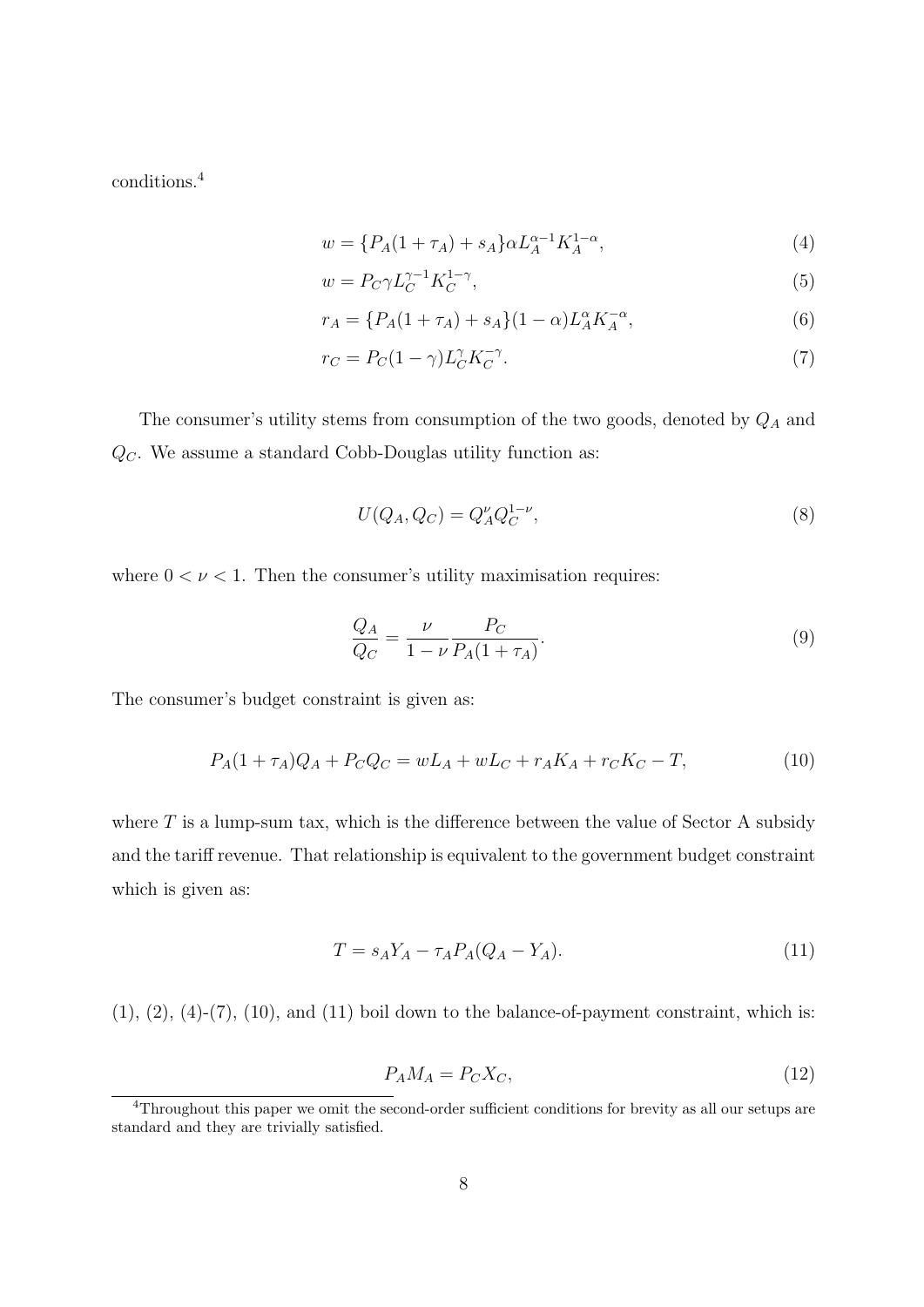where  $M_A$  and  $X_C$  are defined as:

$$
M_A \equiv Q_A - Y_A,\tag{13}
$$

$$
X_C \equiv Y_C - Q_C. \tag{14}
$$

The equilibrium of the model is characterised by the following equations: (1)-(9) and  $(12)-(14)$ .

#### **2.2 Welfare effects of a tariff policy**

Let us examine the welfare effects of an increase in the import tariff,  $\tau_A$ <sup>5</sup> Partially differentiating  $U(Q_A, Q_C)$  in (8) with respect to  $\tau_A$ , we get:

$$
\frac{\partial U}{\partial \tau_A} = \nu \left( \frac{Q_A}{Q_C} \right)^{\nu - 1} \frac{\partial Q_A}{\partial \tau_A} + (1 - \nu) \left( \frac{Q_A}{Q_C} \right)^{\nu} \frac{\partial Q_C}{\partial \tau_A}
$$
\n
$$
= \nu \left\{ \frac{\nu}{\nu - 1} \frac{P_C}{P_A (1 + \tau_A)} \right\}^{\nu - 1} \frac{\partial Q_A}{\partial \tau_A} + (1 - \nu) \left\{ \frac{\nu}{1 - \nu} \frac{P_C}{P_A (1 + \tau_A)} \right\}^{\nu} \frac{\partial Q_C}{\partial \tau_A}.
$$
\n(15)

The second equality follows from (9). The close examination of various terms leads to the following proposition.

**Proposition 1.** *In the two-sector model, an increase in the import tariff reduces welfare for any (non-negative) level of government subsidy.*

*Proof.* We show that 
$$
\frac{\partial U}{\partial \tau_A} < 0
$$
 for any  $s_A \ge 0$  in Appendix B.

There is a simple intuition behind this result. Initially, the economy is distorted by the two policies: the import tariff, *τA*, and the government subsidy, *sA*. Both policies distort production by encouraging labour to be allocated in Sector A than otherwise, where the former also distorts consumption by affecting the consumer relative price. A further increase in the import tariff works to distort both production and consumption

<sup>5</sup>Although our focus is the welfare effect of a *reduction* in a tariff, in the most of the text we will discuss the opposite, *i.e.* the welfare effect of an *increase* in a tariff. Focussing on the latter is less confusing as it is what the (partial) derivative of the maximised utility with respect to a tariff in question means.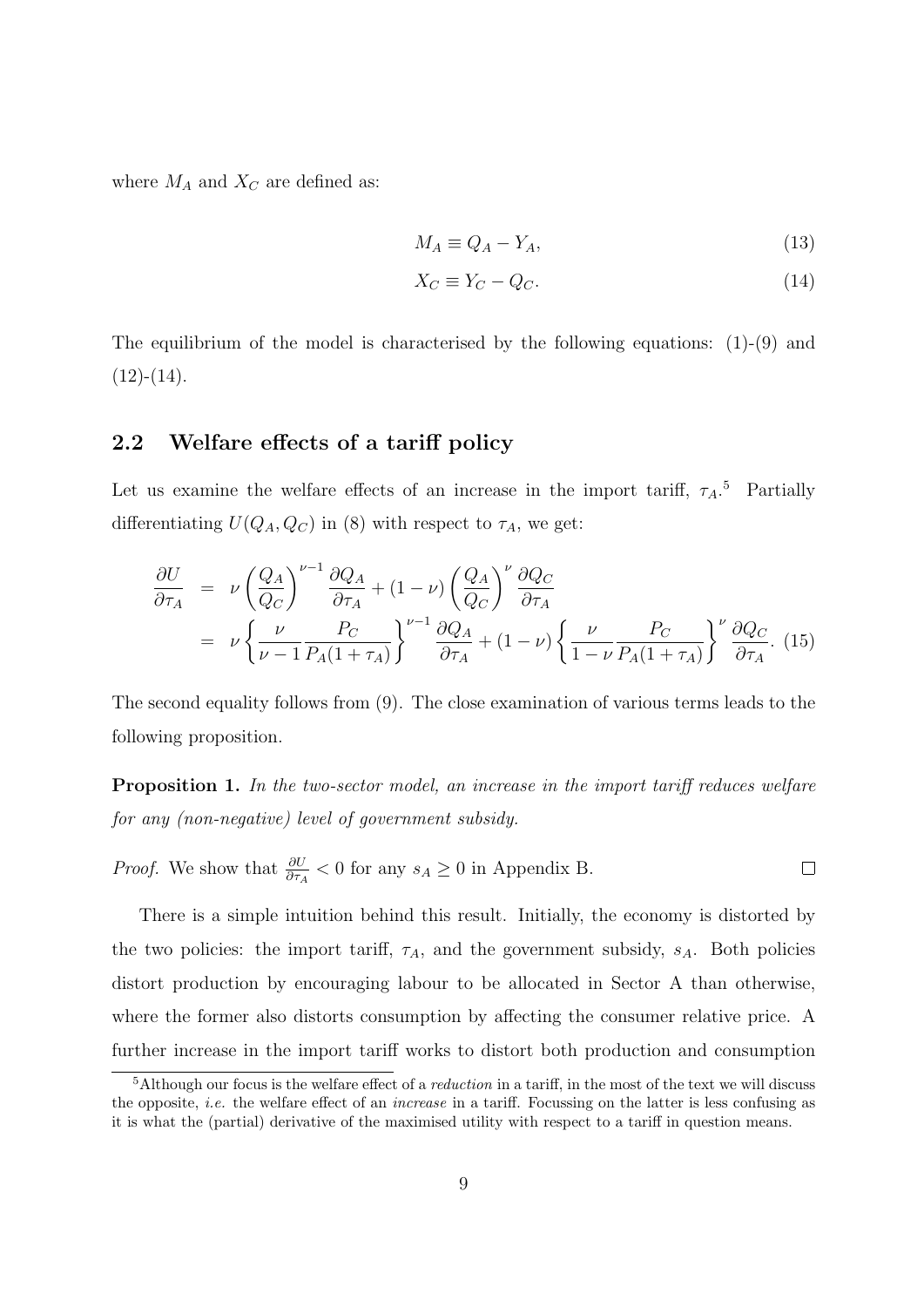in the same direction, in which case, it should have a negative welfare effect. Of course, as in the argument for protection  $\hat{a}$  la Hagen (1958), an increase in  $\tau_A$  could be welfare improving if it alleviates an existing distortion. In our context, if *s<sup>A</sup>* was (very) negative such that the initial production was biased towards Sector C, a marginal increase in  $\tau_A$ would lead to an efficiency gain in production, and could increase economy's welfare so long as an efficiency loss in consumption it created was smaller.

## **3 A model with two import-competing sectors**

### **3.1 The setup**

We add another import-competing sector, Sector B, to the two-sector model we developed in the previous section. Good B is produced in this sector, which is denoted as *YB*. The government protects this sector by imposing an import tariff,  $\tau_B \geq 0$ , however, there is no production subsidy in this sector (recall Sector A is subject to both a tariff and a subsidy). For this sector, the specific factor and its price are denoted as  $K_B$  and  $r_B$ . Labour allocated to this sector is *LB*.

The production function of Sector *B* is given as:

$$
Y_B = L_B^{\beta} K_B^{1-\beta},\tag{16}
$$

where  $0 < \beta < 1$ .

The Sector B producer's profit maximisation requires the following first-order conditions be met.

$$
w = P_B(1 + \tau_B)\beta L_B^{\beta - 1} K_B^{1 - \beta},\tag{17}
$$

$$
r_B = P_B (1 + \tau_B)(1 - \beta) L_B^{\beta} K_B^{-\beta}.
$$
 (18)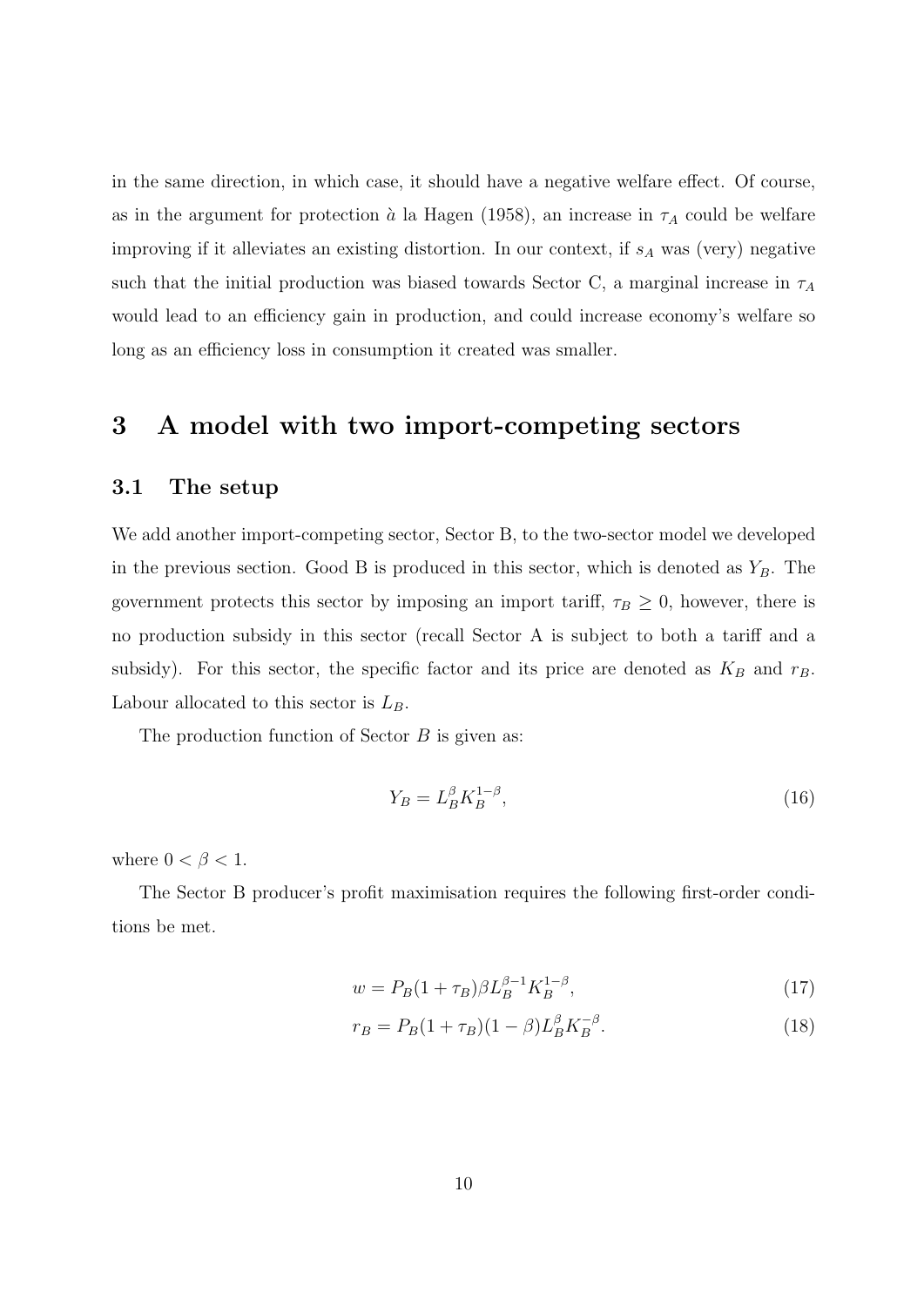The labour market clearing condition is modified as:

$$
L_A + L_B + L_C = \overline{L}.\tag{19}
$$

We keep assuming Cobb-Douglas preferences for the consumer. Denoting the consumption of Good B as  $Q_B$ , the utility function is now given as:

$$
U(Q_A, Q_B, Q_C) = Q_A^{\nu} Q_B^{\phi} Q_C^{1-\nu-\phi},\tag{20}
$$

where  $0 < \nu < 1$ ,  $0 < \phi < 1$ , and  $0 < \nu + \phi < 1$ . Then the consumer's utility maximisation requires:

$$
\frac{Q_A}{Q_B} = \frac{\nu}{\phi} \frac{P_B (1 + \tau_B)}{P_A (1 + \tau_A)},\tag{21}
$$

$$
\frac{Q_B}{Q_C} = \frac{\phi}{1 - \nu - \phi} \frac{P_C}{P_B(1 + \tau_B)}.
$$
\n(22)

The balance-of-payment constraint is now modified as:

$$
P_A M_A + P_B M_B = P_C X_C,\tag{23}
$$

where

$$
M_B \equiv Q_B - Y_B. \tag{24}
$$

The equilibrium of this economy is characterised by the following equations:  $(1)$ ,  $(2)$ ,  $(4)-(7)$ ,  $(13)$ ,  $(14)$ , and  $(16)-(24)$ .

## **3.2 Welfare effects of a tariff policy**

Let us consider an increase in one of the tariffs and see how it affects economic welfare. As is well known, in the second best world, the welfare effect of magnifying (or alleviating) one distortion is generally ambiguous. However, in our model under a certain set of pa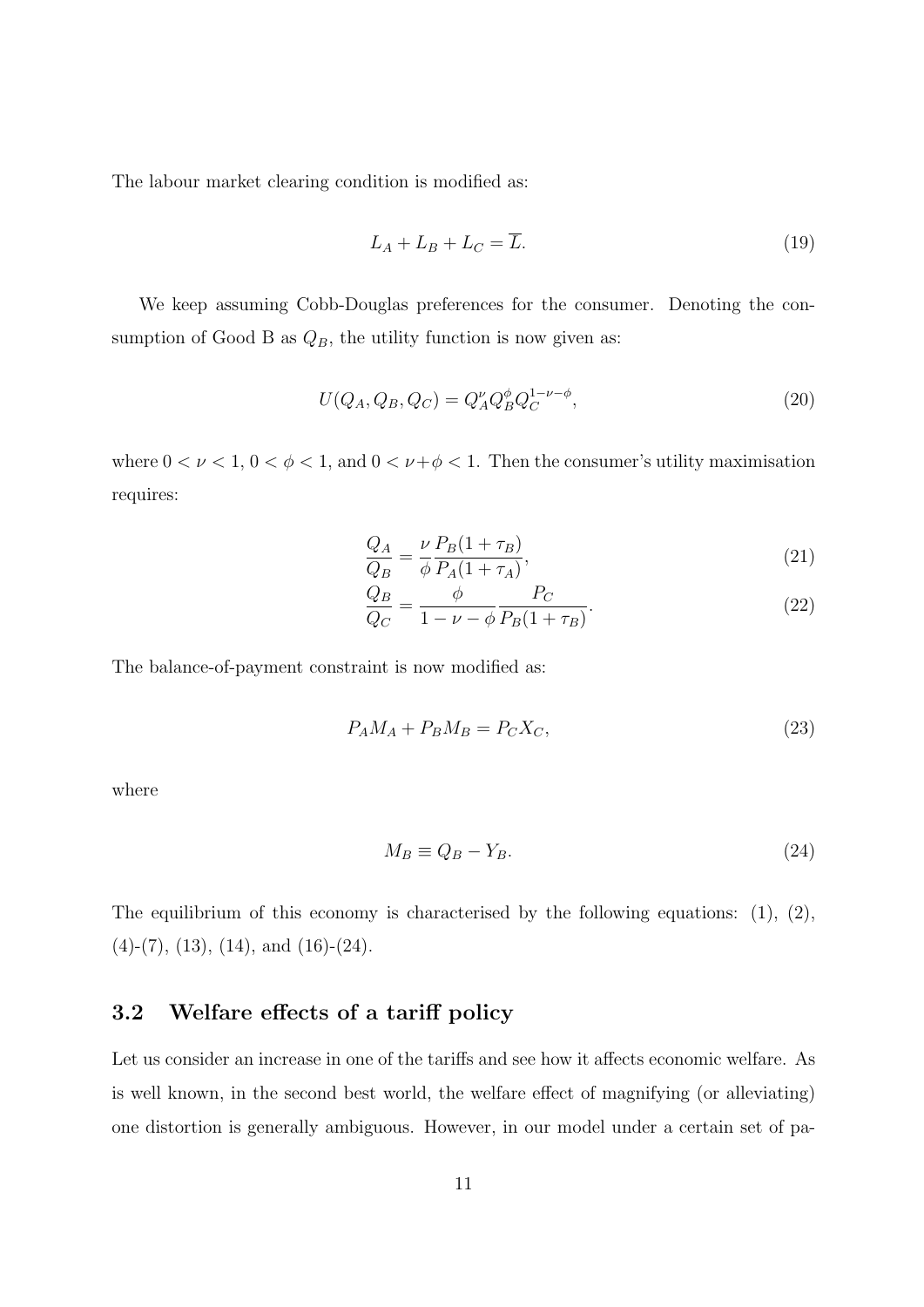rameters, we can show that an increase in a tariff lowers economic welfare unambiguously. Unsurprisingly, when we set domestic distortion (subsidy) to zero, our analytical result conforms to the concertina rule.

Of course, the reduction in economic welfare may occur even when these sufficient conditions are not met, and indeed, so far as the tariff reform of our interest is concerned, unfortunately we cannot rely on these conditions. Therefore, to study the welfare effect of a tariff policy in general, we then conduct some numerical simulations. It allows us to uncover how various parameter values, including *sA*, relate to the welfare effect of a tariff policy.

#### **3.2.1 Analytical results**

First, we consider an increase in  $\tau_A$ . Taking the partial derivative of  $U(Q_A, Q_B, Q_C)$  in (20) with respect to  $\tau_A$ , we obtain:

$$
\frac{\partial U}{\partial \tau_A} = Q_A^\nu Q_B^\phi Q_C^{1-\nu-\phi} \left\{ \nu \frac{1}{Q_A} \frac{\partial Q_A}{\partial \tau_A} + \phi \frac{1}{Q_B} \frac{\partial Q_B}{\partial \tau_A} + (1 - \nu - \phi) \frac{1}{Q_C} \frac{\partial Q_C}{\partial \tau_A} \right\}.
$$
(25)

It turns out that there are sufficient conditions for the sign of this partial derivative to be negative.

**Proposition 2.** *For any sA,*

$$
\frac{\partial U}{\partial \tau_A} < 0 \quad \text{if} \quad \phi(\tau_A - \tau_B) + (1 - \nu - \phi)\tau_A(1 + \tau_B) \ge 0 \quad \text{and} \quad \tau_A + \frac{s_A}{P_A} \ge \tau_B.
$$

*Proof.* See Appendix C.

Proposition 2 simply states that if a marginal increase in  $\tau_A$  magnifies both consumption and production inefficiencies it surely harms economy. The left hand side of the first inequality,  $\phi(\tau_A - \tau_B) + (1 - \nu - \phi)\tau_A(1 + \tau_B)$ , represents an incremental consumption inefficiency caused by an increase in  $\tau_A$ . It shows that, so long as  $\tau_A$ ,  $\tau_B > 0$ , a marginal increase in  $\tau_A$  always leads to a further over-consumption of Good C, and if  $\tau_A > \tau_B$  Good B's over-consumption is also enlarged.

 $\Box$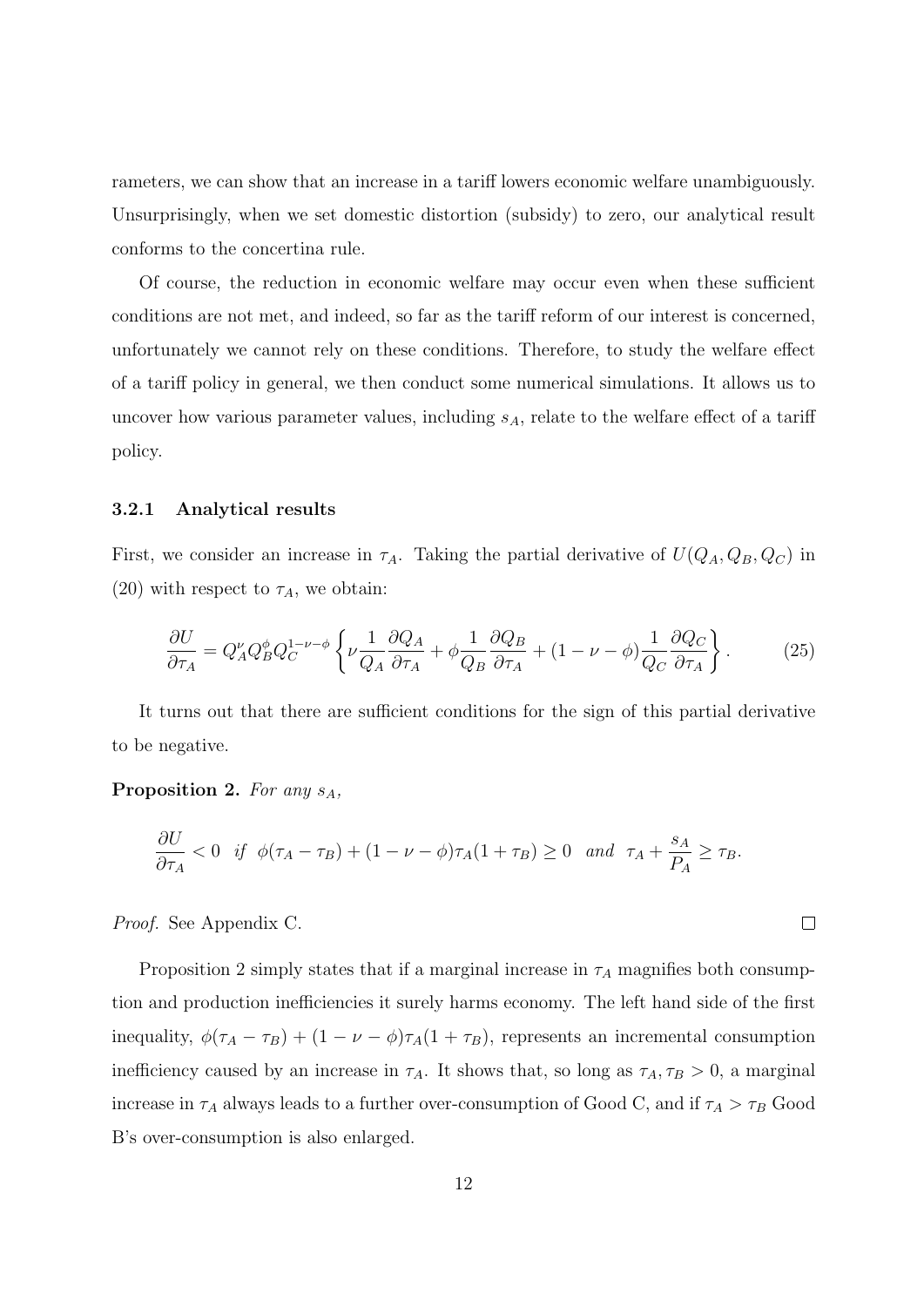The second inequality,  $\tau_A + \frac{s_A}{P_A}$  $\frac{s_A}{P_A} \geq \tau_B$ , relates to a production inefficiency. The two sides of the inequality represent the protection levels for Sector A and Sector B, respectively. Even if  $\tau_A > \tau_B$ , a high enough production tax in Sector A,  $s_A < 0$ , may make Sector B's protection greater. Put it differently, even if  $\tau_B > \tau_A$ , a high enough production subsidy in Sector A, *s<sup>A</sup> >* 0, can make Sector A a more protected sector. Hence, this part of proposition essentially says that, so long as Sector A is protected no less than Sector B, an increase in  $\tau_A$  leads to a further inefficiency in production.

Our interest is the case where  $s_A \geq 0$ , which can be summarised in the following corollary.

**Corollary 1.** *For any*  $s_A \geq 0$ *,* 

$$
\frac{\partial U}{\partial \tau_A} < 0 \quad \text{if} \quad \tau_A \ge \tau_B.
$$

Since  $s_A \geq 0$ , so long as  $\tau_A \geq \tau_B$ , Sector A is no less protected than Sector B. Also,  $\tau_A \geq \tau_B$  implies that the first inequality condition in Proposition 2 will be trivially met. It is because a marginal increase in  $\tau_A$  magnifies an inefficiency in consumption as it leads to under consumption in both Good B and Good C so long as  $\tau_A \geq \tau_B > 0$ . Therefore it suffices to have  $\tau_A \geq \tau_B$  for a marginal increase in  $\tau_A$  to be harmful when  $s_A \geq 0$ .

A special case of Corollary 1 is when  $s_A = 0$ . It is the case under which the two tariffs are the only distortions. In this case,  $\frac{\partial U}{\partial \tau_A} < 0$  if  $\tau_A \geq \tau_B$ , which means that a marginal increase in the highest tariff reduces the welfare of the economy. Hence, we have demonstrated the well-known concertina rule (*e.g.* Hatta, 1977a) holds in our specific factor model with two import-competing sectors.

An increase in  $\tau_B$  can be examined in a similar fashion. Taking the partial derivative of  $U(Q_A, Q_B, Q_C)$  in (20) with respect to  $\tau_B$ ,

$$
\frac{\partial U}{\partial \tau_B} = Q_A^{\nu} Q_B^{\phi} Q_C^{1-\nu-\phi} \left\{ \nu \frac{1}{Q_A} \frac{\partial Q_A}{\partial \tau_B} + \phi \frac{1}{Q_B} \frac{\partial Q_B}{\partial \tau_B} + (1 - \nu - \phi) \frac{1}{Q_C} \frac{\partial Q_C}{\partial \tau_B} \right\}.
$$
(26)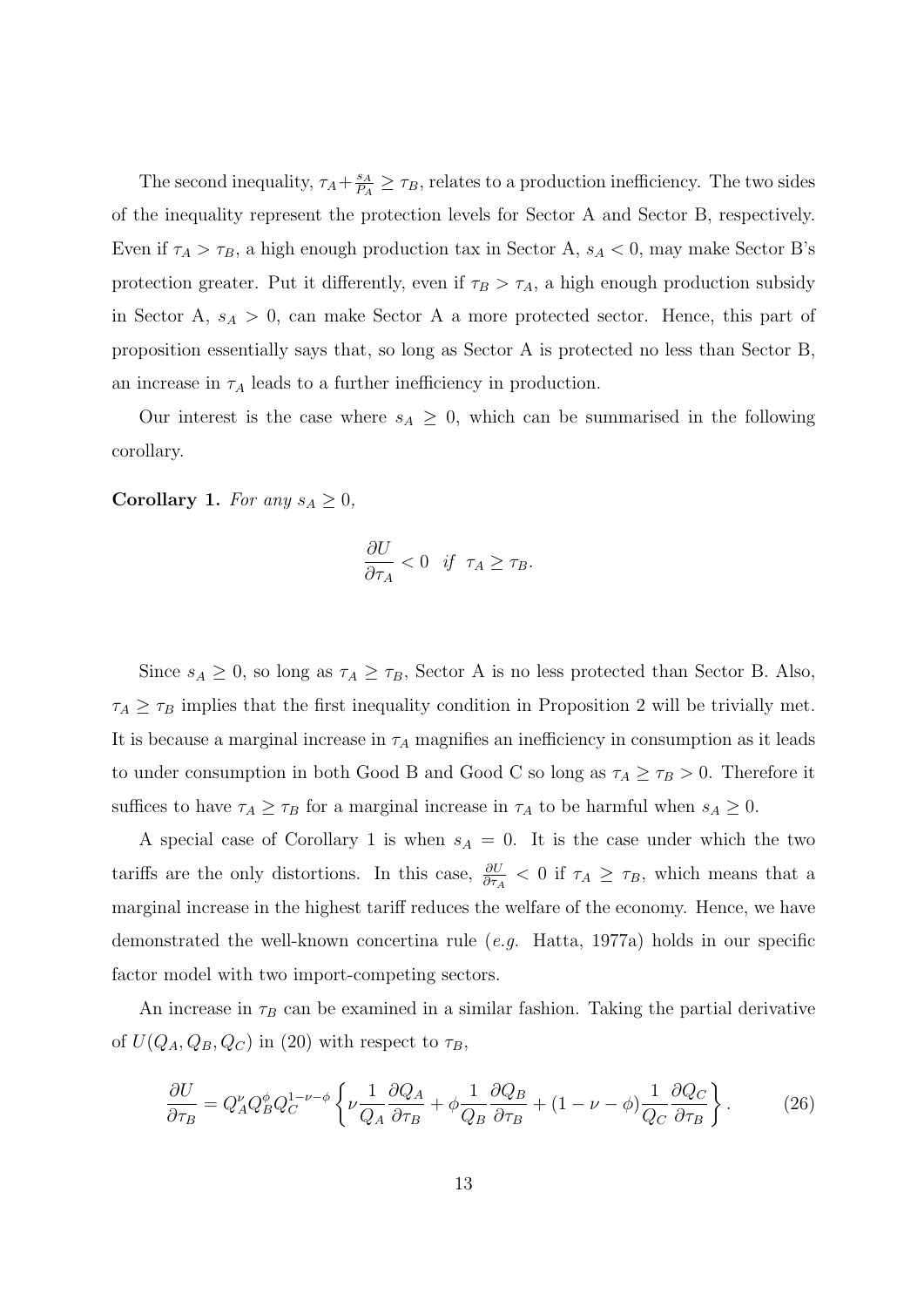The next proposition states the sufficient condition for an increase in  $\tau_B$  to be harmful.

**Proposition 3.** *For any sA,*

$$
\frac{\partial U}{\partial \tau_B} < 0 \quad \text{if} \quad \nu(\tau_B - \tau_A) + (1 - \nu - \phi)(1 + \tau_A)\tau_B \ge 0 \quad \text{and} \quad \tau_B \ge \tau_A + \frac{s_A}{P_A}.
$$

*Proof.* See Appendix D.

Proposition 3 has the exactly same interpretation as Proposition 2. Namely, it is sufficient for the economic welfare to fall if the rise in  $\tau_B$  does not create any efficiency gain in consumption  $(\nu(\tau_B - \tau_A) + (1 - \nu - \phi)(1 + \tau_A)\tau_B \ge 0)$  and if Sector B is at least as protected as Sector A even considering the subsidy in that sector  $(\tau_B \geq \tau_A + \frac{s_A}{R_A})$  $\frac{s_A}{P_A}$ ). In fact, when  $s_A \geq 0$ , the latter condition implies  $\tau_B \geq \tau_A$ , which means that the condition on the consumption efficiency gain becomes redundant (*i.e.* trivially met). It follows that Proposition 3 collapses to the following corollary.

 $\Box$ 

**Corollary 2.** *For any*  $s_A \geq 0$ *,* 

$$
\frac{\partial U}{\partial \tau_B} < 0 \quad \text{if} \quad \tau_B \ge \tau_A + \frac{s_A}{P_A}.
$$

Unfortunately we are unable to obtain as clear-cut a result as these ones for other situations. As explained in Introduction, the partial tariff removal policy of our interest corresponds to a change (reduction) in  $\tau_B$  when  $s_A > 0$  and  $\tau_A > \tau_B$ . Whilst Proposition 2 tells us that an increase in  $\tau_A$  is harmful under this environment, it is silent as to the welfare effect of a change in  $\tau_B$ . Hence we rely on numerical methods to uncover this question. In the following, we conduct a couple of numerical simulations that relate the welfare effect of an increase in  $\tau_B$  to consumption/production parameters, and in particular, to the level of the production subsidy in Sector A, *sA*.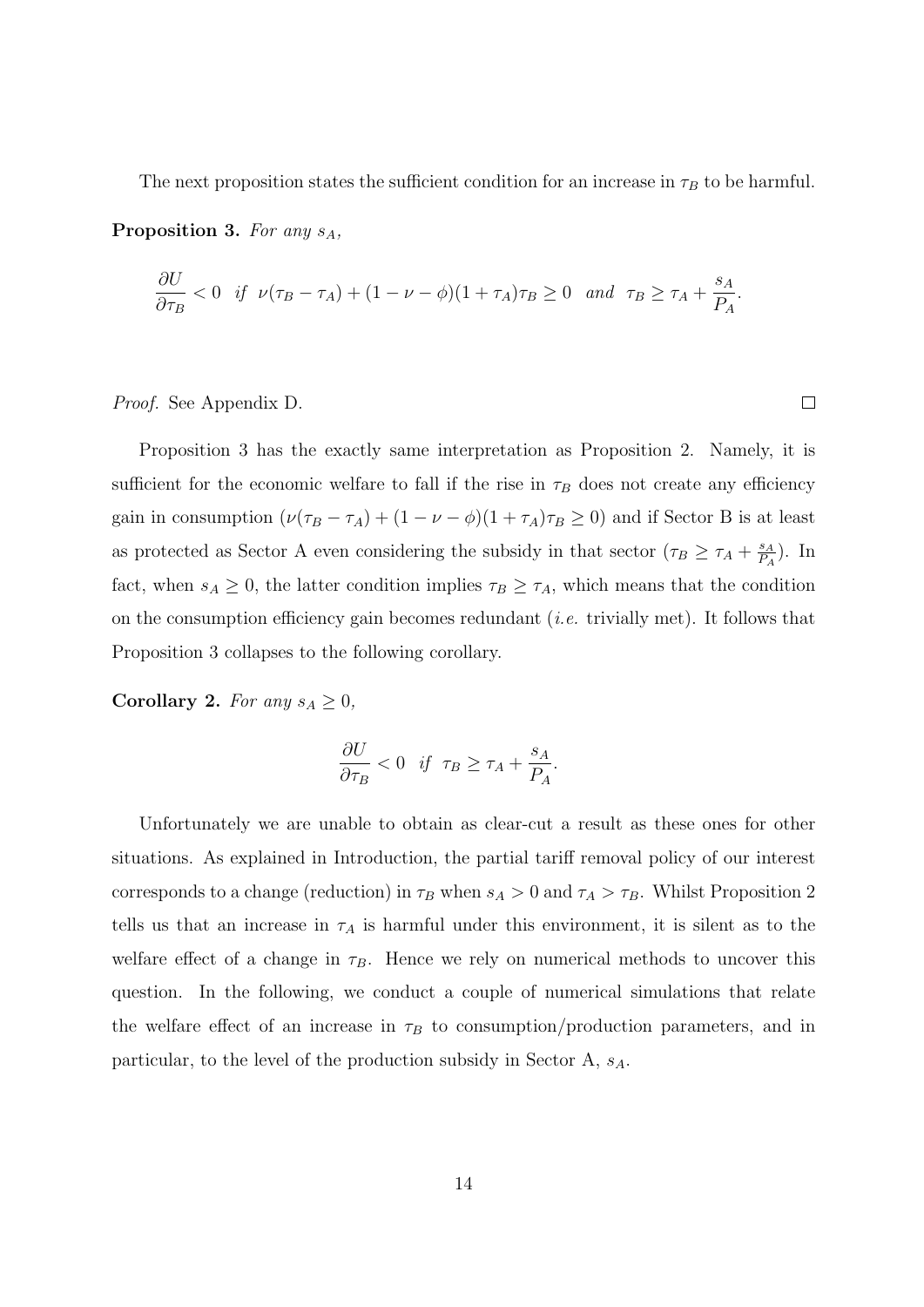#### **3.2.2 Numerical simulations**

We conduct two numerical simulations. In each simulation, we consider two economies which differ from one another in one respect. The following parameters take the same values for both the simulations:  $\alpha = \beta = \gamma = 1/2$ ,  $P_A = P_B = P_C = 1$ ,  $\tau_A = 0.2$ ,  $\tau_B = 0.1$ . Table 3 summarises the other parameters that vary between the two economies in each of the simulations.

|                  | Simulation 1 |                               | Simulation 2 |     |
|------------------|--------------|-------------------------------|--------------|-----|
|                  |              | Economy 1 Economy 2 Economy 3 |              |     |
| $K_A$            |              |                               |              |     |
| $K_B$            |              |                               |              |     |
| $K_C$            |              |                               |              |     |
| $\overline{\nu}$ | /3           | 1/3                           | $1/3\,$      | 279 |
|                  |              |                               |              |     |

**Note:** See text for the other parameter values.

Table 3: Parameter values for each simulation

*•* **Simulation 1**: In this simulation, the two economies differ only in the amounts of  $K_A$  and  $K_C$ . More specifically, the endowment of the specific factor in Sector A (C) in Economy 1 is greater (less, respectively) than that in Economy 2.

Figure 2 plots the  $\frac{\partial U}{\partial \tau_B}$  schedules for both economies, where the level of subsidy in Sector A is measured on the horizontal axis. From the figure, we can gather two bits of information. One is that the schedules are upward-sloping, meaning that the welfare effect of a marginal increase in  $\tau_B$  is more likely to be positive as  $s_A$ increases. Intuitively, the more protected Sector A is, the more likely adding an extra distortion to Sector B alleviates the overall production inefficiency, and hence improves economic welfare.

The other observation is that the  $\frac{\partial U}{\partial \tau_B}$  schedule for Economy 1 lies above that for Economy 2. With the help of our intuition from the analytical section, we can interpret this result as follows. Since  $s_A \geq 0$  as well as  $\tau_A > \tau_B$ , Sector A is more protected than Sector B. Hence, a marginal increase in  $\tau_B$  will result in efficiency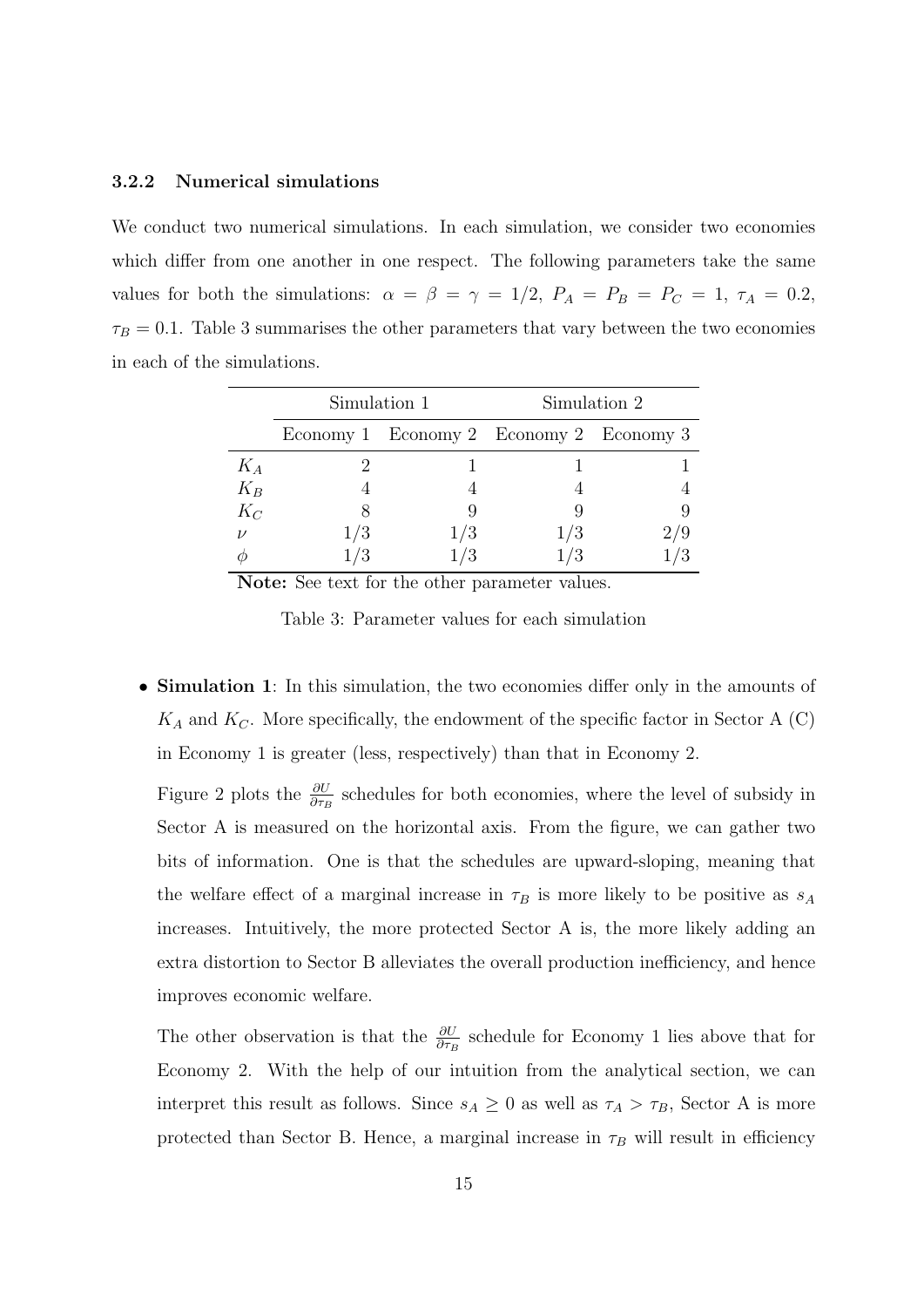

Figure 2: The effect of a marginal increase in  $\tau_B$  on the welfare (Simulation 1)

gains in production by reducing the labour allocated to Sector A when Sector A and Sector B are concerned. However, a marginal increase in  $\tau_B$  will also reduce the productive resource allocated to Sector C, which creates an efficiency loss in production. The overall efficiency change depends on the relative magnitude of these efficiency gains and losses. Figure 2 shows that the net efficiency *loss* is larger in Economy 2. It is because in Economy 2 compared to Economy 1 (i) a higher productivity of Sector C contributes to creating a greater efficiency loss as labour moves away; and (ii) the efficiency gain from the labour moving in to the less productive Sector A is smaller.

*•* **Simulation 2**: In this simulation, we altered Economy 2's preferences to create Economy 3. That is, they are different only because of the value of  $\nu$ , which is the expenditure share of Good A. The simulation results are presented in Figure 3. As in the results from the previous simulation, we again observe an upward-sloping  $\frac{\partial U}{\partial \tau_B}$ schedules with respect to  $s_A$ . It also turns out that the  $\frac{\partial U}{\partial \tau_B}$  schedule for Economy 2 lies above that for Economy 3.

This tax policy affects the two economies differently because of their different preferences. A marginal increase in  $\tau_B$  discourages consumption in Good B and encourages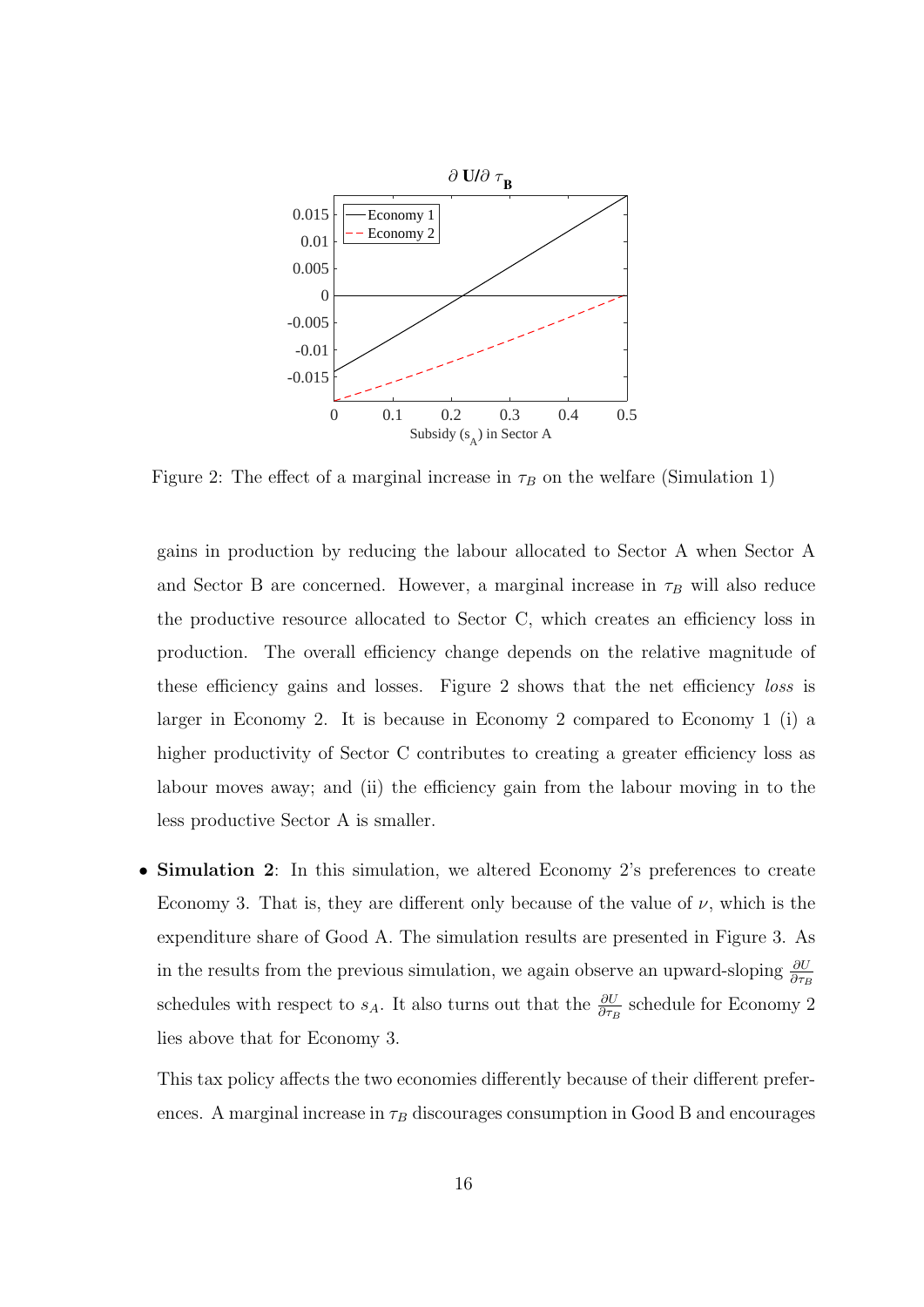

Figure 3: The effect of a marginal increase in  $\tau_B$  on the welfare (Simulation 2)

consumption of the other two goods. Therefore, whilst a further distortion in the Good C consumption creates an efficiency loss, some efficiency gain is realised by alleviating Good A's under consumption. In Economy 3, the expenditure share of Good A  $(C)$  is lower (higher, respectively) than in Economy 2. The net efficiency *loss*, then, must be greater in Economy 3, and it is evident by the relative positions of the two economies'  $\frac{\partial U}{\partial \tau_B}$  schedules in Figure 3.

The upward sloping  $\frac{\partial U}{\partial \tau_B}$  schedules in these simulations suggest that the welfare effect of a policy to reduce  $\tau_B$  depends on the level of production subsidy in Sector A,  $s_A$ . Focus on Economy 1 for example. A marginal *reduction* in  $\tau_B$  is a welfare improving policy so long as the subsidy is sufficiently low, but is a harmful policy otherwise. If  $\tau_B$  is to be lowered, should the subsidy be lowered together (if changing  $\tau_A$  is not an option)? If so, how much reduction in the subsidy is necessary to make the tariff policy beneficial? They are quantitative questions that depend on the current level of the subsidy, which can be only addressed using the real data.

Indeed, given complicated efficiency trade-offs entailed in the real world, the welfare effect of any tariff reform ought to be assessed using the real data. All in all, the lesson we can learn from our numerical simulations per se is a modest one. A marginal increase in a tariff induces reallocations of production and consumption activities, and whether the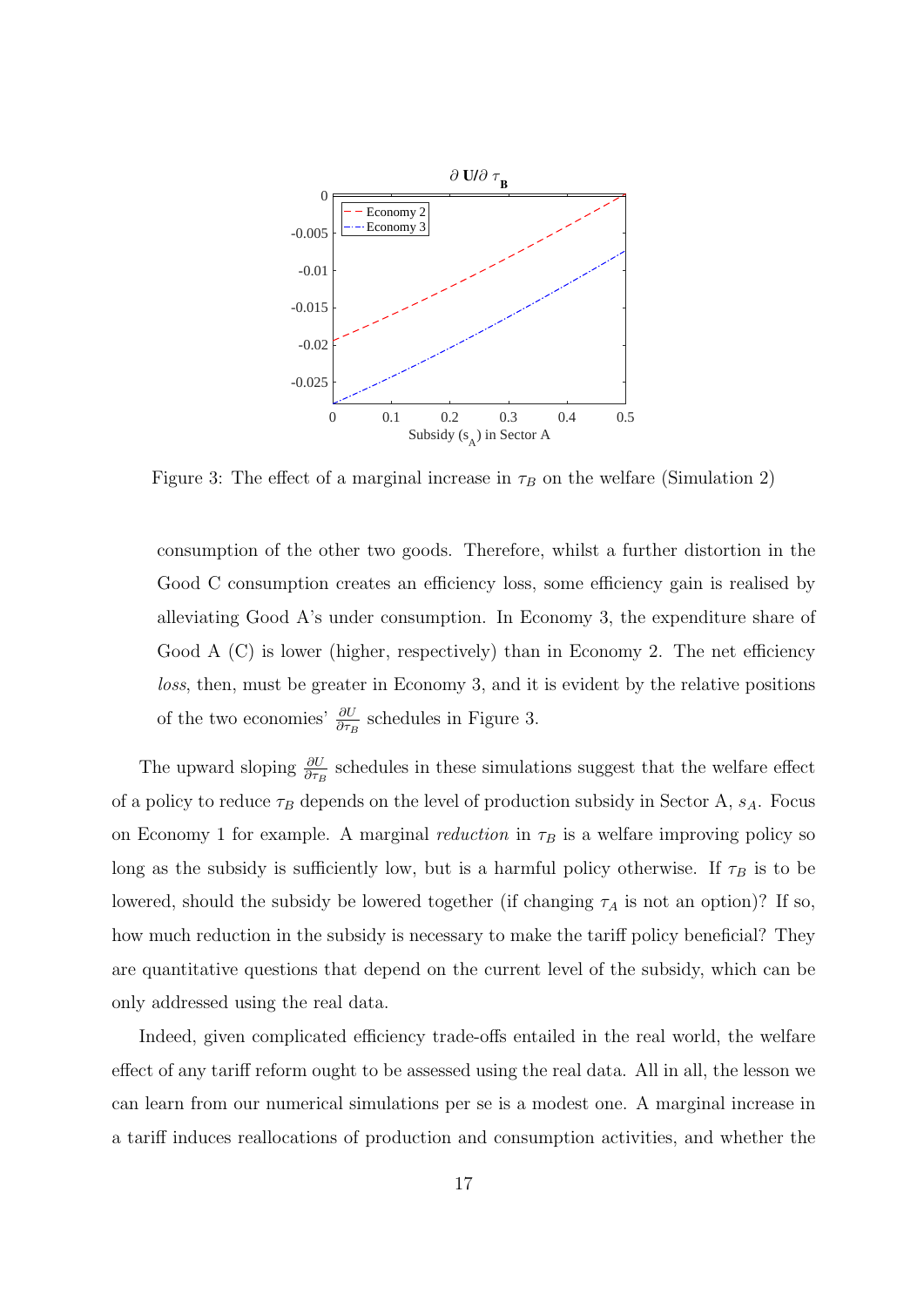policy is beneficial for the economy depends on whether a net efficiency gain is realised after these reallocations. In the next section, we calibrate our model to the Japanese economy to assess the welfare effect of a policy to reduce  $\tau_B$ .

## **4 Calibrating our model to the Japanese economy**

### **4.1 Adding a non-traded goods sector**

So far our model only concerns traded-goods sectors. In calibrating our model to the Japanese economy, this feature of our model may be problematic given the magnitude of its service industry where a variety of non-traded goods are mainly produced. According to the Updated Input-Output Table 2013 (Ministry of Economy, Trade and Industry, Japan, 2013, IO Table hereafter), the service industry accounts for around 85 per cent of the Japanese economy both in terms of the final demand and the number of employees. In this paper we regard the service industry as the non-traded goods sector and incorporate it into our three-sector model. Our four-sector specific factor model hence resembles the specific factor model in Corden and Neary (1982), which has a non-traded goods sector and two traded-goods sectors, except that ours has an extra import-competing sector (as well as domestic distortion).

We denote the non-traded goods sector as N, and its production function is given as:

$$
Y_N = L_N^{\delta} K_N^{1-\delta},\tag{27}
$$

where,  $L_N$  is the labour allocated to Sector N,  $K_N$  is the specific factor, and  $0 < \delta < 1$ .

Solving the producer's profit maximisation problem, we obtain the following first-order conditions.

$$
w = P_N \delta L_N^{\delta - 1} K_N^{1 - \delta},\tag{28}
$$

$$
r_N = P_N(1 - \delta)L_N^{\delta} K_N^{-\delta}.
$$
\n(29)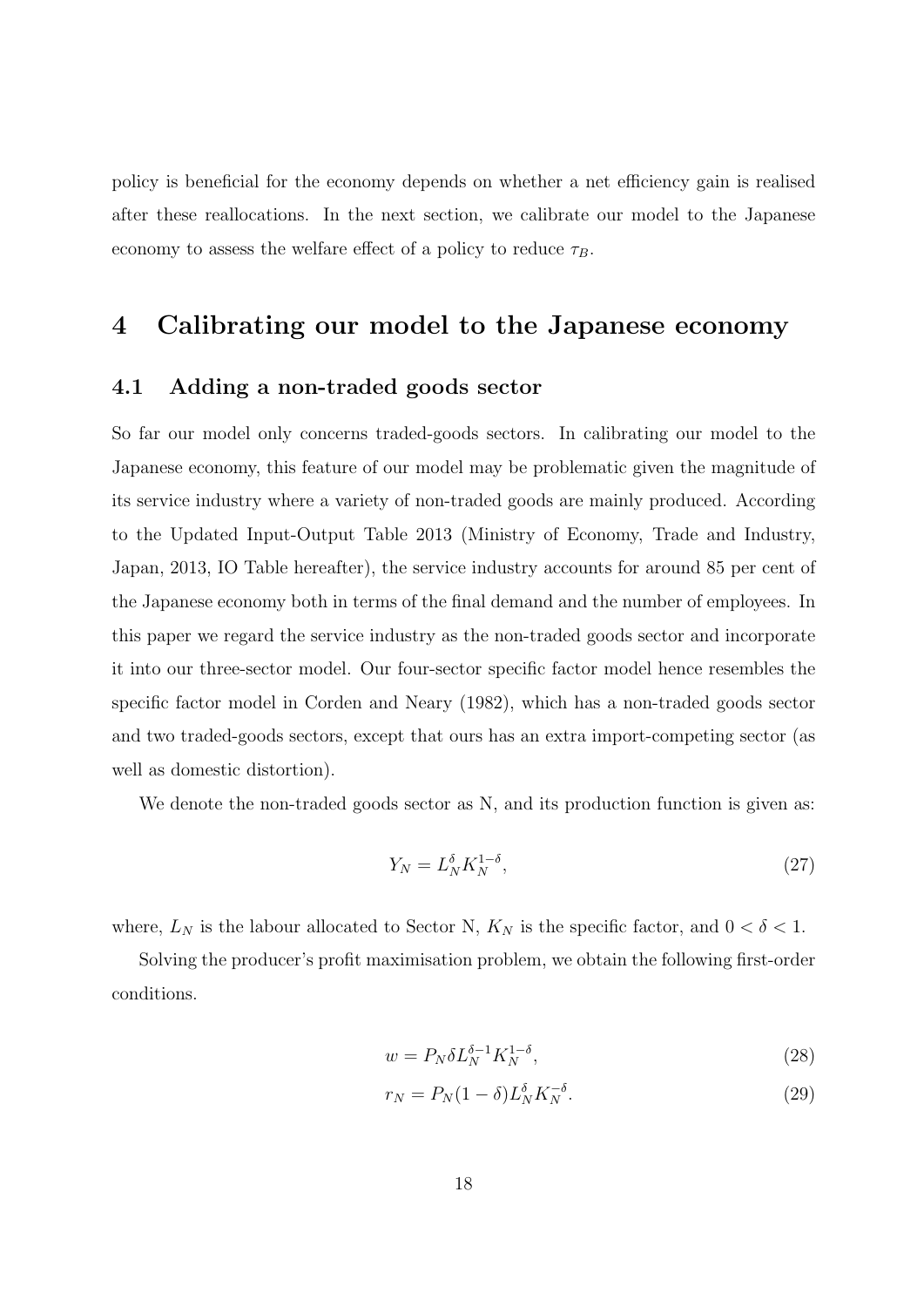The labour market clearing condition is rewritten as:

$$
L_A + L_B + L_C + L_N = \overline{L}.\tag{30}
$$

Denoting the consumption of Good N as  $Q_N$ , the utility function is modified as:

$$
U(Q_A, Q_B, Q_C, Q_N) = Q_A^{\nu} Q_B^{\phi} Q_C^{\omega} Q_N^{1-\nu-\phi-\omega},\tag{31}
$$

where  $0 < \nu < 1$ ,  $0 < \phi < 1$ ,  $0 < \omega < 1$ , and  $0 < \nu + \phi + \omega < 1$ . The consumer's utility maximisation requires:

$$
\frac{Q_A}{Q_B} = \frac{\nu}{\phi} \frac{P_B (1 + \tau_B)}{P_A (1 + \tau_A)},\tag{32}
$$

$$
\frac{Q_B}{Q_C} = \frac{\phi}{\omega} \frac{P_C}{P_B(1+\tau_B)},\tag{33}
$$

$$
\frac{Q_C}{Q_N} = \frac{\omega}{1 - \nu - \phi - \omega} \frac{P_N}{P_C}.\tag{34}
$$

The market-clearing condition for the non-traded goods sector is given as:

$$
Y_N = Q_N. \tag{35}
$$

We also introduce a production subsidy *s<sup>B</sup>* in Sector B into our extended model as we are interested in a counterfactual policy to marginally change *sB*. It is a useful counterfactual experiment as we can isolate the welfare effect of a tariff change in Sector B that is caused by a change in the producer relative prices.

In any event, the producer's profit maximisation conditions involving Sector B has now become the following.

$$
w = \{P_B(1+\tau_B) + s_B\}\beta L_B^{\beta - 1} K_B^{1-\beta},\tag{36}
$$

$$
r_B = \{P_B(1+\tau_B) + s_B\}(1-\beta)L_B^{\beta}K_B^{-\beta}.
$$
\n(37)

We set  $s_B$  equal to zero in our calibration as the data suggest that the Sector B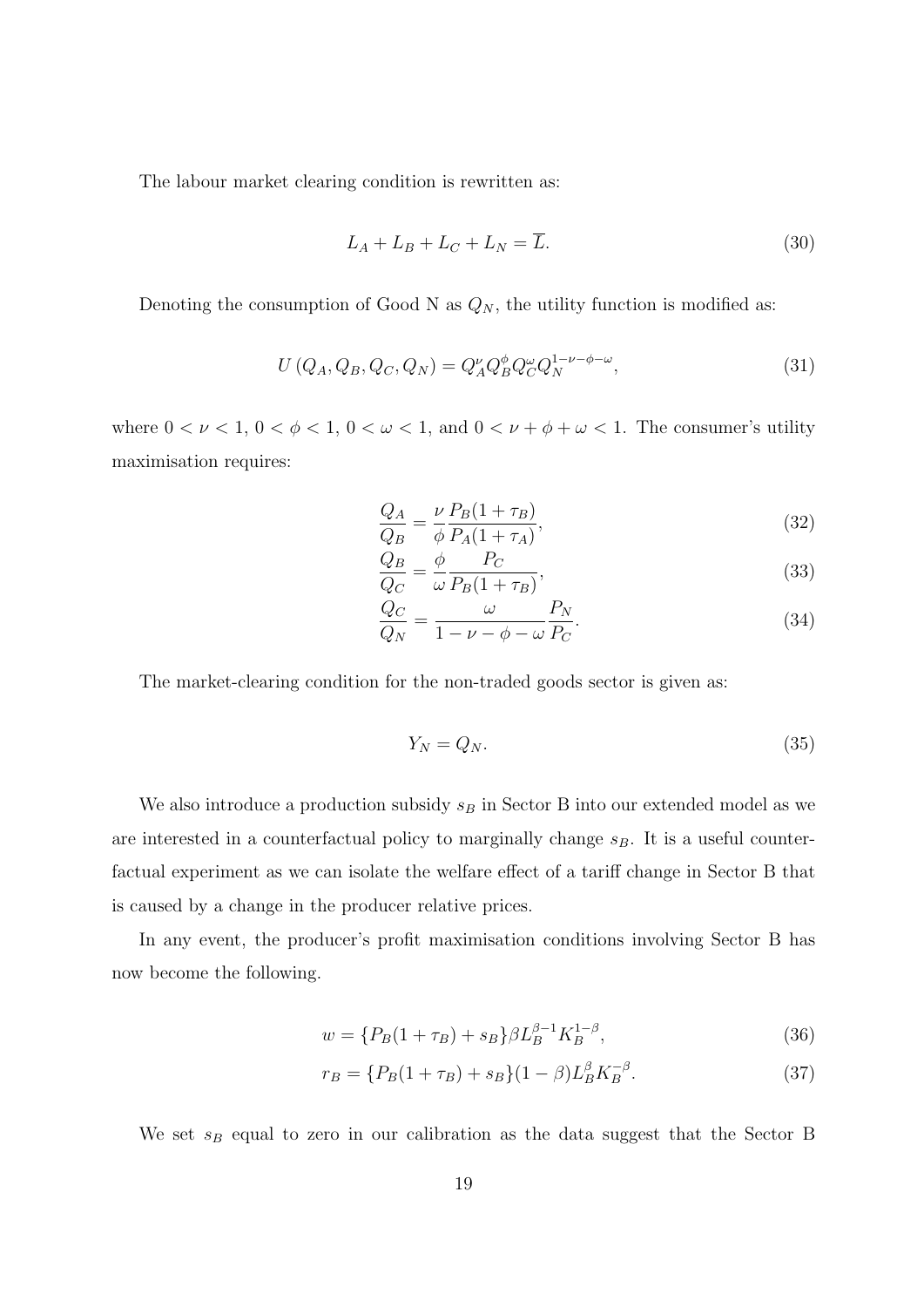subsidy is insignificant, and hence these equations are essentially identical to (17) and (18), respectively. However, for the sake of accurately presenting our calibration exercise later on, we use (36) and (37) as part of the equations that characterise the equilibrium of this economy. Together with these two equations,  $(1)$ ,  $(2)$ ,  $(4)-(7)$ ,  $(13)$ ,  $(14)$ ,  $(16)$ ,  $(23)$ ,  $(24)$ and (27)-(35) describe the equilibrium of this economy. Our calibration's primary focus is the partial derivative of  $U(Q_A, Q_B, Q_C, Q_N)$  in (31) with respect to  $\tau_B$ :

$$
\frac{\partial U}{\partial \tau_B} = Q_A^{\nu} Q_B^{\phi} Q_C^{\omega} Q_N^{1-\nu-\phi-\omega} \left\{ \nu \frac{1}{Q_A} \frac{\partial Q_A}{\partial \tau_B} + \phi \frac{1}{Q_B} \frac{\partial Q_B}{\partial \tau_B} + \omega \frac{1}{Q_C} \frac{\partial Q_C}{\partial \tau_B} + (1 - \nu - \phi - \omega) \frac{1}{Q_N} \frac{\partial Q_N}{\partial \tau_B} \right\} . (38)
$$

### **4.2 Calibration strategy**

Our calibration strategy follows two main procedures. First, we determine the values of the parameters which do not rely on the solution of the model, namely tariff rates ( $\tau_A$ and  $\tau_B$ ), the aggregate quantity of labour in the economy  $(L)$ , the share of labour in each sector  $(\alpha, \beta, \gamma, \text{ and } \delta)$ , and the levels of capital in each sector  $(K_A, K_B, K_C, \text{ and } K_N)$ . Next, we calibrate remaining parameters, *i.e.* prices of the goods  $(P_A, P_B, P_C, \text{ and } P_N)$ , the production subsidy in Sector A  $(s_A)$ , and the preference parameters  $(\nu, \phi, \text{ and } \omega)$ , by matching the equilibrium conditions of the model.

We use the Japanese data for 2013. Table 6 in Appendix A shows how we have converted the 54 sectors in the IO Table in to our four sectors.<sup>6</sup> As shown in Table 4 in Appendix A,  $\tau_A$  and  $\tau_B$  are calculated as the weighted averages of average tariff rates of product groups provided in World Tariff Profiles 2013 (WTO, ITC and UNCTAD, 2013).

To determine  $\alpha$ ,  $\beta$ ,  $\gamma$ , and  $\delta$ , we are guided by the following definition of labour share in Sugou and Nishizaki (2002):

Labour share  $=$   $\frac{\text{Personnel expenses}}{\text{P}}$ Personnel expenses + Operating profit + Depreciation*.*

For personnel expenses, operating profit, and depreciation, we use the corresponding IO

<sup>6</sup>We have omitted Sector 30 (Other manufacturing) and Sector 54 (Activities not elsewhere classified). They account for less than one per cent of economic activities in Japan.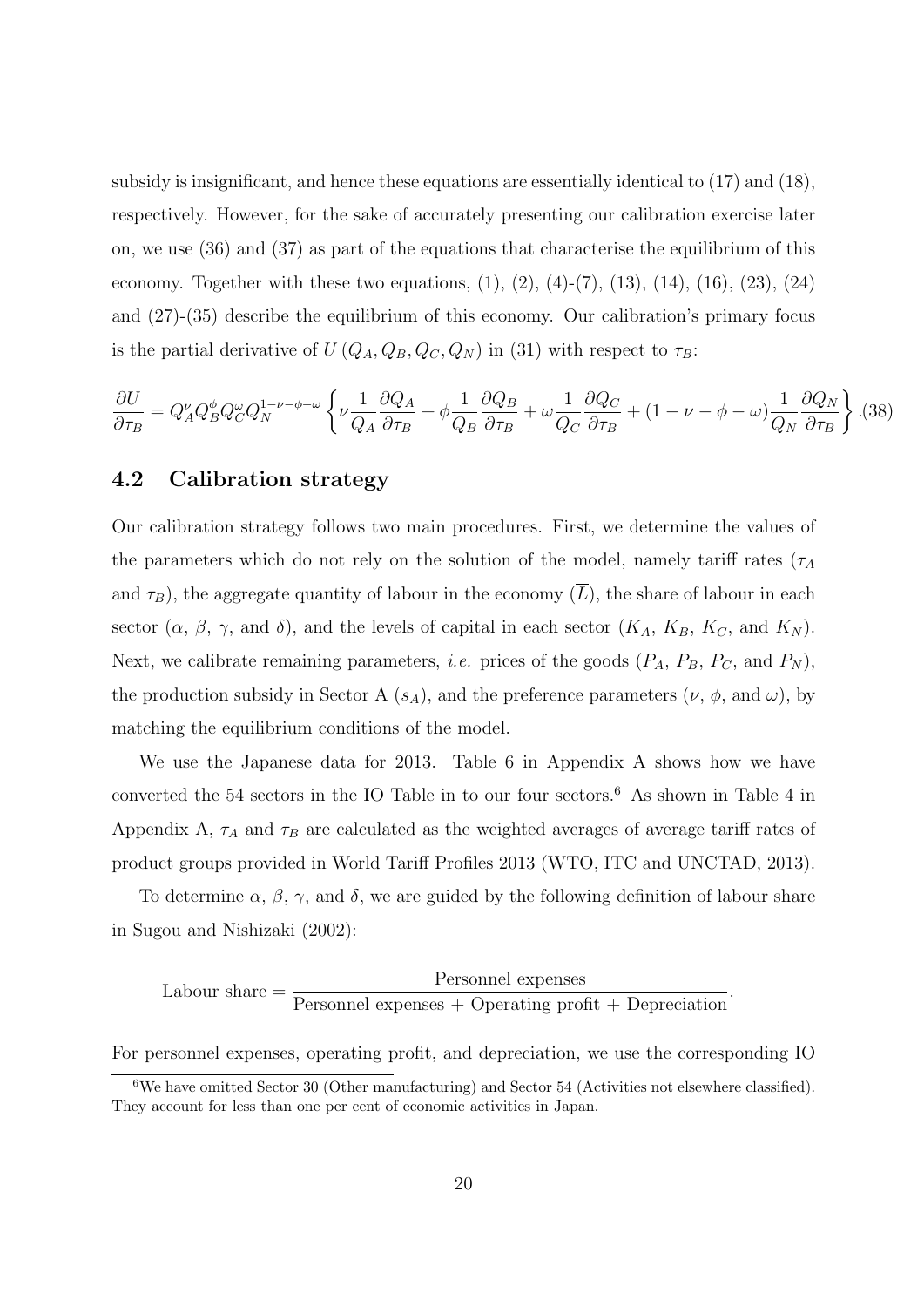Table entries of compensation for employees, operating surplus, and provision for the consumption of fixed capital, respectively. It follows that  $\alpha = 0.40, \beta = 0.57, \gamma = 0.68$ , and  $\delta = 0.59$ .

We normalise  $\overline{L}$  to unity without loss of generality.  $K_A$ ,  $K_B$ ,  $K_C$ , and  $K_N$  are pinned down using the labour equipment ratio, *i.e.* the ratio of tangible fixed assets to the number of employees, obtained from Financial Statements Statistics of Corporations by Industry (Ministry of Finance, Policy Research Institute, 2014).<sup>7</sup> In our model, this ratio corresponds to  $K/L$  for each sector. After normalising the ratios by the total sum of employees obtained from the employment table attached to the IO Table, we obtain  $K_A/L_A = 0.14, K_B/L_B = 0.26, K_C/L_C = 0.18, \text{ and } K_N/L_N = 0.20.$  Given these ratios as well as the number of paid officials and employees in each sector, it follows that  $K_A = 0.005$ ,  $K_B = 0.005$ ,  $K_C = 0.01$ , and  $K_N = 0.17$ .

Given the pre-determined parameters described above,  $P_A$ ,  $P_B$ ,  $P_C$ ,  $P_N$ , and  $s_A$  are calibrated to match the first-order conditions of the producer's profit maximisation. First, *P<sub>N</sub>* is computed using (28) given *w*,  $\delta$ , and  $K_N/L_N$ . We use  $w = 0.08$ , which results from normalising the compensation of employed by the number of employees, both of which are available in the IO Table. Similarly we can calculate  $P_C$  using (5) given  $w$ ,  $\gamma$ , and  $K_C/L_C$  as can we obtain  $P_B$  with the help of (36) given *w*,  $\tau_B$ ,  $\beta$ , and  $K_B/L_B$ . The calibrated values for these prices are:  $P_B = 0.24$ ,  $P_C = 0.20$ ,  $P_N = 0.26$ . Calibrating  $P_A$ and  $s_A$  is a little tricky as using (4), we can only compute  $P_A(1 + \tau_A) + s_A$  given *w*,  $\alpha$ , and  $K_A/L_A$ . However, the total of gross value added and subsidies for Sector A, which correspond to  $\{P_A(1 + \tau_A) + s_A\}Y_A$  and  $s_AY_A$ , respectively, are available in the IO Table. Combining these bits of information with the value of  $P_A(1 + \tau_A) + s_A$  we already have, we can separately obtain  $P_A = 0.50$  and  $s_A = 0.02$ .

Finally, we calibrate  $\nu$ ,  $\phi$ , and  $\omega$  to match the consumer's utility maximisation. Using (32), (33), and (34), the ratios of consumption expenditure between two goods are

<sup>7</sup>See Table 5 in Appendix A for how their sectors correspond to our four sectors.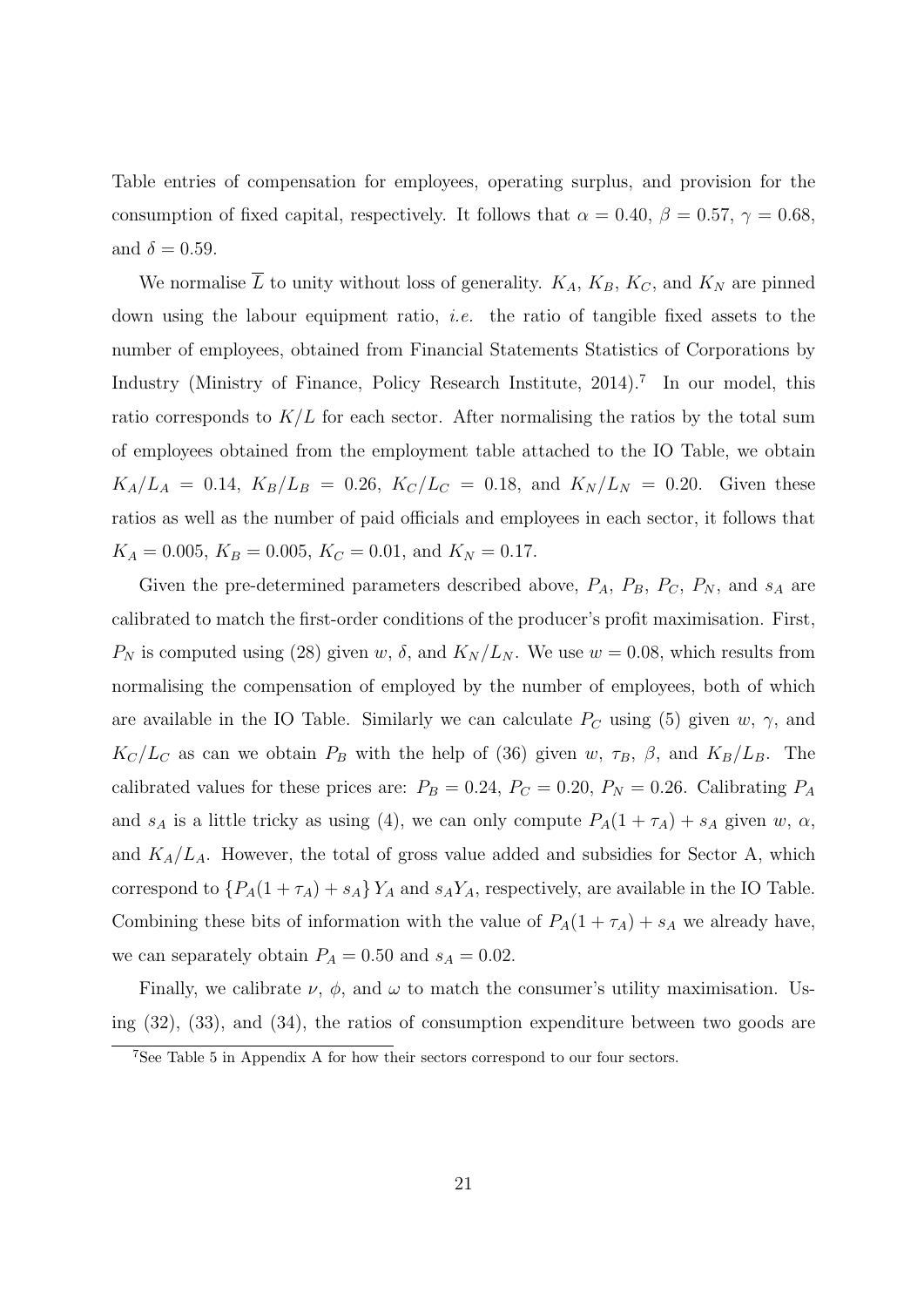described as:

$$
\frac{P_A(1+\tau_A)Q_A}{P_B(1+\tau_B)Q_B} = \frac{\nu}{\phi},\tag{39}
$$

$$
\frac{P_B(1+\tau_B)Q_B}{P_CQ_C} = \frac{\phi}{\omega},\tag{40}
$$

$$
\frac{P_C Q_C}{P_N Q_N} = \frac{\omega}{1 - \nu - \phi - \omega}.\tag{41}
$$

We obtain the values of private consumption expenditure of each sector from the IO Table and substitute them into the left hand side of each of these equations. Then (39), (40), and (41) together become a system of three equations with three unknowns, namely  $\nu$ ,  $\phi$ , and  $\omega$ . Solving this system, we obtain  $\nu = 0.10, \phi = 0.04, \text{ and } \omega = 0.05$ .

## **4.3 Results**

Figure 4 illustrates the  $\frac{\partial U}{\partial \tau_B}$  schedule for the Japanese economy.



Figure 4: The welfare effect of an increase in  $\tau_B$  on the Japanese economy

It shows, given the calibrated value of the production subsidy in Sector A,  $s_A = 0.02$ , that a marginal *reduction* in  $\tau_B$  is harmful for the Japanese economy. In fact, even if the production subsidy in Sector A is completely removed, a marginal reduction in  $\tau_B$  is still harmful for the Japanese economy. It indicates that  $\tau_A$  is so high that Sector A is much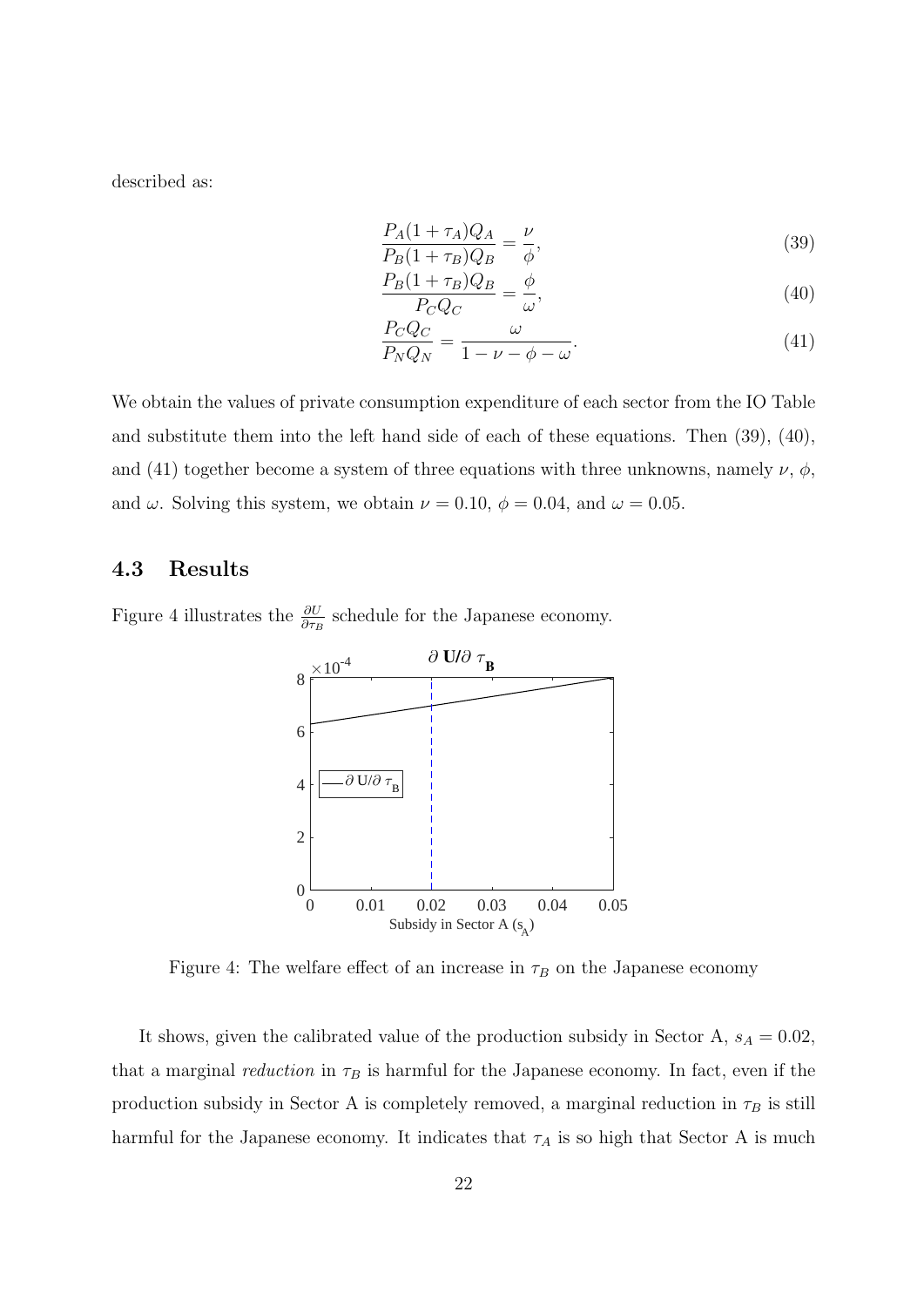more protected than Sector B is, even after *s<sup>A</sup>* is fully removed.

To get a better sense of Sector A's high protection, we ask the following question. How much reduction in  $\tau_A$  is necessary to render the marginal reduction in  $\tau_B$  welfare improving? It turns out that, to have  $\frac{\partial U}{\partial \tau_B} = 0$  when  $s_A = 0.02$ ,  $\tau_A$  needs to be more than halved ( $\tau_A = 0.10$ ). Given  $\tau_A = 0.10$ , the counterfactual  $\frac{\partial U}{\partial \tau_B}$  schedule is illustrated in Figure 5. It indicates that, if  $\tau_A = 0.10$ , then the policy to marginally reduce  $\tau_B$ accompanied by a reduction in *s<sup>A</sup>* would be beneficial for the Japanese economy.



Figure 5: Counterfactual welfare effect of an increase in  $\tau_B$  on the Japanese economy when  $\tau_A = 0.10$ 

A marginal reduction in  $\tau_B$  lowers Sector B's protection, but lowering  $s_B$  can do the same job. However, these two policies are different in that whilst the former affects the relative prices that both consumers and producers face, the latter only affects the relative prices faced by producers. Hence we can decompose the welfare effect of a marginal reduction in  $\tau_B$  into two components: (i) the effect which is caused by  $s_B$ ; and (ii) the remaining effect. Since the first effect is brought about by the resource reallocation in production only, the remaining effect can be interpreted as that caused by the change in consumption choice.

In Figure 6, the  $\frac{\partial U}{\partial s_B}$  schedule is depicted together with the  $\frac{\partial U}{\partial \tau_B}$  schedule. On appearance the  $\frac{\partial U}{\partial s_B}$  schedule lies well above the  $\frac{\partial U}{\partial \tau_B}$  schedule, but we need to be careful about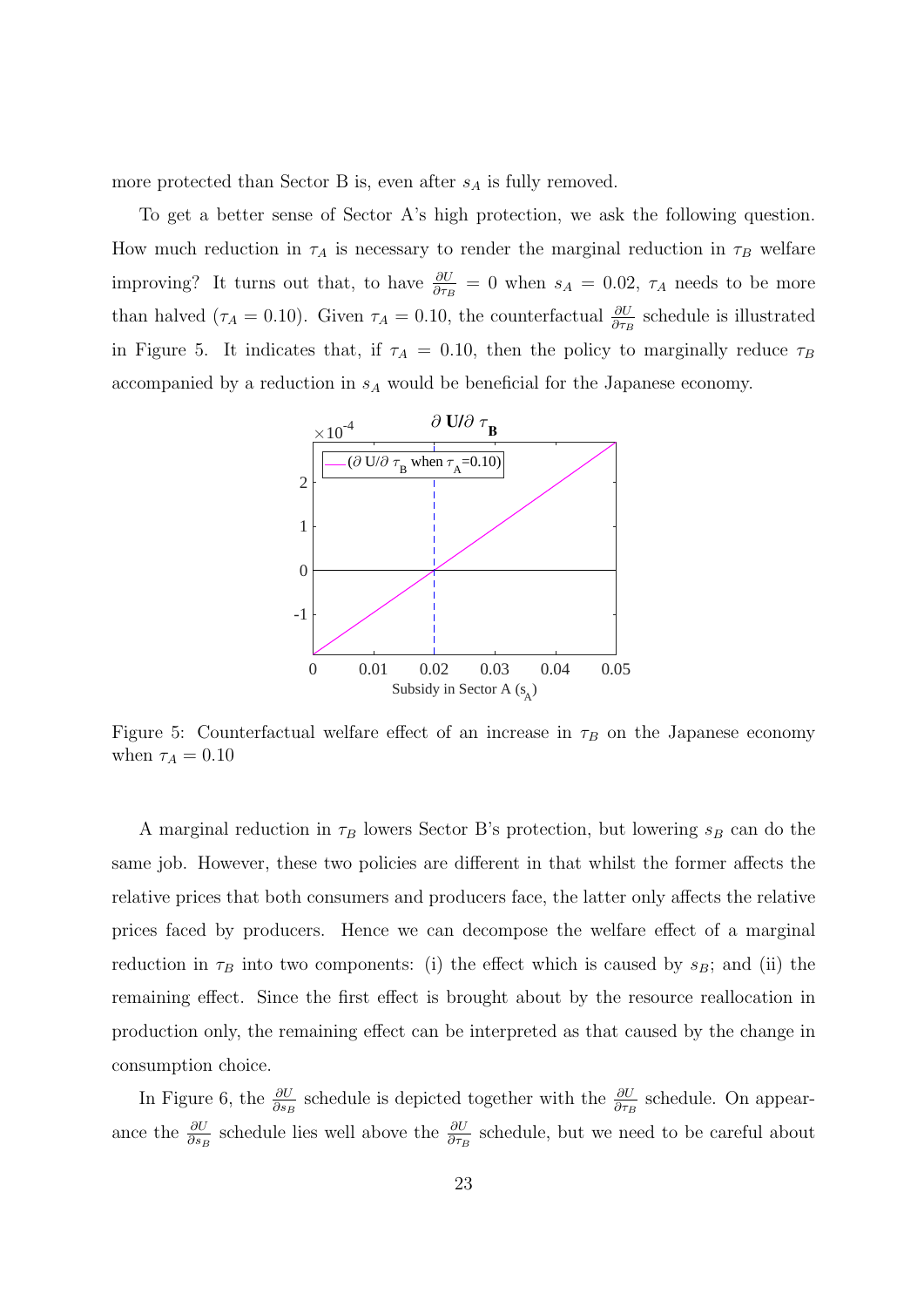

Figure 6: The welfare effect of an increase in  $s_B$  on the Japanese economy

comparing these welfare effects. Note that whilst a marginal increase in *s<sup>B</sup>* affects the producer price of Good B by  $ds_B$ , a marginal increase in  $\tau_B$  increases the producer price of Good by  $P_B d\tau_B$ . Therefore, if we want to examine the comparable welfare effect of  $d\tau_B$ only on the production side, we need to focus on the welfare effect of *ds<sup>B</sup>* multiplied by *PB*.



Figure 7: Comparison of two policies to protect Sector B

To see the relative importance of the welfare effect of  $P_B ds_B$ , we illustrate the ratio of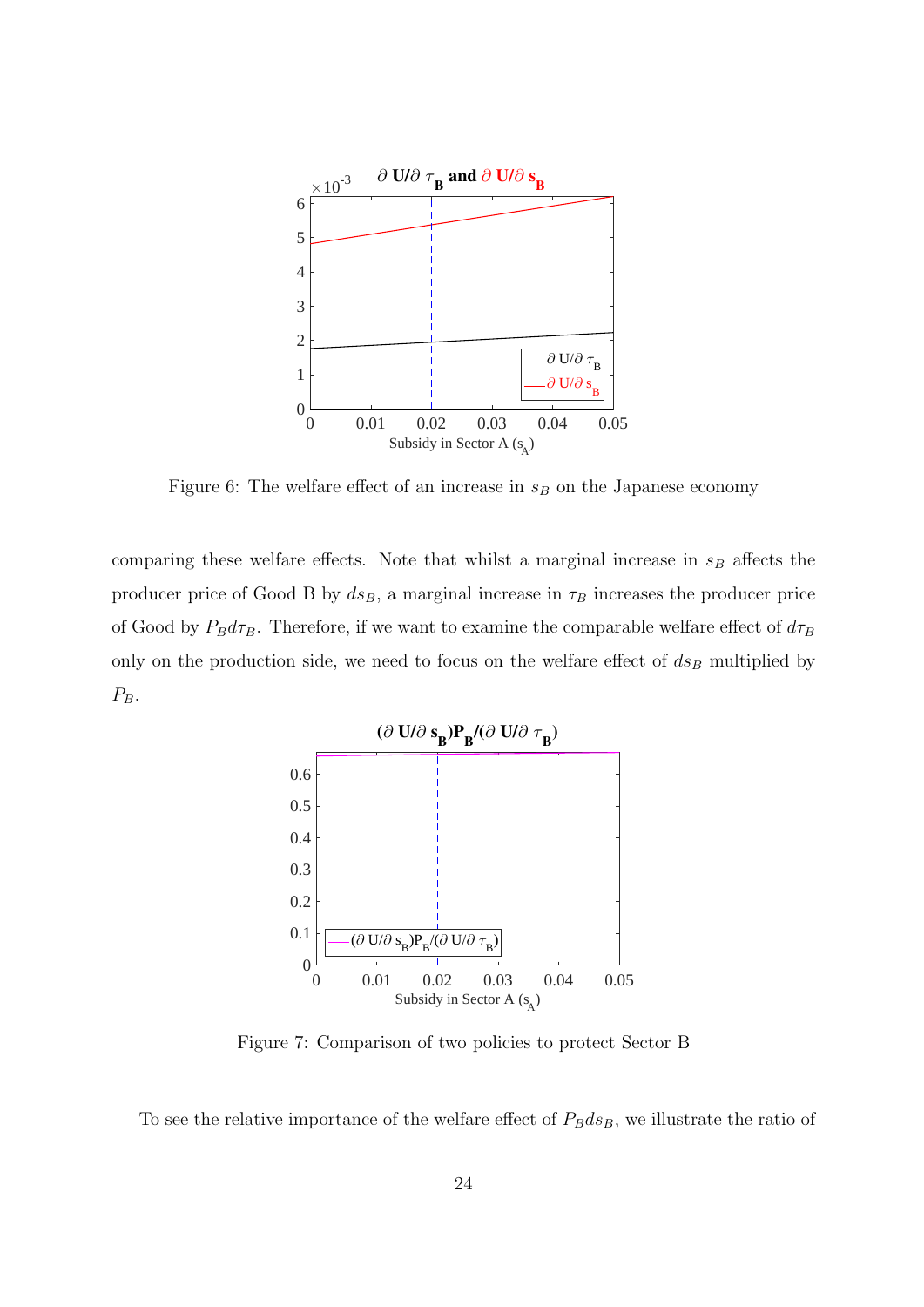*∂U*  $\frac{\partial U}{\partial s_B}P_B$  and  $\frac{\partial U}{\partial r_B}$  in Figure 7. This figure and Figure 4 indicate that: (i) a marginal reduction in  $\tau_B$ , for the calibrated value of the production subsidy in Sector A ( $s_A = 0.02$ ), harms the Japanese economy by creating further distortions both on production and consumption sides; and (ii) roughly 70 per cent of the (negative) welfare effect is attributable to further inefficient resource allocations on the production side.

## **5 Conclusion**

Agricultural producer support in Japan is distinctive in terms of both tariffs imposed on agricultural products and the government subsidy, whilst both forms of protection in other import-competing sectors are rather modest. To incorporate these characteristics of the Japanese economy, we have constructed a specific factor model that has two importcompeting sectors, both of which are protected by tariffs but only one of them enjoys a production subsidy. Perhaps, often politically, since the protection in the most heavily protected sector is hugely costly to be reduced, a general movement towards freetrade tends to end up in a tariff reduction only in modestly protected sectors, which we view as the outcome of the recent TPP negotiations. Using our model, we have examined the welfare effect of a policy to reduce a tariff in the less protected sector, by calibrating it to the 2013 Japanese economy.

Our calibration result suggests that the partial tariff reduction policy is harmful by making both production and consumption activities inefficient where the former explains roughly 70 per cent of the overall inefficiency losses. A complete removal of the production subsidy in the agricultural sector hardly changes the negative welfare effect of this tariff policy, which is indicative of the enormity of the tariff protection in the agricultural sector. Indeed, for the partial tariff reduction policy to be welfare improving, ceteris paribus, the tariff in the agricultural sector must be more than halved.

Our specific factor model is tractable, which helps follow and interpret our calibration results clearly. However, the use of a simple economic model imposes some limitations. For example, a specific factor model assumes a set of fixed international prices, *i.e.* a country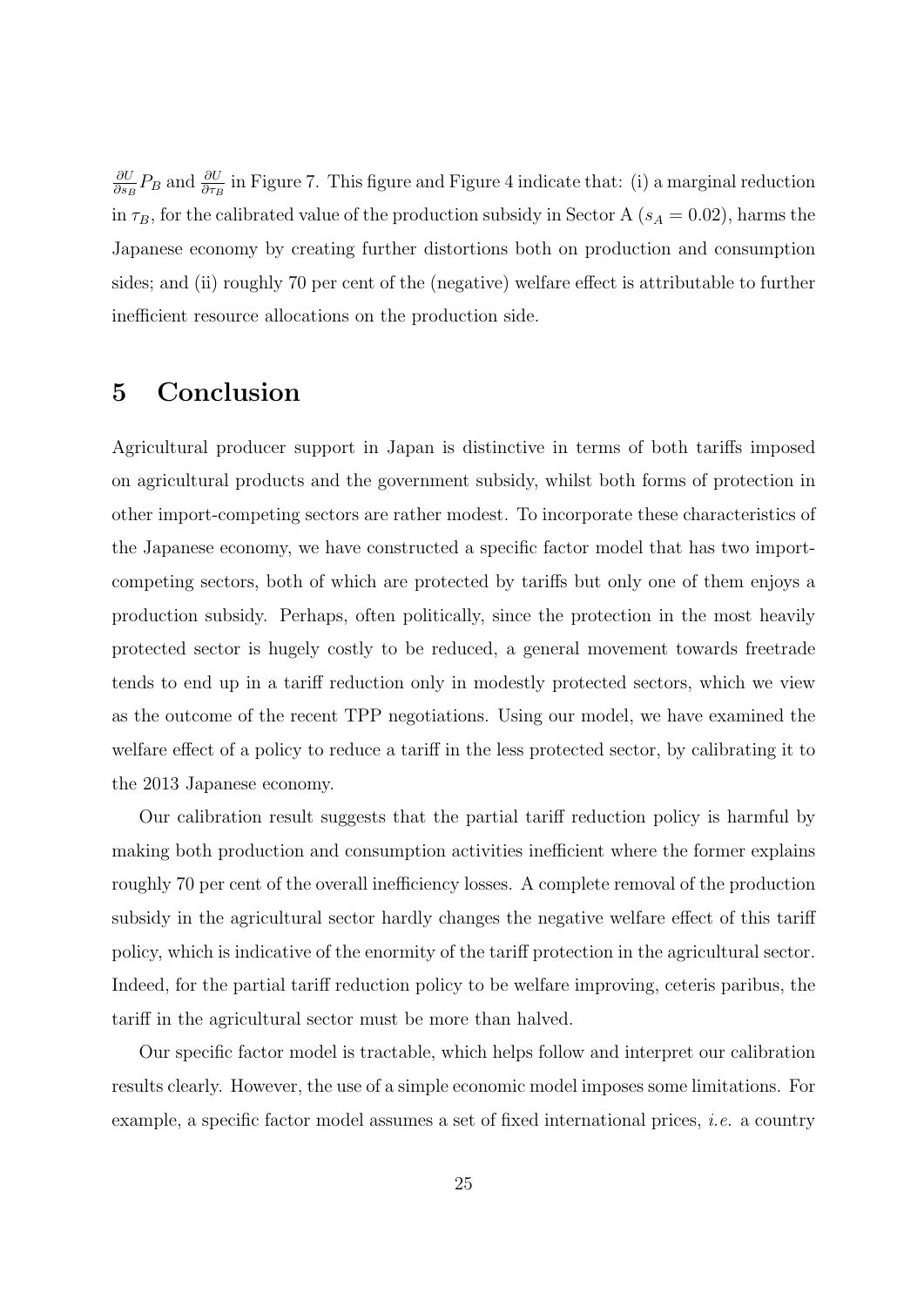in question is considered a small open economy, but whether it is applied to Japan is debatable. A similar analysis may be conducted by constructing a two-country model, where the prices of the traded-goods are also endogenously determined, but whatever result that comes out of it could be difficult to interpret. A set of fixed international prices also implies that no tariff change has occurred elsewhere. Of course, in reality, trade policy negotiations occur with other economies, and our setup is restricted to examining a unilateral tariff reform. These agenda are beyond the scope of the current paper and are left for future research.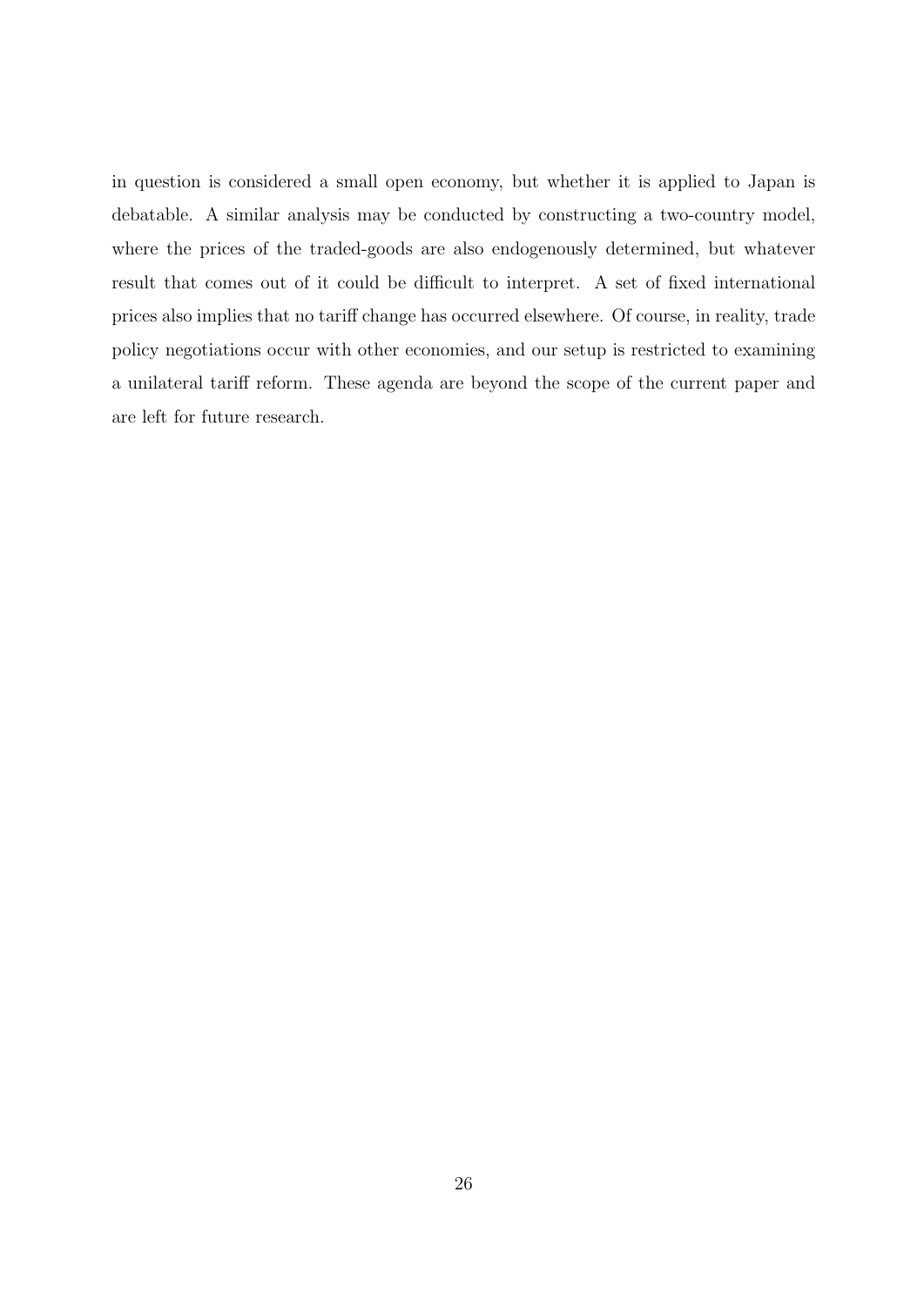## **References**

- Abe, K., "Tariff Reform in a Small Open Economy with Public Production," *International Economic Review* 33 (1992), 209–22.
- Anderson, J. E. and J. P. Neary, "Welfare versus market access: The implications of tariff structure for tariff reform," *Journal of International Economics* 71 (2007), 187 – 205.
- Bhagwati, J., "Non-economic Objectives and the Efficiency Properties of Trade," *Journal of Political Economy* 75 (1967), 738–42.
- Bhagwati, J. and V. K. Ramaswami, "Domestic Distortions, Tariffs and the Theory of Optimum Subsidy," *Journal of Political Economy* 71 (1963), 44–50.
- Bruno, M., "Market Distortions and Gradual Reform," *The Review of Economic Studies* 39 (1972), 373–83.
- CORDEN, W., "The normative theory of international trade," in R. W. Jones and P. B. Kenen, eds., *Handbook of International Economics*, vol. 1 (Elsevier, 1984), 63–130.
- CORDEN, W. M. AND J. P. NEARY, "Booming Sector and De-Industrialisation in a Small Open Economy," *The Economic Journal* 92 (1982), 825–48.
- Diewert, W. E., A. H. Turunen-Red and A. D. Woodland, "Tariff Reform in a Small Open Multi-Household Economy with Domestic Distortions and Nontraded Goods," *International Economic Review* 32 (1991), 937–57.
- DIXIT, A., "Tax policy in open economies," in A. J. Auerbach and M. Feldstein, eds., *Handbook of Public Economics*, vol. 1 (Elsevier, 1985).
- Falvey, R. and U. Kreickemeier, "The Theory of Trade Policy," in D. Greenaway, R. Falvey, U. Kreickemeier and D. Bernhofen, eds., *Palgrave Handbook of International Trade* (Palgrave Macmillan UK, 2013), 265–94.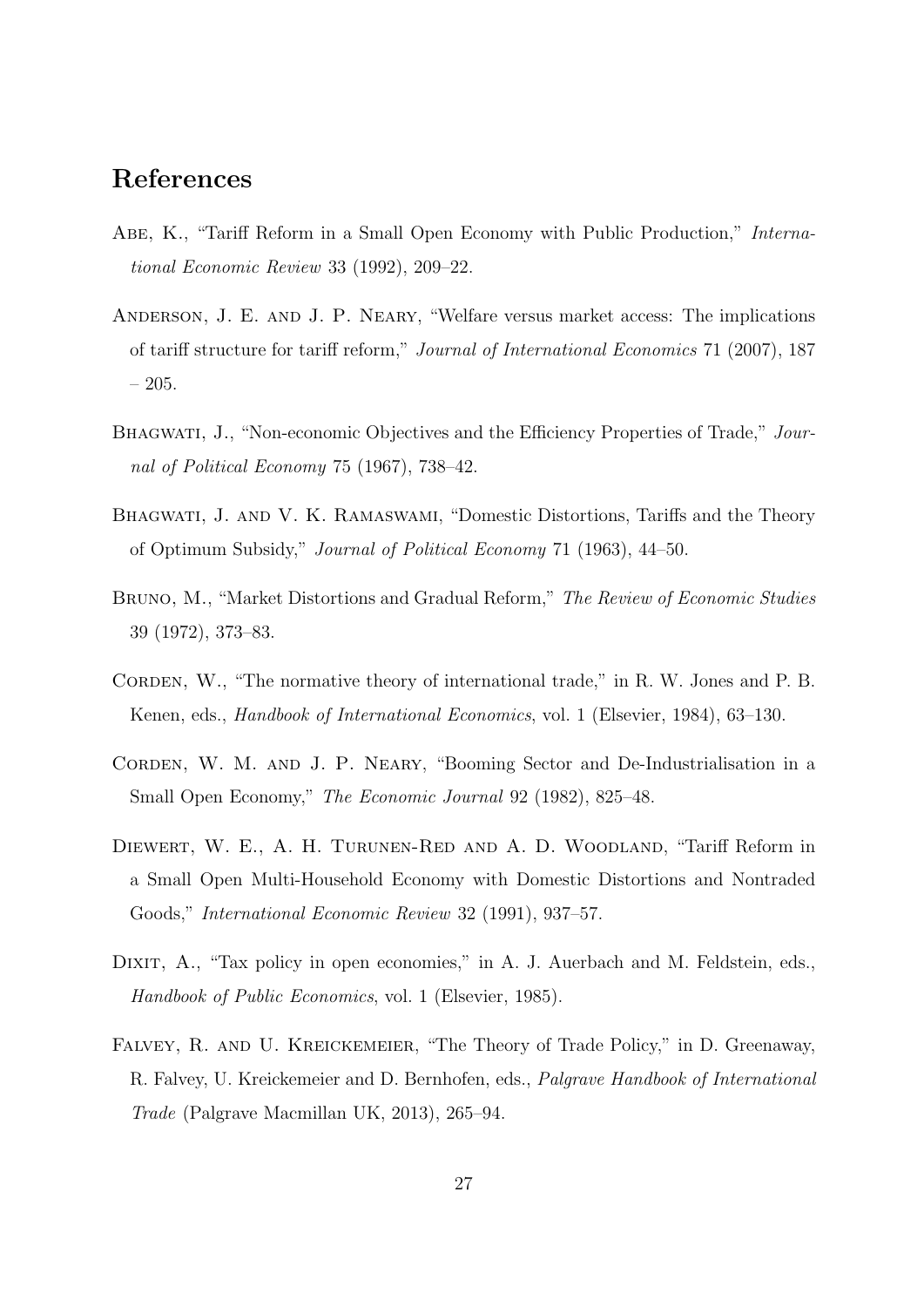- Foster, E. and H. Sonnenschein, "Price Distortion and Economic Welfare," *Econometrica* 38 (1970), 281–97.
- Fukushima, T., "Tariff Structure, Nontraded Goods and Theory of Piecemeal Policy Recommendations," *International Economic Review* 20 (1979), 427–35.
- Hagen, E. E., "An Economic Justification of Protectionism," *The Quarterly Journal of Economics* 72 (1958), 496–514.
- Hatta, T., "A Recommendation for a Better Tariff Structure," *Econometrica* 45 (1977a), 1859–69.
- ———, "A Theory of Piecemeal Policy Recommendations," *The Review of Economic Studies* 44 (1977b), 1–21.
- Johnson, H. G., "Factor Market Distortions and the Shape of the Transformation Curve," *Econometrica* 34 (1966), 686–98.
- Jones, R. W., "Distortions in Factor Markets and the General Equilibrium Model of Production," *Journal of Political Economy* 79 (1971a), 437–59.
- ———, "A Three-factor Model in Theory, Trade, and History," in J. Bhagwati, R. Jones, R. Mundell and J. Vanek, eds., *Trade, balance of payments and growth: papers in international economics in honor of Charles P. Kindleberger* (North-Holland, 1971b), 3–21.
- Ju, J. AND K. KRISHNA, "Welfare and market access effects of piecemeal tariff reform," *Journal of International Economics* 51 (2000), 305–316.
- Lipsey, R. G. and K. Lancaster, "The General Theory of Second Best," *The Review of Economic Studies* 24 (1956), 11–32.
- Ministry of Economy, Trade and Industry, Japan, "Updated Input-Output Tables 2013," http://www.meti.go.jp/statistics/tyo/entyoio/result. html#entyo\_h17 (2013), (Accessed on 24 April 2017).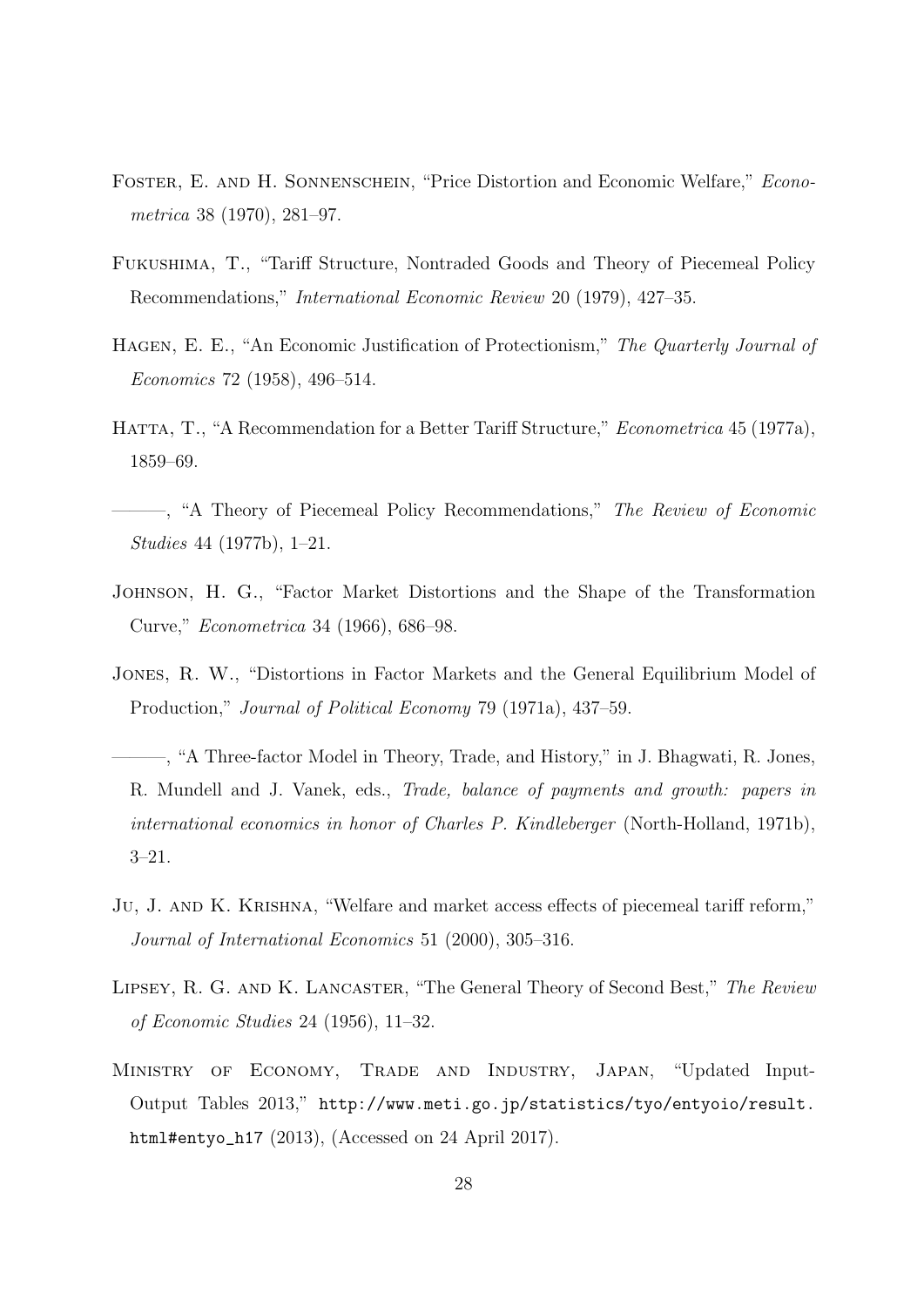- MINISTRY OF FINANCE, POLICY RESEARCH INSTITUTE, "Financial Statements Statistics of Corporations by Industry," http://www.mof.go.jp/pri/publication/ zaikin\_geppo/hyou/g762/762.htm (2014), (Accessed on 24 April 2017).
- Mussa, M., "Tariffs and the Distribution of Income: The Importance of Factor Specificity, Substitutability, and Intensity in the Short and Long Run," *Journal of Political Economy* 82 (1974), 1191–203.
- OECD, "Agricultural support (indicator)," doi:10.1787/6ea85c58-en (2017), (Accessed on 13 April 2017).
- Ohyama, M., "Domestic Distortions and the Theory of Tariffs," *Keio Economic Studies* 9 (1972), 1–14.
- Sugou, T. and K. Nishizaki, "Waga kuni ni okeru roudou bumpairitsu ni tsuite no ichikousatsu (An Analysis on the Share of Labour in Japan)," *Kin'yu Kenkyu* 21 (2002), 125–69.
- Turunen-Red, A. H. and A. D. Woodland, "Strict Pareto-Improving Multilateral Reforms of Tariffs," *Econometrica* 59 (1991), 1127–52.
- Vousden, N., *The Economics of Trade Protection* (Cambridge University Press, 1990).
- WTO, ITC and UNCTAD, "World Tariff Profiles 2013," https://www.wto.org/ english/res\_e/publications\_e/world\_tariff\_profiles13\_e.htm (2013), (Accessed on 13 April 2017).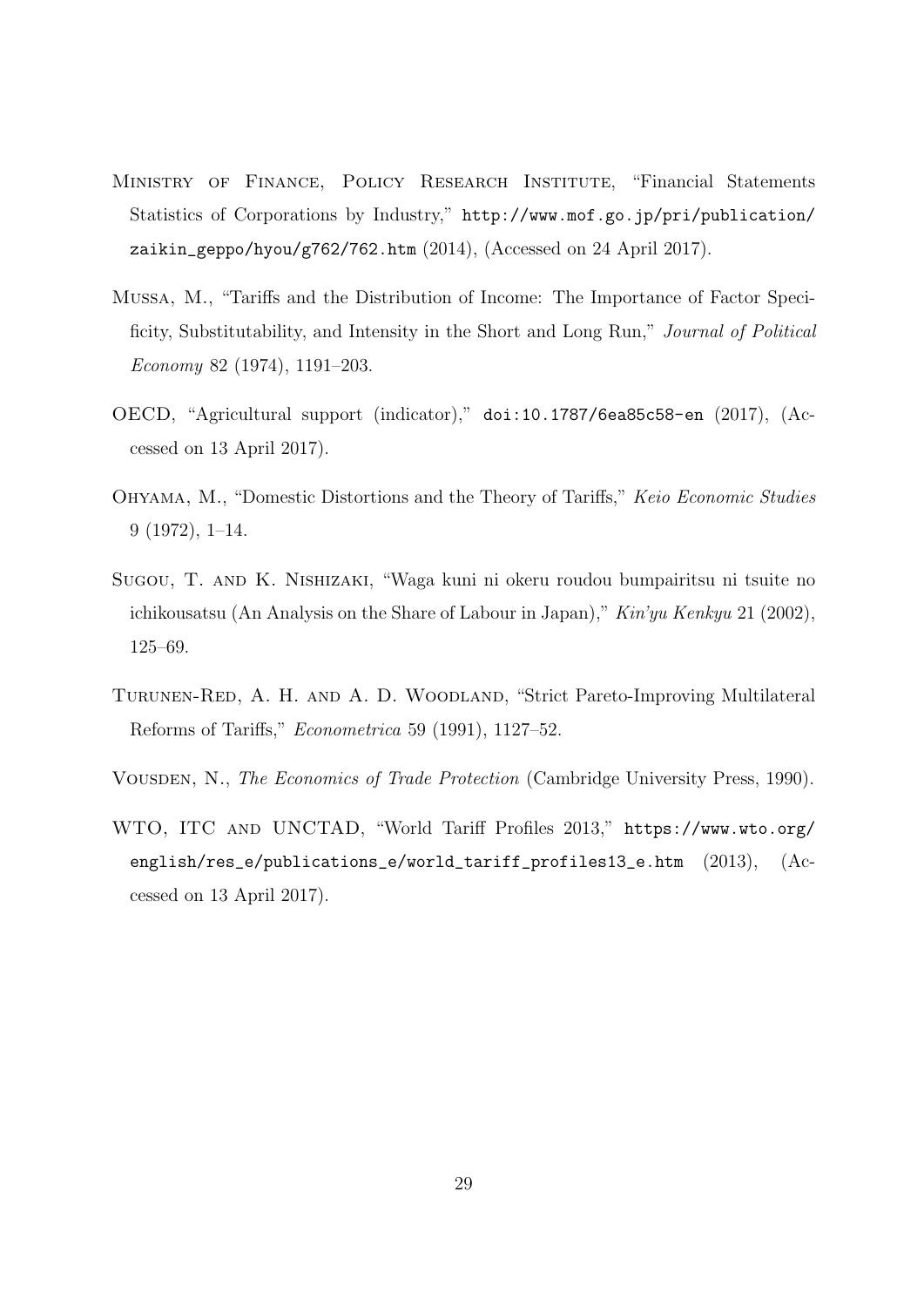| Product group               | Ave. tariff $(\%)$ | Import share $(\%)$ | Sector in our model |
|-----------------------------|--------------------|---------------------|---------------------|
| Animal products             | 13.6               | 1.6                 |                     |
| Dairy products              | 116.9              | 0.2                 |                     |
| Fruit, vegetables, plants   | 9.9                | 1.1                 |                     |
| Coffee, tea                 | 14.4               | 0.4                 |                     |
| Cereals $&$ preparations    | 80.2               | 1.6                 |                     |
| Oilseeds, fats $\&$ oils    | 9.8                | 0.8                 |                     |
| Sugars and confectionery    | 50.2               | 0.2                 |                     |
| Beverages & tobacco         | 16.8               | 1.2                 |                     |
| Cotton                      | $\overline{0}$     | $\theta$            |                     |
| Other agricultural products | 5.4                | 0.7                 |                     |
| Fish & fish products        | 4.9                | 2.1                 |                     |
|                             | $(\tau_A = 24.4)$  |                     | $\mathbf{A}$        |
| Minerals & Metals           | $\mathbf 1$        | 24.5                |                     |
| Petroleum                   | 8.2                | 20.2                |                     |
| Wood, paper, etc.           | $\mathbf{1}$       | 2.9                 |                     |
| <b>Textiles</b>             | 5.6                | 1.9                 |                     |
| Clothing                    | 9.2                | 3.7                 |                     |
| Chemicals                   | 2.3                | 9.3                 |                     |
|                             | $(\tau_B = 4.1)$   |                     | B                   |
| Non-electrical machinery    | $\theta$           | 7.7                 |                     |
| Electrical machinery        | 0.2                | 10.3                |                     |
| Transport equipment         | $\overline{0}$     | 2.6                 | C                   |

# **Appendix A Sector classification**

Table 4: Product groups in World Tariff Profiles 2013 (WTO, ITC and UNCTAD, 2013) and traded-goods sectors in our model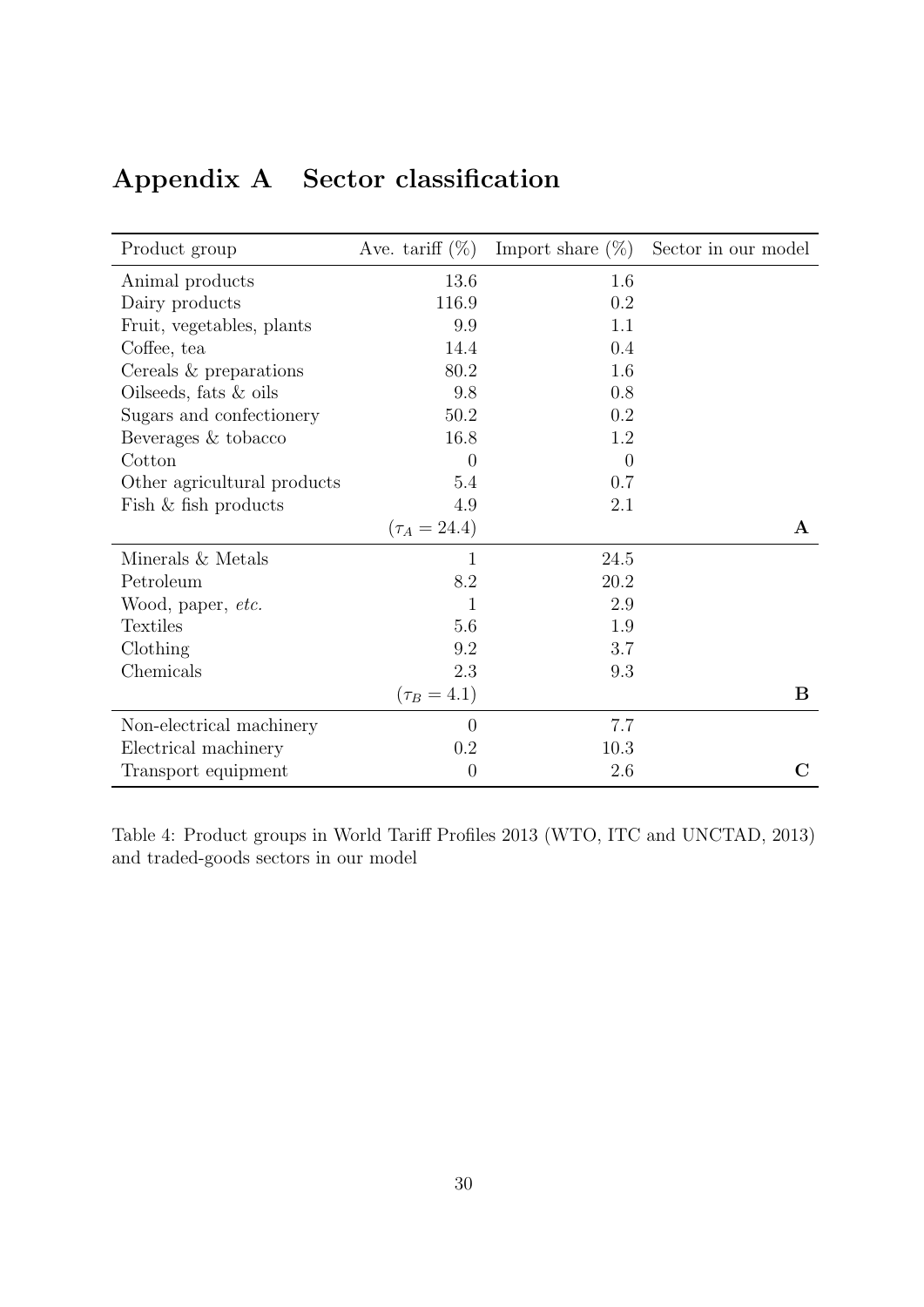| Sector name                                         | Sector in our model |
|-----------------------------------------------------|---------------------|
| Agriculture, forestry, and fisheries                |                     |
| Foodstuffs and beverages                            | А                   |
| Textile mill products                               |                     |
| Pulp and paper products                             |                     |
| Petroleum and coal products                         |                     |
| Mining                                              |                     |
| Chemical products                                   | B                   |
| General-purpose machinery                           |                     |
| Production machinery                                |                     |
| Business oriented machinery                         |                     |
| Electrical machinery, equipment and supplies        |                     |
| Information and communication electronics equipment |                     |
| Motor vehicles, parts and accessories               |                     |
| Miscellaneous transportation equipment              |                     |
| Construction                                        |                     |
| Electricity                                         |                     |
| Gas, heat supply and water                          |                     |
| Information and communications                      |                     |
| Wholesale and retail trade                          |                     |
| Real estate                                         |                     |
| Goods rental and leasing                            |                     |
| Services                                            | N                   |

Table 5: Sectors in Financial Statements Statistics of Corporations by Industry (Ministry of Finance, Policy Research Institute, 2014) and in our model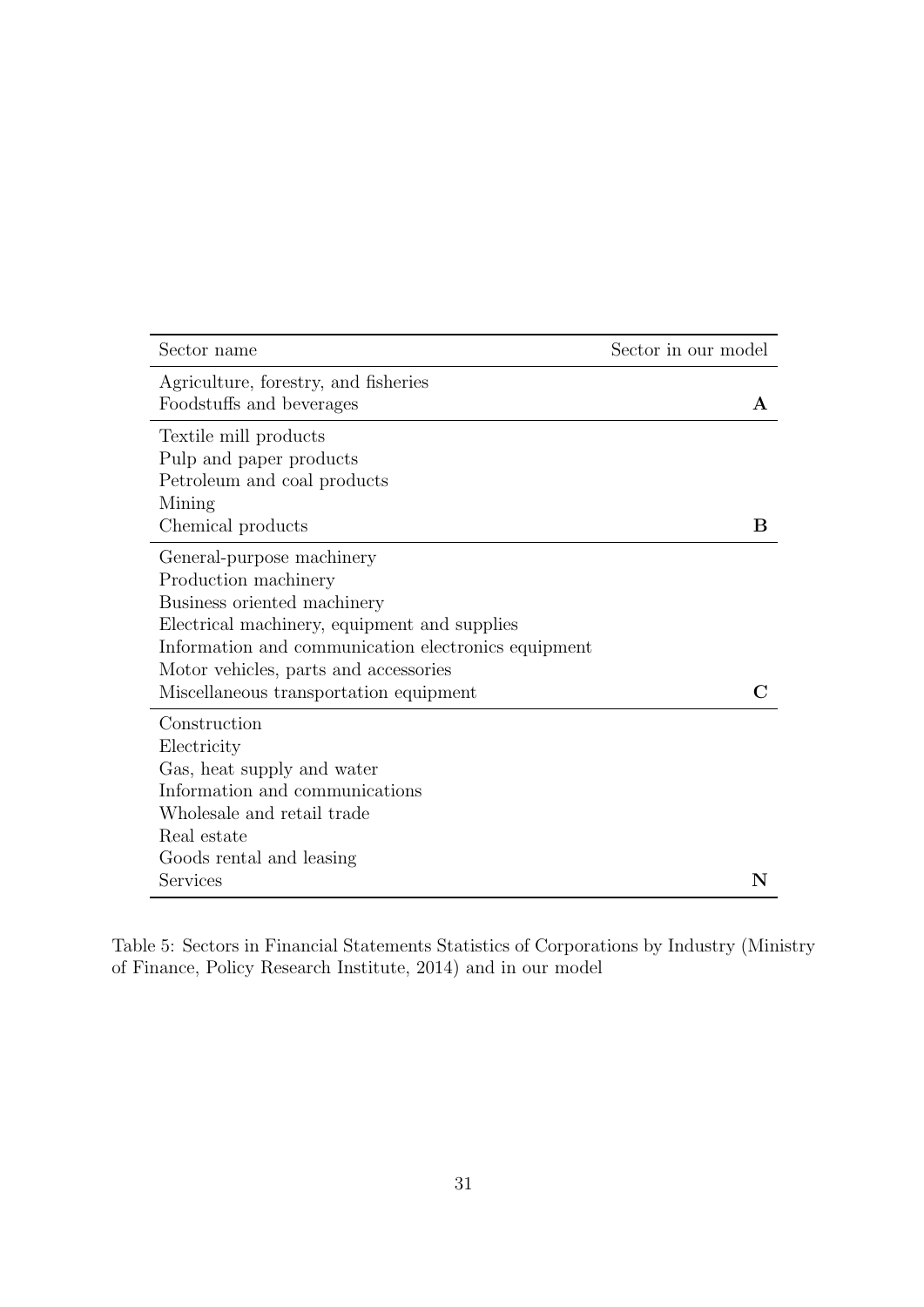| Sector No.     | Sector name                                               | Sector in our model |              |
|----------------|-----------------------------------------------------------|---------------------|--------------|
| 1              | Agriculture, forestry and fishery                         |                     |              |
| 4              | Beverages and Foods                                       |                     | $\mathbf{A}$ |
| $\overline{2}$ | Mining                                                    |                     |              |
| 3              | Coal mining, crude petroleum and natural gas              |                     |              |
| 5              | Textile products                                          |                     |              |
| 6              | Wearing apparel and other textile products                |                     |              |
| 7              | Timber, wooden products and furniture                     |                     |              |
| 8              | Pulp, paper, building paper                               |                     |              |
| 9              | Chemical basic products                                   |                     |              |
| 10             | Final chemical products                                   |                     |              |
| 11             | Petroleum and coal products                               |                     | B            |
| 12             | Plastic and rubber products                               |                     |              |
| 13             | Ceramic, stone and clay products                          |                     |              |
| 14             | Iron and steel                                            |                     |              |
| $15,\!16$      | Non-ferrous metals and metal products                     |                     |              |
| 17-19          | Machinery                                                 |                     |              |
| 20-26          | Electric and electronic equipments                        |                     |              |
| 27-29          | Motor vehicles, parts and accessories                     |                     |              |
| 30             | Other transportation equipment                            |                     | $\mathbf C$  |
| 32-34          | Construction and public work                              |                     |              |
| 35             | Other civil engineering and construction                  |                     |              |
| 36-38          | Electricity, gas, heat and water supply                   |                     |              |
| 39             | Waste management service                                  |                     |              |
| 40             | Commerce                                                  |                     |              |
| 41             | Finance, insurance and real estate                        |                     |              |
| 42             | Transport and postal activities                           |                     |              |
| 43             | Communication and broadcasting                            |                     |              |
| 44             | Information services                                      |                     |              |
| 45             | Other information and communications                      |                     |              |
| 46             | Public administration                                     |                     |              |
| 47             | Education and research                                    |                     |              |
| 48             | Medical service, health, social security and nursing care |                     |              |
| 49             | Other non-profit organization services                    |                     |              |
| 50             | Goods rental and leasing services                         |                     |              |
| 51             | Advertising services                                      |                     |              |
| 52             | Other business services                                   |                     |              |
| 53             | Personal services                                         |                     | N            |

Table 6: Sectors in the Input-Output Table 2013 (Ministry of Economy, Trade and Industry, Japan, 2013) and in our model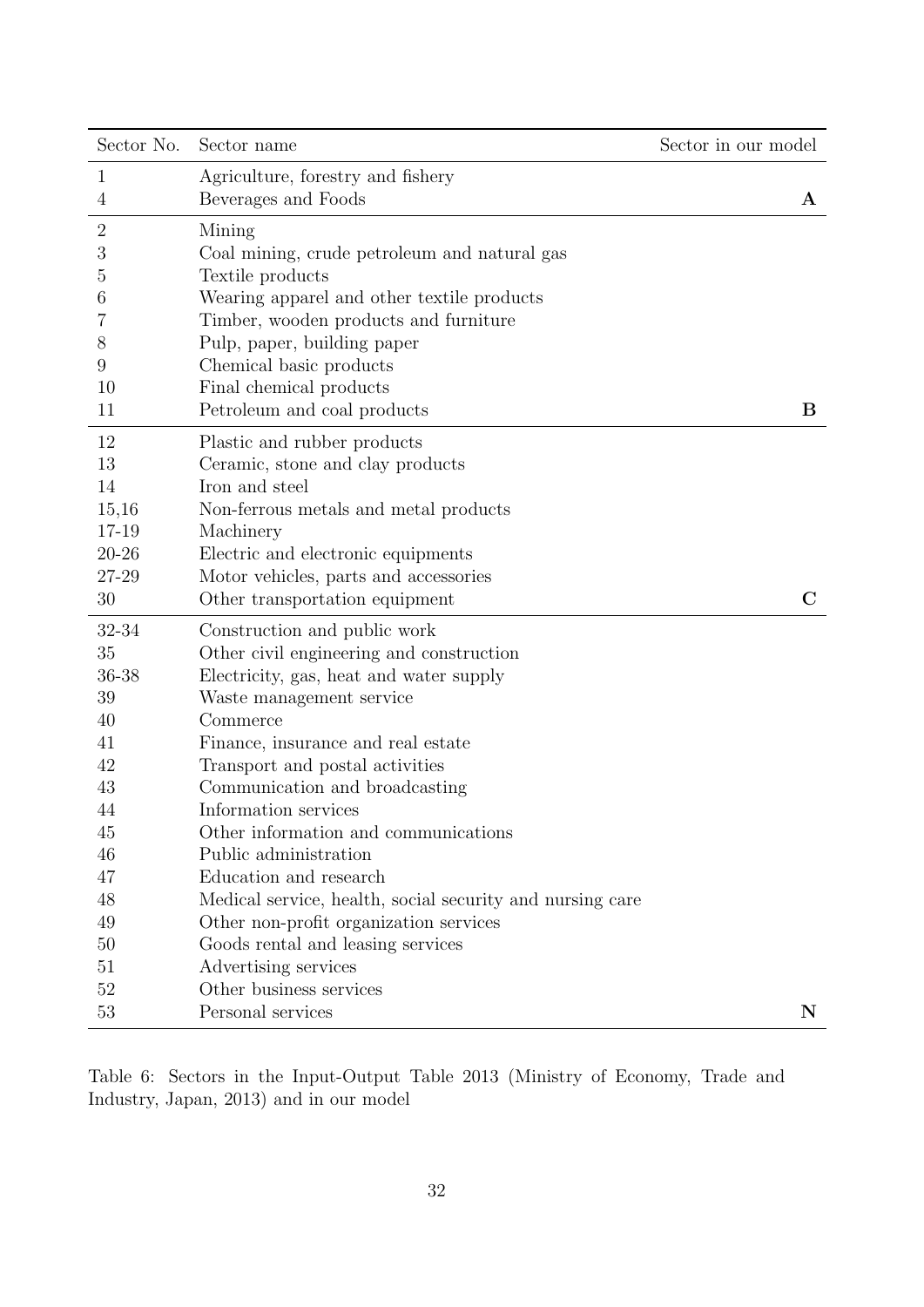## **Appendix B Proof of Proposition 1**

*Proof.* Given that  $M_A = Q_A - Y_A$  and  $X_C = Y_C - Q_C$ , (12) implies that  $Q_A$  is written as:

$$
Q_A = \left(P_A + P_C \frac{Q_C}{Q_A}\right)^{-1} (P_A Y_A + P_C Y_C).
$$
 (42)

It follows from (9) that  $Q_C$  is obtained as a function of  $Q_A$  as:

$$
Q_C = \frac{1 - \nu}{\nu} \frac{P_A (1 + \tau_A)}{P_C} Q_A.
$$
\n(43)

Now we take the partial derivatives of  $Q_A$  and  $Q_C$  in (42) and (43) with respect to  $\tau_A$ . Utilising the facts that  $Y_A = L_A^{\alpha} K_A^{1-\alpha}, Y_C = L_C^{\gamma} K_C^{1-\gamma}$  $\frac{\partial L_C}{\partial \tau_A} = -\frac{\partial L_A}{\partial \tau_A}$  $\frac{\partial L_A}{\partial \tau_A}$  implied by (3), we obtain:

$$
\frac{\partial Q_A}{\partial \tau_A} = -\frac{1}{P_A} \left\{ \frac{\nu}{\nu + (1 - \nu)(1 + \tau_A)} \right\}^2 \left( \frac{1 - \nu}{\nu} \right) \left( P_A L_A^{\alpha} K_A^{1 - \alpha} + P_C L_C^{\gamma} K_C^{1 - \gamma} \right) + \frac{1}{P_A} \left\{ \frac{\nu}{\nu + (1 - \nu)(1 + \tau_A)} \right\} \left\{ \frac{\partial L_A}{\partial \tau_A} \left( P_A \alpha L_A^{\alpha - 1} K_A^{1 - \alpha} - P_C \gamma L_C^{\gamma - 1} K_C^{1 - \gamma} \right) \right\}, \quad (44)
$$

$$
\frac{\partial Q_C}{\partial \tau_A} = \frac{(1 - \nu)\nu}{P_C} \left\{ \frac{1}{\nu + (1 - \nu)(1 + \tau_A)} \right\}^2 \left( P_A L_A^{\alpha} K_A^{1 - \alpha} + P_C L_C^{\gamma} K_C^{1 - \gamma} \right) \n+ \frac{1 - \nu}{P_C} \left\{ \frac{1 + \tau_A}{\nu + (1 - \nu)(1 + \tau_A)} \right\} \left\{ \frac{\partial L_A}{\partial \tau_A} \left( P_A \alpha L_A^{\alpha - 1} K_A^{1 - \alpha} - P_C \gamma L_C^{\gamma - 1} K_C^{1 - \gamma} \right) \right\}.
$$
\n(45)

Substituting (44) and (45) into (15), it follows that:

$$
\frac{\partial U}{\partial \tau_A} = -\frac{\nu^2 (1 - \nu) \tau_A}{P_A (1 + \tau_A) \{ \nu + (1 - \nu)(1 + \tau_A) \}^2} \left\{ \frac{\nu}{1 - \nu} \frac{P_C}{P_A (1 + \tau_A)} \right\}^{\nu - 1} (P_A L_A^{\alpha} K_A^{1 - \alpha} + P_C L_C^{\gamma} K_C^{1 - \gamma})
$$

$$
+ \frac{\nu}{P_A \{ \nu + (1 - \nu)(1 + \tau_A) \} } \left\{ \frac{\nu}{1 - \nu} \frac{P_C}{P_A (1 + \tau_A)} \right\}^{\nu - 1} \frac{\partial L_A}{\partial \tau_A} (P_A \alpha L_A^{\alpha - 1} K_A^{1 - \alpha} - P_C \gamma L_C^{\gamma - 1} K_C^{1 - \gamma}) , (46)
$$

where  $-\frac{\nu^2(1-\nu)\tau_A}{P_1(1+\tau_A)\int_{\mathcal{U}}(1-\nu)}$  $\frac{\nu^2(1-\nu)\tau_A}{P_A(1+\tau_A)\{\nu+(1-\nu)(1+\tau_A)\}^2}\left\{\frac{\nu}{1-\nu}\right\}$ 1*−ν P<sup>C</sup>*  $P_A(1+\tau_A)$  $\left\{\n\begin{array}{l}\n\frac{\nu}{\sqrt{1-\nu}} \leq 0 \text{ and } \frac{\nu}{P_A\{\nu+(1-\nu)(1+\tau_A)\}}\n\end{array}\n\right\}$ { *ν* 1*−ν P<sup>C</sup>*  $P_A(1+\tau_A)$ }*<sup>ν</sup>−*<sup>1</sup> *>* 0 since  $0 < \nu < 1$ . It is straightforward to see that  $P_A L_A^{\alpha} K_A^{1-\alpha} + P_C L_C^{\gamma} K_C^{1-\gamma} > 0$ . Therefore, to analyse the sign of (46), we are now left with analysing the sign of  $\frac{\partial L_A}{\partial \tau_A}$  and  $P_A \alpha L_A^{\alpha-1} K_A^{1-\alpha} - P_C \gamma L_C^{\gamma-1} K_C^{1-\gamma}$  $\overset{\cdot 1-\gamma }{C}$ .

The sign of  $\frac{\partial L_A}{\partial \tau_A}$  follows from an implicit function of  $L_A$ . Due to the wage equalisation,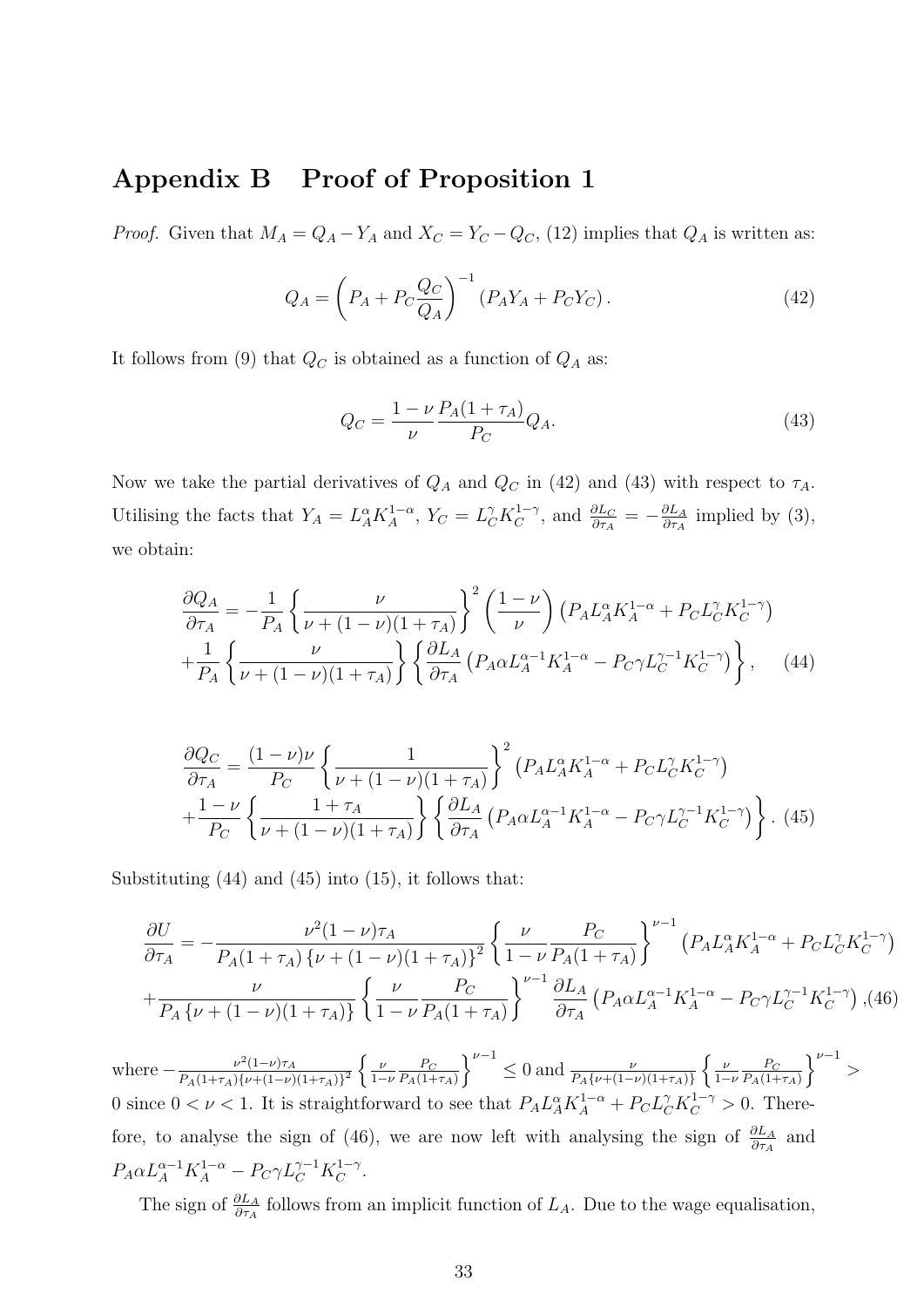(3), (4), and (5) yield:

$$
\{P_A(1+\tau_A) + s_A\} \alpha L_A^{\alpha-1} K_A^{1-\alpha} - P_C \gamma (\overline{L} - L_A)^{\gamma-1} K_C^{1-\gamma} = 0,\tag{47}
$$

where the left hand side is an implicit function of *LA*. Setting the left hand side as  $f(L_A, \tau_A)$ , and using the implicit function theorem,

$$
\frac{\partial L_A}{\partial \tau_A} = -\frac{f_{\tau_A}}{f_{L_A}},\tag{48}
$$

where

$$
f_{\tau_A} = P_A \alpha L_A^{\alpha - 1} K_A^{1 - \alpha} > 0,
$$

and

$$
f_{L_A} = \{ P_A(1+\tau_A) + s_A \} \alpha(\alpha-1) L_A^{\alpha-2} K_A^{1-\alpha} + P_C \gamma(\gamma-1) (\overline{L} - L_A)^{\gamma-2} K_C^{1-\gamma} < 0,
$$

where the inequality follows from  $0 < \alpha < 1$  and  $0 < \gamma < 1$ . Therefore,  $\frac{\partial L_A}{\partial \tau_A} > 0$ .

Next, due to the wage equalisation, (4) and (5) straightforwardly yield:

$$
P_A \alpha L_A^{\alpha - 1} K_A^{1 - \alpha} - P_C \gamma L_C^{\gamma - 1} K_C^{1 - \gamma} = -P_A \left( \tau_A + \frac{s_A}{P_A} \right) \alpha L_A^{\alpha - 1} K_A^{1 - \alpha} \le 0, \tag{49}
$$

when  $\tau_A + \frac{s_A}{P_A}$  $\frac{s_A}{P_A} \geq 0.$ 

Collectively, it follows that:

$$
\frac{\partial U}{\partial \tau_A} \le 0,\tag{50}
$$

when  $\tau_A + \frac{s_A}{P_A}$  $\frac{s_A}{P_A} \geq 0$ . For  $\frac{\partial U}{\partial \tau_A} = 0$  to occur, (46) implies that both  $\tau_A$  and  $P_A \alpha L_A^{\alpha-1} K_A^{1-\alpha}$  $P_C \gamma L_C^{\gamma-1} K_C^{1-\gamma}$  must be zero. This requires  $\tau_A = s_A = 0$ . Hence, except for the trivial case where there is no distortion  $(\tau_A = s_A = 0)$ , we have shown that: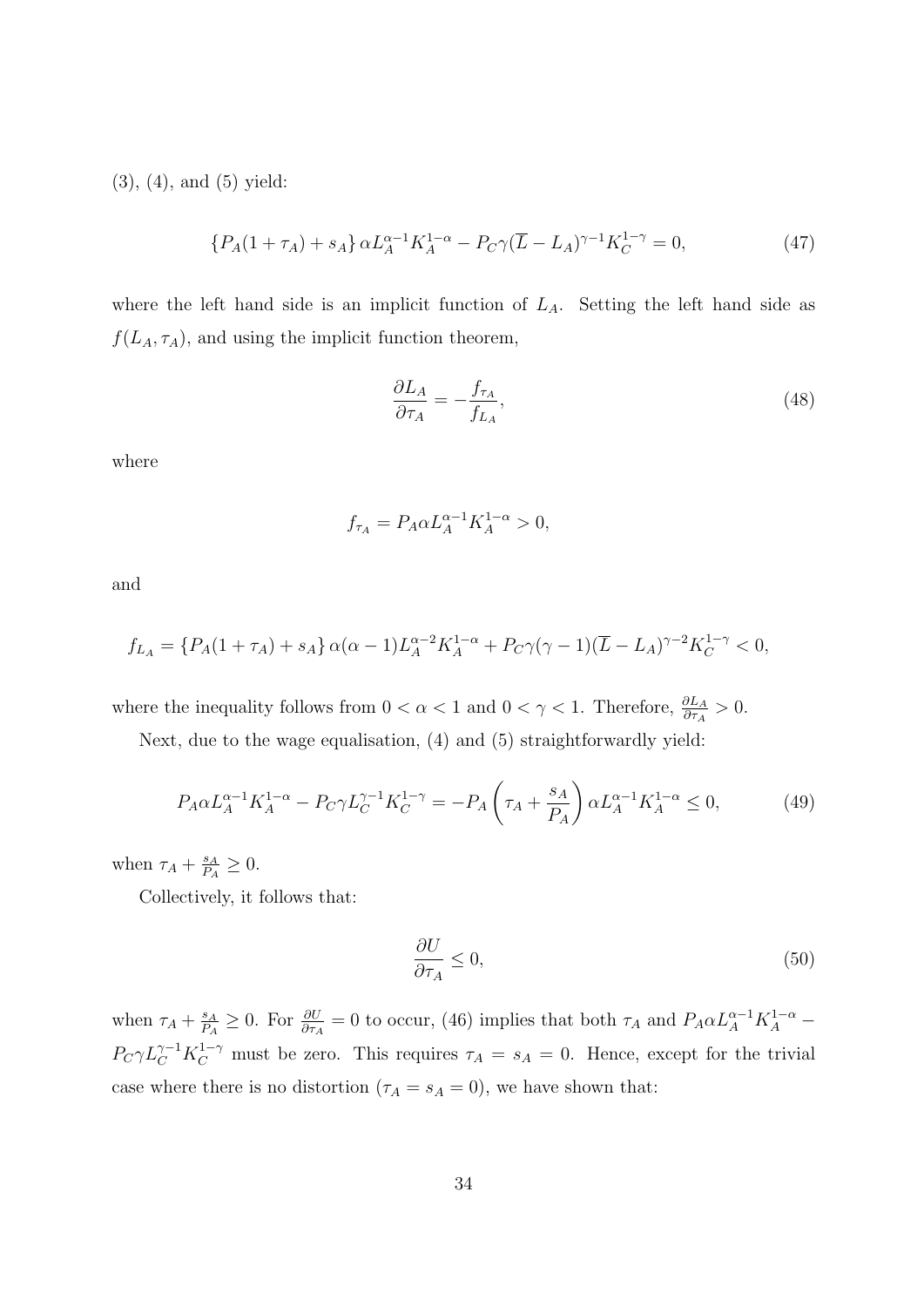$$
\frac{\partial U}{\partial \tau_A} < 0,
$$

for any  $s_A \geq 0$ .

# **Appendix C Proof of Proposition 2**

*Proof.* Taking the partial derivatives of  $Q_A$ ,  $Q_B$ , and  $Q_C$  with respect to  $\tau_A$ , we obtain the following.

$$
\frac{\partial Q_A}{\partial \tau_A} = -\left(P_A + P_B \frac{Q_B}{Q_A} + P_C \frac{Q_C}{Q_A}\right)^{-2} \left\{ P_B \frac{\partial \left(\frac{Q_B}{Q_A}\right)}{\partial \tau_A} + P_C \frac{\partial \left(\frac{Q_C}{Q_A}\right)}{\partial \tau_A} \right\} (P_A Y_A + P_B Y_B + P_C Y_C)
$$
\n
$$
+ \left(P_A + P_B \frac{Q_B}{Q_A} + P_C \frac{Q_C}{Q_A}\right)^{-1} \left(P_A \frac{\partial Y_A}{\partial \tau_A} + P_B \frac{\partial Y_B}{\partial \tau_A} + P_C \frac{\partial Y_C}{\partial \tau_A}\right), \tag{51}
$$

$$
\frac{\partial Q_B}{\partial \tau_A} = -\left(P_A \frac{Q_A}{Q_B} + P_B + P_C \frac{Q_C}{Q_B}\right)^{-2} \left\{ P_A \frac{\partial \left(\frac{Q_A}{Q_B}\right)}{\partial \tau_A} \right\} (P_A Y_A + P_B Y_B + P_C Y_C)
$$
\n
$$
+ \left(P_A \frac{Q_A}{Q_B} + P_B + P_C \frac{Q_C}{Q_B}\right)^{-1} \left(P_A \frac{\partial Y_A}{\partial \tau_A} + P_B \frac{\partial Y_B}{\partial \tau_A} + P_C \frac{\partial Y_C}{\partial \tau_A}\right), \tag{52}
$$

$$
\frac{\partial Q_C}{\partial \tau_A} = -\left(P_A \frac{Q_A}{Q_C} + P_B \frac{Q_B}{Q_C} + P_C\right)^{-2} \left\{ P_A \frac{\partial \left(\frac{Q_A}{Q_C}\right)}{\partial \tau_A} \right\} (P_A Y_A + P_B Y_B + P_C Y_C) \n+ \left(P_A \frac{Q_A}{Q_C} + P_B \frac{Q_B}{Q_C} + P_C\right)^{-1} \left(P_A \frac{\partial Y_A}{\partial \tau_A} + P_B \frac{\partial Y_B}{\partial \tau_A} + P_C \frac{\partial Y_C}{\partial \tau_A}\right).
$$
\n(53)

Using  $(51)$ ,  $(52)$ , and  $(53)$ , we can rewrite  $(25)$  as follows:

$$
\frac{\partial U}{\partial \tau_A} = Q_A^{\nu} Q_B^{\phi} Q_C^{1-\nu-\phi} \left\{ \Omega_1 \left( P_A Y_A + P_B Y_B + P_C Y_C \right) + \Omega_2 \left( P_A \frac{\partial Y_A}{\partial \tau_A} + P_B \frac{\partial Y_B}{\partial \tau_A} + P_C \frac{\partial Y_C}{\partial \tau_A} \right) \right\}, (54)
$$

 $\Box$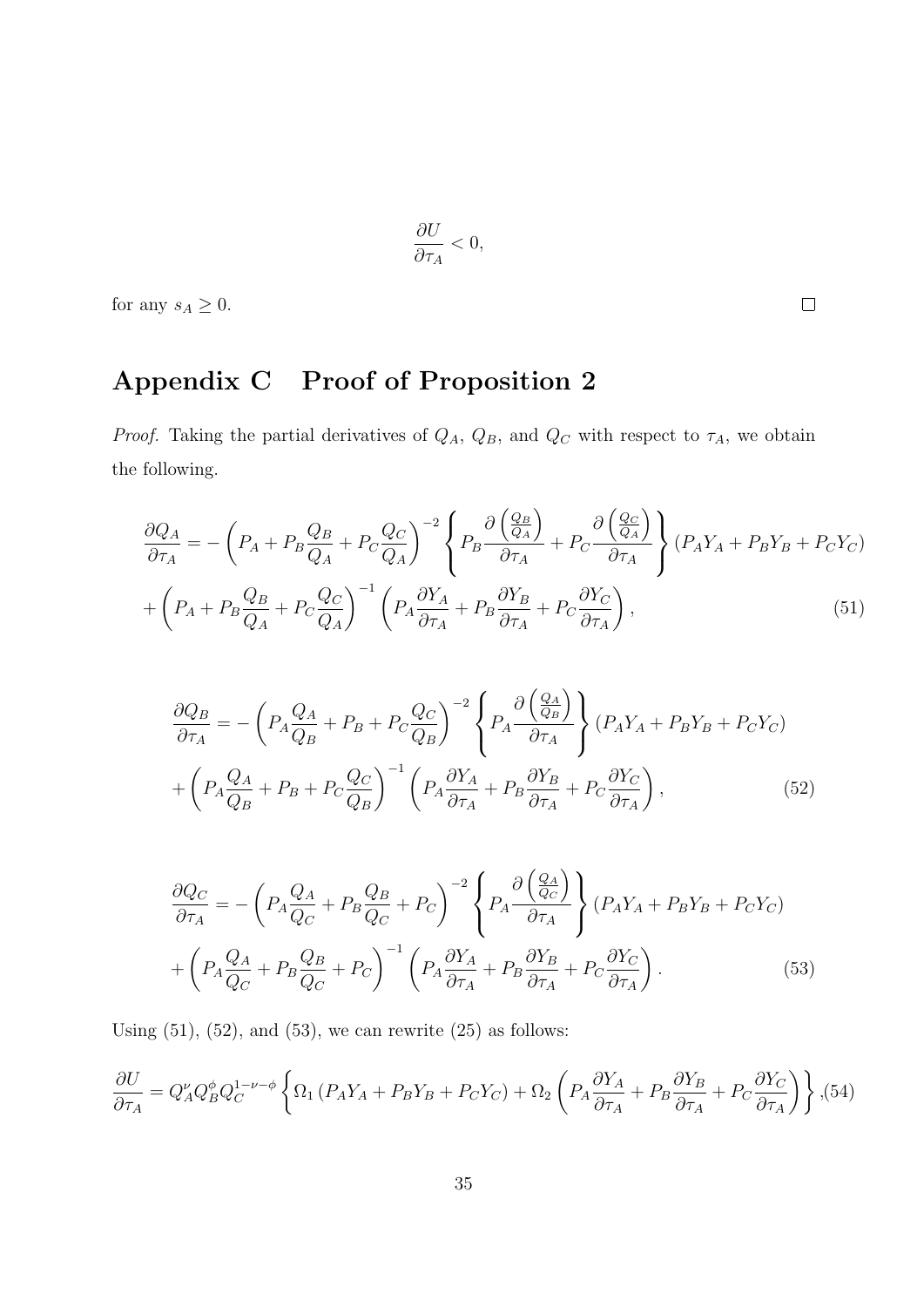where

$$
\Omega_{1} \equiv -\frac{\nu}{Q_{A}} \left( P_{A} + P_{B} \frac{Q_{B}}{Q_{A}} + P_{C} \frac{Q_{C}}{Q_{A}} \right)^{-2} \left\{ P_{B} \frac{\partial \left( \frac{Q_{B}}{Q_{A}} \right)}{\partial \tau_{A}} + P_{C} \frac{\partial \left( \frac{Q_{C}}{Q_{A}} \right)}{\partial \tau_{A}} \right\}
$$

$$
-\frac{\phi}{Q_{B}} \left( P_{A} \frac{Q_{A}}{Q_{B}} + P_{B} + P_{C} \frac{Q_{C}}{Q_{B}} \right)^{-2} \left\{ P_{A} \frac{\partial \left( \frac{Q_{A}}{Q_{B}} \right)}{\partial \tau_{A}} \right\}
$$

$$
-\frac{1 - \nu - \phi}{Q_{C}} \left( P_{A} \frac{Q_{A}}{Q_{C}} + P_{B} \frac{Q_{B}}{Q_{C}} + P_{C} \right)^{-2} \left\{ P_{A} \frac{\partial \left( \frac{Q_{A}}{Q_{C}} \right)}{\partial \tau_{A}} \right\}, \tag{55}
$$

and

$$
\Omega_2 \equiv \frac{\nu}{Q_A} \left( P_A + P_B \frac{Q_B}{Q_A} + P_C \frac{Q_C}{Q_A} \right)^{-1} + \frac{\phi}{Q_B} \left( P_A \frac{Q_A}{Q_B} + P_B + P_C \frac{Q_C}{Q_B} \right)^{-1}
$$
  

$$
\frac{1 - \nu - \phi}{Q_C} \left( P_A \frac{Q_A}{Q_C} + P_B \frac{Q_B}{Q_C} + P_C \right)^{-1}.
$$
 (56)

To analyse the sign of  $\frac{\partial U}{\partial \tau_A}$ , we need the signs of  $\Omega_1$ ,  $\Omega_2$ ,  $P_A Y_A + P_B Y_B + P_C Y_C$ , and  $P_A Y_A + P_B Y_B + P_C Y_C$  and  $P_A \frac{\partial Y_A}{\partial \tau_A}$  $\frac{\partial Y_A}{\partial \tau_A} + P_B \frac{\partial Y_B}{\partial \tau_A}$  $\frac{\partial Y_B}{\partial \tau_A} + P_C \frac{\partial Y_C}{\partial \tau_A}$  $\frac{\partial Y_C}{\partial \tau_A}$  in (54), respectively. Since it straightforwardly follows that  $P_A Y_A + P_B Y_B + P_C Y_C > 0$  and  $\Omega_2 > 0$  in (56), we consider the rest of the terms, namely  $P_A \frac{\partial Y_A}{\partial \tau_A}$  $\frac{\partial Y_A}{\partial \tau_A} + P_B \frac{\partial Y_B}{\partial \tau_A}$  $\frac{\partial Y_B}{\partial \tau_A} + P_C \frac{\partial Y_C}{\partial \tau_A}$  $\frac{\partial Y_C}{\partial \tau_A}$  and  $\Omega_1$ .

We first derive the sign of  $P_A \frac{\partial Y_A}{\partial \tau_A}$  $\frac{\partial Y_A}{\partial \tau_A} + P_B \frac{\partial Y_B}{\partial \tau_A}$  $\frac{\partial Y_B}{\partial \tau_A} + P_C \frac{\partial Y_C}{\partial \tau_A}$  $\frac{\partial Y_C}{\partial \tau_A}$  by rewriting the expression as:

$$
P_{A}\frac{\partial Y_{A}}{\partial \tau_{A}} + P_{B}\frac{\partial Y_{B}}{\partial \tau_{A}} + P_{C}\frac{\partial Y_{C}}{\partial \tau_{A}} = P_{A}\frac{\partial Y_{A}}{\partial L_{A}}\frac{\partial L_{A}}{\partial \tau_{A}} + P_{B}\frac{\partial Y_{B}}{\partial L_{B}}\frac{\partial L_{B}}{\partial \tau_{A}} + P_{C}\frac{\partial Y_{C}}{\partial L_{C}}\frac{\partial L_{C}}{\partial \tau_{A}}
$$
  
=  $P_{A}\frac{\partial Y_{A}}{\partial L_{A}}\left(-\frac{\partial L_{B}}{\partial \tau_{A}} - \frac{\partial L_{C}}{\partial \tau_{A}}\right) + P_{B}\frac{\partial Y_{B}}{\partial L_{B}}\frac{\partial L_{B}}{\partial \tau_{A}} + P_{C}\frac{\partial Y_{C}}{\partial L_{C}}\frac{\partial L_{C}}{\partial \tau_{A}}$   
=  $\frac{\partial L_{B}}{\partial \tau_{A}}\left(P_{B}\frac{\partial Y_{B}}{\partial L_{B}} - P_{A}\frac{\partial Y_{A}}{\partial L_{A}}\right) + \frac{\partial L_{C}}{\partial \tau_{A}}\left(P_{C}\frac{\partial Y_{C}}{\partial L_{C}} - P_{A}\frac{\partial Y_{A}}{\partial L_{A}}\right).$  (57)

To obtain the sign of  $P_A \frac{\partial Y_A}{\partial \tau_A}$  $\frac{\partial Y_A}{\partial \tau_A} + P_B \frac{\partial Y_B}{\partial \tau_A}$  $\frac{\partial Y_B}{\partial \tau_A} + P_C \frac{\partial Y_C}{\partial \tau_A}$  $\frac{\partial Y_C}{\partial \tau_A}$  in (57), we first derive the sign of  $\frac{\partial L_C}{\partial \tau_A}$ . Given the result, we consider  $\frac{\partial L_B}{\partial \tau_A}$ . The sign of  $P_C \frac{\partial Y_C}{\partial L_C}$  $\frac{\partial Y_C}{\partial L_C} - P_A \frac{\partial Y_A}{\partial L_A}$  $\frac{\partial Y_A}{\partial L_A}$  follows. Finally, we analyse the sign of  $P_B \frac{\partial Y_B}{\partial L_B}$  $\frac{\partial Y_B}{\partial L_B} - P_A \frac{\partial Y_A}{\partial L_A}$  $\frac{\partial Y_A}{\partial L_A}$ .

*•* The sign of  $\frac{\partial L_C}{\partial \tau_A}$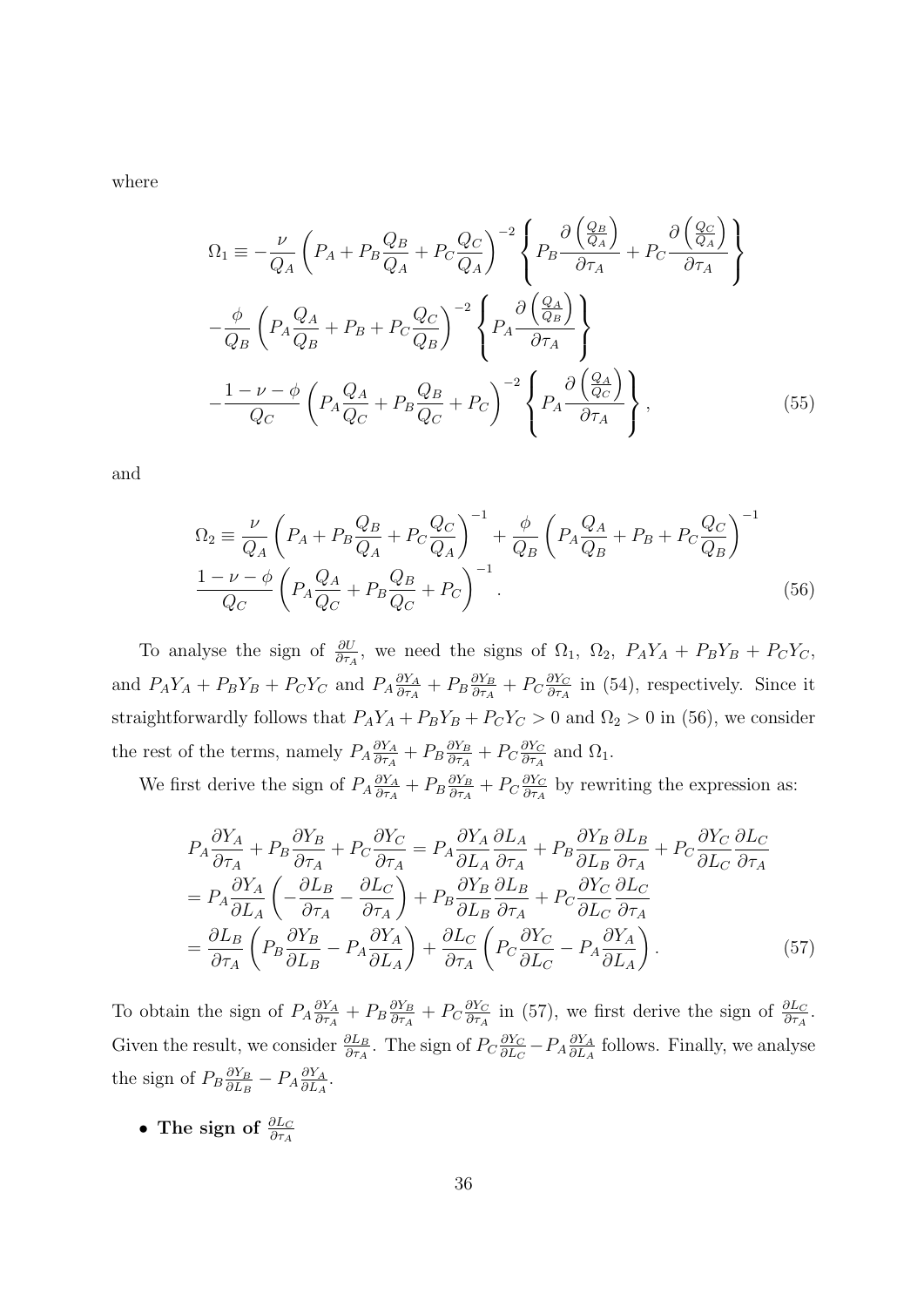We first need to solve for  $\frac{\partial L_A}{\partial \tau_A}$ , which entails implicit differentiation as follows. Equating  $(4)$  and  $(17)$ , we obtain:

$$
L_B = \left[ \frac{\{P_A(1+\tau_A) + s_A\} \alpha K_A^{1-\alpha} L_A^{\alpha-1}}{P_B(1+\tau_B) \beta K_B^{1-\beta}} \right]^{\frac{1}{\beta-1}}.
$$
 (58)

Equating (5) and (17) and utilising (19), we obtain the following equation.

$$
P_B(1+\tau_B)\beta L_B^{\beta-1}K_B^{1-\beta} - P_C\gamma(\overline{L} - L_A - L_B)^{\gamma-1}K_C^{1-\gamma} = 0.
$$
 (59)

Substituting (58) into (59), we obtain an implicit function of *LA*. Defining the left hand side of (59) as  $f(L_A, \tau_A)$  and using the implicit function theorem, we obtain the partial derivative of  $L_A$  with respect to  $\tau_A$  as:

$$
\frac{\partial L_A}{\partial \tau_A} = -\frac{f_{\tau_A}}{f_{L_A}},\tag{60}
$$

where

$$
f_{\tau_A} = \frac{P_A P_B (1 + \tau_B)}{P_A (1 + \tau_A) + s_A} \beta L_B^{\beta - 1} K_B^{1 - \beta} + \frac{P_A P_C}{P_A (1 + \tau_A) + s_A} \frac{\gamma (\gamma - 1)}{\beta - 1} L_B L_C^{\gamma - 2} K_C^{1 - \gamma}
$$
  
= 
$$
\frac{P_A P_B (1 + \tau_B)}{P_A (1 + \tau_A) + s_A} \frac{\partial Y_B}{\partial L_B} + \frac{P_A P_C}{P_A (1 + \tau_A) + s_A} \frac{\gamma - 1}{\beta - 1} \frac{L_B}{L_C} \frac{\partial Y_C}{\partial L_C}
$$
  
= 
$$
P_A \left( 1 + \frac{\gamma - 1}{\beta - 1} \frac{L_B}{L_C} \right) \frac{\partial Y_A}{\partial L_A}.
$$
 (61)

The second equality in (61) follows from  $\frac{\partial Y_B}{\partial L_B} = \beta L_B^{\beta - 1} K_B^{1 - \beta}$  $\frac{dV_C}{dL} = \gamma L_C^{\gamma - 1} K_C^{1 - \gamma}$  $\overset{\cdot 1-\gamma}{C}$ . The third equality in (61) follows from the wage equalisation conditions, which follow from (4), (5), (17), and the fact that  $\frac{\partial Y_A}{\partial L_A} = \alpha L_A^{\alpha-1} K_A^{1-\alpha}$ . Next,  $f_{L_A}$  is solved as:

$$
f_{L_A} = \{ P_A(1+\tau_A) + s_A \} \frac{(\alpha - 1)(\beta - 1)L_C + (\beta - 1)(\gamma - 1)L_A + (\alpha - 1)(\gamma - 1)L_B}{(\beta - 1)L_A L_C} \frac{\partial Y_A}{\partial L_A}(62)
$$

Substituting (61) and (62) into (60), we obtain the partial derivative of *L<sup>A</sup>* with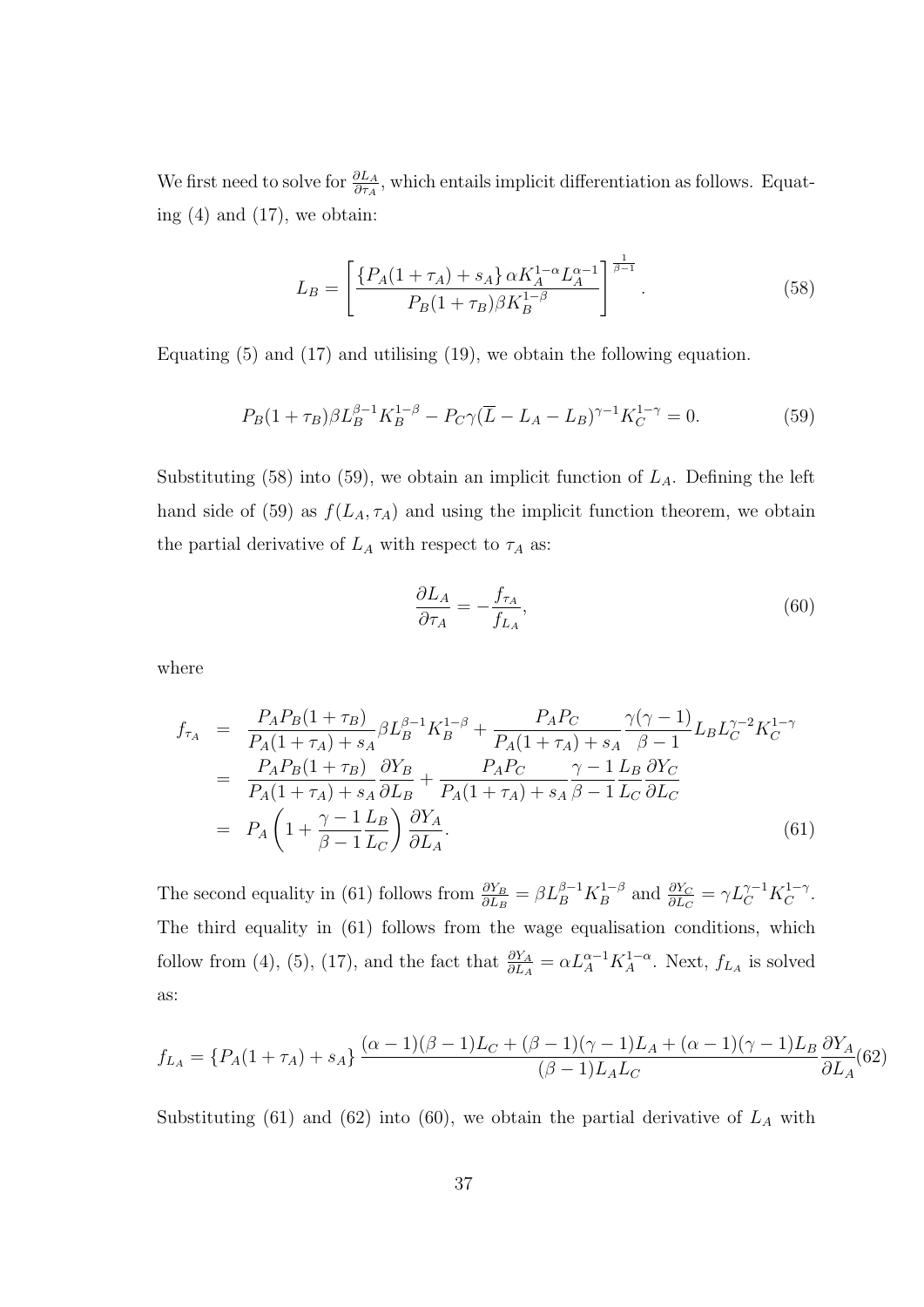respect to  $\tau_A$  as:

$$
\frac{\partial L_A}{\partial \tau_A} = \frac{P_A \{ (1 - \beta) L_A L_C + (1 - \gamma) L_A L_B \}}{\{ P_A (1 + \tau_A) + s_A \} \{ (\beta - 1)(\gamma - 1) L_A + (\alpha - 1)(\gamma - 1) L_B + (\alpha - 1)(\beta - 1) L_C \}}
$$
\n
$$
> 0. \tag{63}
$$

The inequality in (63) follows from the facts that  $0 < \alpha < 1, 0 < \beta < 1$ , and  $0 < \gamma < 1$ .

Given  $(58)$  and  $(63)$ , we obtain:

$$
\frac{\partial L_B}{\partial \tau_A} = \frac{L_B^{2-\beta}}{P_B(1+\tau_B)\beta(\beta-1)K_B^{1-\beta}} \frac{\partial Y_A}{\partial L_A} \left[ P_A + \left\{ P_A(1+\tau_A) + s_A \right\} (\alpha-1) \frac{1}{L_A} \frac{\partial L_A}{\partial \tau_A} \right].(64)
$$

Substituting (63) and (64), it also follows that:

$$
\frac{\partial L_C}{\partial \tau_A} = -\frac{\partial L_A}{\partial \tau_A} - \frac{\partial L_B}{\partial \tau_A}
$$
\n
$$
= \frac{P_A(\beta - 1)L_A L_C}{\{P_A(1 + \tau_A) + s_A\} \{(\beta - 1)(\gamma - 1)L_A + (\alpha - 1)(\gamma - 1)L_B + (\alpha - 1)(\beta - 1)L_C\}}
$$
\n
$$
< 0,
$$
\n(65)

where the inequality follows from the facts that  $0 < \alpha < 1$ ,  $0 < \beta < 1$ , and  $0<\gamma<1.$ 

*•* **The sign of** *∂L<sup>B</sup> ∂τ<sup>A</sup>*

(5) and (17) result in the following equalisation condition.

$$
P_B(1+\tau_B)\beta L_B^{\beta-1}K_B^{1-\beta} = P_C\gamma L_C^{\gamma-1}K_C^{1-\gamma}.
$$
\n(66)

Taking the partial derivative of both sides of this equation with respect to  $\tau_A$ , we obtain:

$$
P_B(1+\tau_B)\beta(\beta-1)K_B^{1-\beta}L_B^{\beta-2}\frac{\partial L_B}{\partial \tau_A} = P_C\gamma(\gamma-1)K_C^{1-\gamma}L_C^{\gamma-2}\frac{\partial L_C}{\partial \tau_A}.
$$
 (67)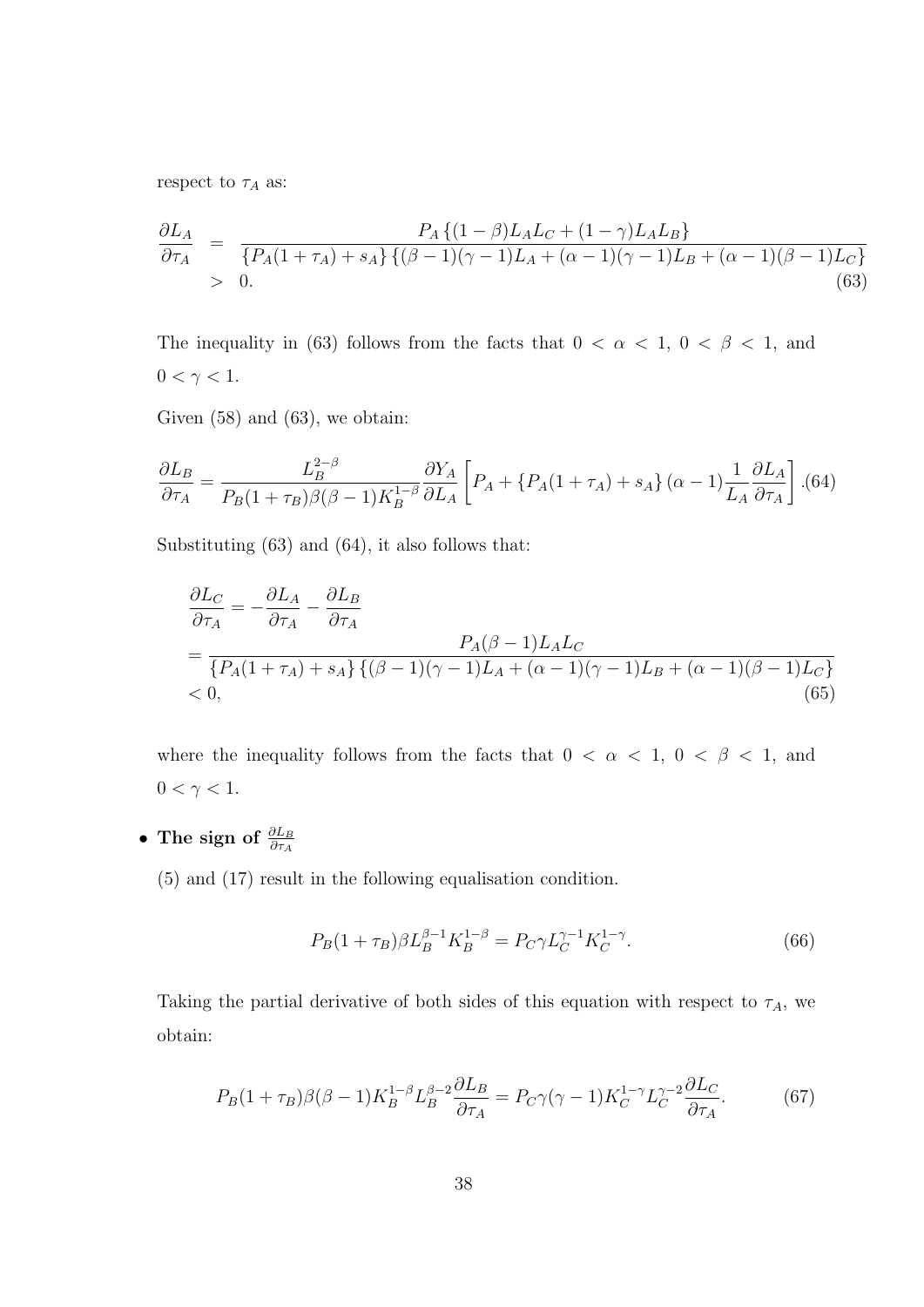Since  $\frac{\partial L_C}{\partial \tau_A}$  < 0 as obtained in (65) and  $0 < \gamma < 1$ , the right hand side of (67) is positive. Since  $0 < \beta < 1$ , from the left hand side of (67), we obtain:

$$
\frac{\partial L_B}{\partial \tau_A} < 0. \tag{68}
$$

• The sign of  $P_C \frac{\partial Y_C}{\partial I_C}$  $\frac{\partial Y_C}{\partial L_C} - P_A \frac{\partial Y_A}{\partial L_A}$ *∂L<sup>A</sup>*

From the wage equalisation implied by (4) and (5) it follows that:

$$
P_C \frac{\partial Y_C}{\partial L_C} - P_A \frac{\partial Y_A}{\partial L_A} = P_C \gamma L_C^{\gamma - 1} K_C^{1 - \gamma} - P_A \alpha L_A^{\alpha - 1} K_A^{1 - \alpha}
$$

$$
= P_A \left( \tau_A + \frac{s_A}{P_A} \right) \alpha L_A^{\alpha - 1} K_A^{1 - \alpha} \ge 0,
$$
(69)

when  $\tau_A + \frac{s_A}{P_A}$  $\frac{s_A}{P_A} \geq 0.$ 

• The sign of  $P_B \frac{\partial Y_B}{\partial I_B}$  $\frac{\partial Y_B}{\partial L_B} - P_A \frac{\partial Y_A}{\partial L_A}$ *∂L<sup>A</sup>*

(4) and (17) yield

$$
P_B \frac{\partial Y_B}{\partial L_B} - P_A \frac{\partial Y_A}{\partial L_A} = P_B \beta L_B^{\beta - 1} K_B^{1 - \beta} - P_A \alpha L_A^{\alpha - 1} K_A^{1 - \alpha}
$$
  
= 
$$
\left\{ \frac{P_A (1 + \tau_A) + s_A - P_A (1 + \tau_B)}{1 + \tau_B} \right\} \alpha L_A^{\alpha - 1} K_A^{1 - \alpha} \ge 0,
$$

when  $\tau_A + \frac{s_A}{P_A}$  $\frac{s_A}{P_A} \geq \tau_B$ .

Therefore, (57), (65), (68), (69), and (70) together imply that:

$$
P_A \frac{\partial Y_A}{\partial \tau_A} + P_B \frac{\partial Y_B}{\partial \tau_A} + P_C \frac{\partial Y_C}{\partial \tau_A} \le 0 \text{ when } \tau_A + \frac{s_A}{P_A} \ge \tau_B. \tag{70}
$$

We are left with the analysis of the sign of  $\Omega_1$  in (54). Following from (55) and using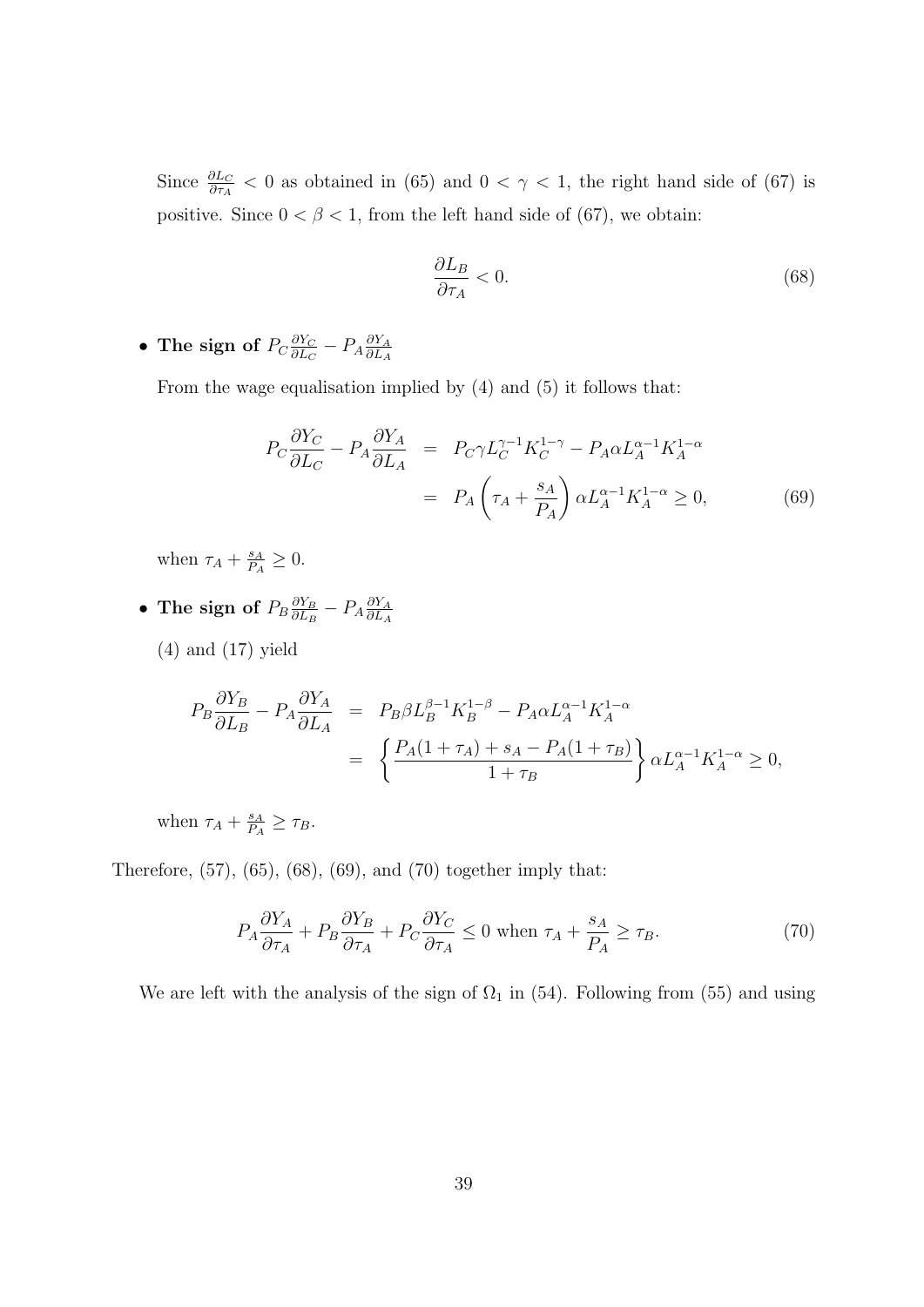(21), (22), and their partial derivatives with respect to  $\tau_A$ ,  $\Omega_1$  is further written as

$$
\Omega_{1} = -\frac{1}{(P_{A}Q_{A} + P_{B}Q_{B} + P_{C}Q_{C})^{2}} \left[ Q_{A} \left\{ \frac{\phi P_{A}}{1 + \tau_{B}} + (1 - \nu - \phi)P_{A} \right\} - Q_{B} \frac{\nu P_{B}(1 + \tau_{B})}{(1 + \tau_{A})^{2}} - Q_{C} \frac{\nu P_{C}}{(1 + \tau_{A})^{2}} \right]
$$

$$
= -\frac{1}{(P_{A}Q_{A} + P_{B}Q_{B} + P_{C}Q_{C})^{2}} \left[ \frac{P_{A}Q_{A}}{(1 + \tau_{A})(1 + \tau_{B})} \left\{ \phi(\tau_{A} - \tau_{B}) + (1 - \nu - \phi)\tau_{A}(1 + \tau_{B}) \right\} \right]. \tag{71}
$$

Therefore, it follows that:

$$
\Omega_1 \le 0 \quad \text{if} \quad \phi(\tau_A - \tau_B) + (1 - \nu - \phi)\tau_A(1 + \tau_B) \ge 0. \tag{72}
$$

Finally, using (70) and (72), we obtain from (54) that:

$$
\frac{\partial U}{\partial \tau_A} \le 0 \quad \text{if} \quad \phi(\tau_A - \tau_B) + (1 - \nu - \phi)\tau_A(1 + \tau_B) \ge 0 \quad \text{and} \quad \tau_A + \frac{s_A}{P_A} \ge \tau_B. \tag{73}
$$

Now, for  $\frac{\partial U}{\partial \tau_A} = 0$  to occur, (54) suggests that both  $\Omega_1$  and  $P_A \frac{\partial Y_A}{\partial \tau_A}$  $\frac{\partial Y_A}{\partial \tau_A} + P_B \frac{\partial Y_B}{\partial \tau_A}$  $\frac{\partial Y_B}{\partial \tau_A} + P_C \frac{\partial Y_C}{\partial \tau_A}$ *∂τ<sup>A</sup>* must be zero. It follows from (70) and (72) that it requires  $\tau_A = \tau_B = s_A = 0$ . Hence, except for the trivial case where there is no distortion ( $\tau_A = \tau_B = s_A = 0$ ), we have shown that for any *sA*,

$$
\frac{\partial U}{\partial \tau_A} < 0 \quad \text{if} \quad \phi(\tau_A - \tau_B) + (1 - \nu - \phi)\tau_A(1 + \tau_B) \ge 0 \quad \text{and} \quad \tau_A + \frac{s_A}{P_A} \ge \tau_B. \tag{74}
$$

$$
\Box
$$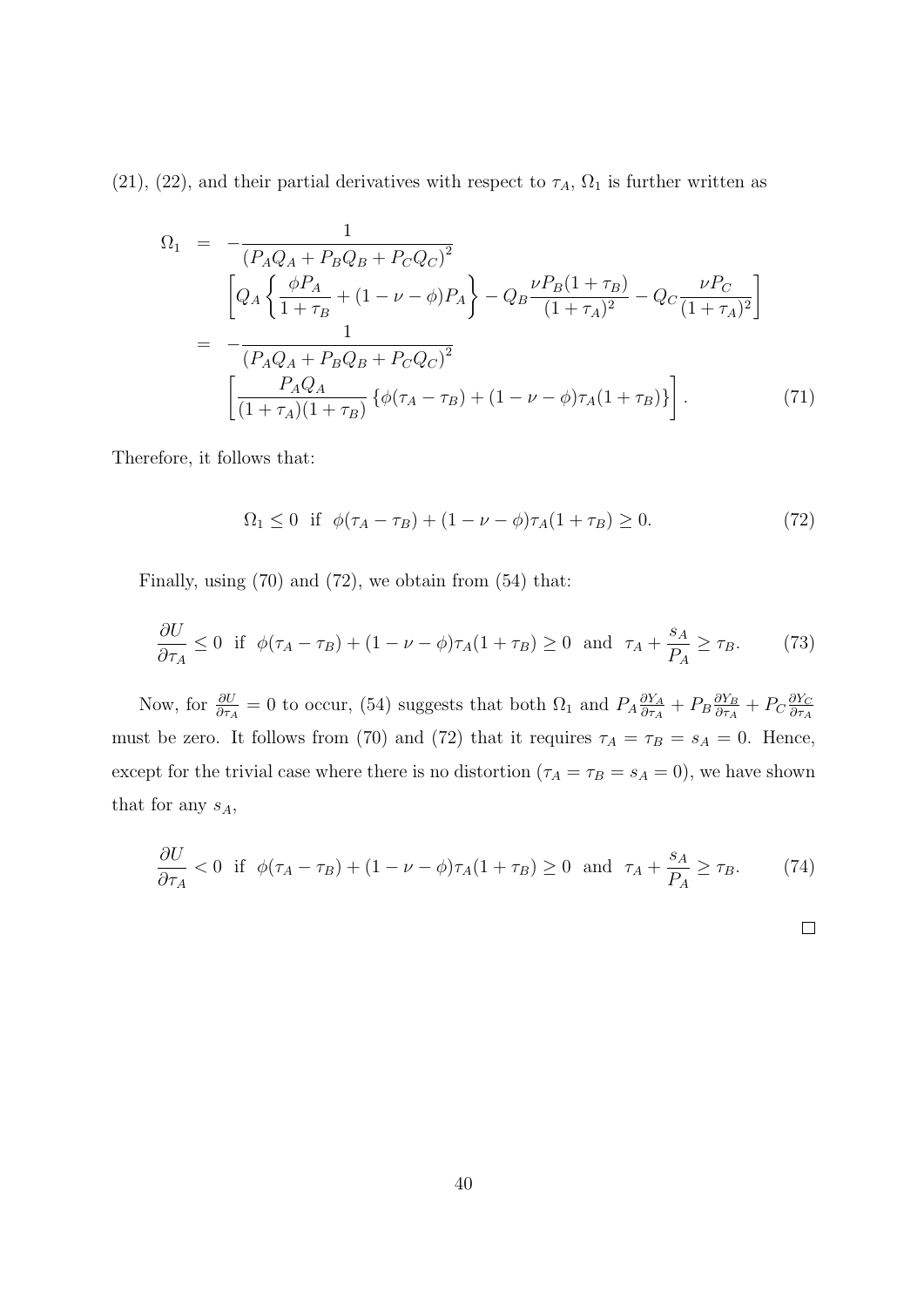## **Appendix D Proof of Proposition 3**

*Proof.* Taking the partial derivatives of  $Q_A$ ,  $Q_B$ , and  $Q_C$  with respect to  $\tau_B$ , we obtain the following.

$$
\frac{\partial Q_A}{\partial \tau_B} = -\left(P_A + P_B \frac{Q_B}{Q_A} + P_C \frac{Q_C}{Q_A}\right)^{-2} \left(P_B \frac{\partial \left(\frac{Q_B}{Q_A}\right)}{\partial \tau_B}\right) (P_A Y_A + P_B Y_B + P_C Y_C)
$$
\n
$$
+ \left(P_A + P_B \frac{Q_B}{Q_A} + P_C \frac{Q_C}{Q_A}\right)^{-1} \left(P_A \frac{\partial Y_A}{\partial \tau_B} + P_B \frac{\partial Y_B}{\partial \tau_B} + P_C \frac{\partial Y_C}{\partial \tau_B}\right),\tag{75}
$$

$$
\frac{\partial Q_B}{\partial \tau_B} = -\left(P_A \frac{Q_A}{Q_B} + P_B + P_C \frac{Q_C}{Q_B}\right)^{-2} \left(P_A \frac{\partial \left(\frac{Q_A}{Q_B}\right)}{\partial \tau_B} + P_C \frac{\partial \left(\frac{Q_C}{Q_B}\right)}{\partial \tau_B}\right) (P_A Y_A + P_B Y_B + P_C Y_C)
$$
\n
$$
+ \left(P_A \frac{Q_A}{Q_B} + P_B + P_C \frac{Q_C}{Q_B}\right)^{-1} \left(P_A \frac{\partial Y_A}{\partial \tau_B} + P_B \frac{\partial Y_B}{\partial \tau_B} + P_C \frac{\partial Y_C}{\partial \tau_B}\right),\tag{76}
$$

$$
\frac{\partial Q_C}{\partial \tau_B} = -\left(P_A \frac{Q_A}{Q_C} + P_B \frac{Q_B}{Q_C} + P_C\right)^{-2} \left(P_B \frac{\partial \left(\frac{Q_B}{Q_C}\right)}{\partial \tau_B}\right) (P_A Y_A + P_B Y_B + P_C Y_C) \n+ \left(P_A \frac{Q_A}{Q_C} + P_B \frac{Q_B}{Q_C} + P_C\right)^{-1} \left(P_A \frac{\partial Y_A}{\partial \tau_B} + P_B \frac{\partial Y_B}{\partial \tau_B} + P_C \frac{\partial Y_C}{\partial \tau_B}\right).
$$
\n(77)

Using  $(75)$ ,  $(76)$ , and  $(77)$ , we can rewrite  $(26)$  as follows.

$$
\frac{\partial U}{\partial \tau_B} = Q_A^{\nu} Q_B^{\phi} Q_C^{1-\nu-\phi} \left\{ \Omega_3 \left( P_A Y_A + P_B Y_B + P_C Y_C \right) + \Omega_2 \left( P_A \frac{\partial Y_A}{\partial \tau_B} + P_B \frac{\partial Y_B}{\partial \tau_B} + P_C \frac{\partial Y_C}{\partial \tau_B} \right) \right\}, (78)
$$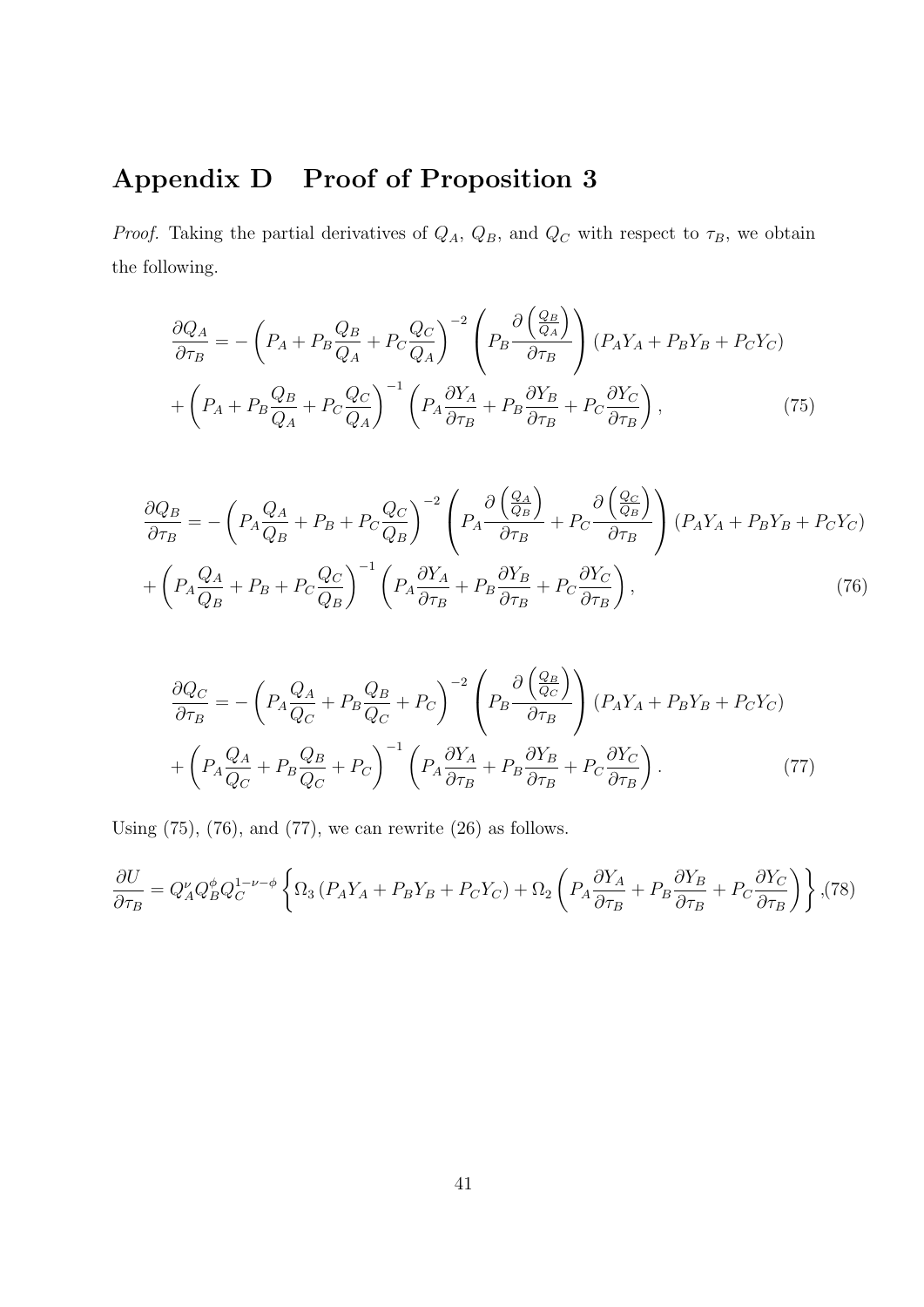where

$$
\Omega_{3} \equiv -\frac{\nu}{Q_{A}} \left( P_{A} + P_{B} \frac{Q_{B}}{Q_{A}} + P_{C} \frac{Q_{C}}{Q_{A}} \right)^{-2} \left( P_{B} \frac{\partial \left( \frac{Q_{B}}{Q_{A}} \right)}{\partial \tau_{B}} \right)
$$

$$
-\frac{\phi}{Q_{B}} \left( P_{A} \frac{Q_{A}}{Q_{B}} + P_{B} + P_{C} \frac{Q_{C}}{Q_{B}} \right)^{-2} \left( P_{A} \frac{\partial \left( \frac{Q_{A}}{Q_{B}} \right)}{\partial \tau_{B}} + P_{C} \frac{\partial \left( \frac{Q_{C}}{Q_{B}} \right)}{\partial \tau_{B}} \right)
$$

$$
-\frac{1 - \nu - \phi}{Q_{C}} \left( P_{A} \frac{Q_{A}}{Q_{C}} + P_{B} \frac{Q_{B}}{Q_{C}} + P_{C} \right)^{-2} \left( P_{B} \frac{\partial \left( \frac{Q_{B}}{Q_{C}} \right)}{\partial \tau_{B}} \right). \tag{79}
$$

It is straightforward to see that  $P_A Y_A + P_B Y_B + P_C Y_C > 0$  and  $\Omega_2 > 0$ , which is defined in (56). To analyse the sign of  $\frac{\partial U}{\partial \tau_B}$ , we further need the signs of  $\Omega_3$  and  $P_A \frac{\partial Y_A}{\partial \tau_B}$  $\frac{\partial Y_A}{\partial \tau_B} + P_B \frac{\partial Y_B}{\partial \tau_B}$  $\frac{\partial Y_B}{\partial \tau_B} +$ *P<sub>C</sub>* $\frac{\partial Y_C}{\partial \tau_P}$  $\frac{\partial Y_C}{\partial \tau_B}$  in (78).

We first derive the sign of  $P_A \frac{\partial Y_A}{\partial \tau_P}$  $\frac{\partial Y_A}{\partial \tau_B} + P_B \frac{\partial Y_B}{\partial \tau_B}$  $\frac{\partial Y_B}{\partial \tau_B} + P_C \frac{\partial Y_C}{\partial \tau_B}$  $\frac{\partial Y_C}{\partial \tau_B}$  by rewriting the expression as:

$$
P_{A}\frac{\partial Y_{A}}{\partial \tau_{B}} + P_{B}\frac{\partial Y_{B}}{\partial \tau_{B}} + P_{C}\frac{\partial Y_{C}}{\partial \tau_{B}} = P_{A}\frac{\partial Y_{A}}{\partial L_{A}}\frac{\partial L_{A}}{\partial \tau_{B}} + P_{B}\frac{\partial Y_{B}}{\partial L_{B}}\frac{\partial L_{B}}{\partial \tau_{B}} + P_{C}\frac{\partial Y_{C}}{\partial L_{C}}\frac{\partial L_{C}}{\partial \tau_{B}}
$$
  
=  $P_{A}\frac{\partial Y_{A}}{\partial L_{A}}\left(-\frac{\partial L_{B}}{\partial \tau_{B}} - \frac{\partial L_{C}}{\partial \tau_{B}}\right) + P_{B}\frac{\partial Y_{B}}{\partial L_{B}}\frac{\partial L_{B}}{\partial \tau_{B}} + P_{C}\frac{\partial Y_{C}}{\partial L_{C}}\frac{\partial L_{C}}{\partial \tau_{B}}$   
=  $\frac{\partial L_{B}}{\partial \tau_{B}}\left(P_{B}\frac{\partial Y_{B}}{\partial L_{B}} - P_{A}\frac{\partial Y_{A}}{\partial L_{A}}\right) + \frac{\partial L_{C}}{\partial \tau_{B}}\left(P_{C}\frac{\partial Y_{C}}{\partial L_{C}} - P_{A}\frac{\partial Y_{A}}{\partial L_{A}}\right)$ (80)

To obtain the sign of (80), we first derive the sign of  $\frac{\partial L_C}{\partial \tau_B}$ . Given the result, we consider *∂L<sup>B</sup>*  $\frac{\partial L_B}{\partial \tau_B}$ . The signs of  $P_C \frac{\partial Y_C}{\partial L_C}$  $\frac{\partial Y_C}{\partial L_C} - P_A \frac{\partial Y_A}{\partial L_A}$  $\frac{\partial Y_A}{\partial L_A}$  and  $P_B \frac{\partial Y_B}{\partial L_B}$  $\frac{\partial Y_B}{\partial L_B} - P_A \frac{\partial Y_A}{\partial L_A}$  $\frac{\partial Y_A}{\partial L_A}$  are given in (69) and (70), respectively.

*•* The sign of  $\frac{\partial L_C}{\partial \tau_B}$ 

We first need to solve for  $\frac{\partial L_A}{\partial \tau_B}$ . From (59) and using the implicit function theorem, we obtain:

$$
\frac{\partial L_A}{\partial \tau_B} = -\frac{f_{\tau_B}}{f_{L_A}},\tag{81}
$$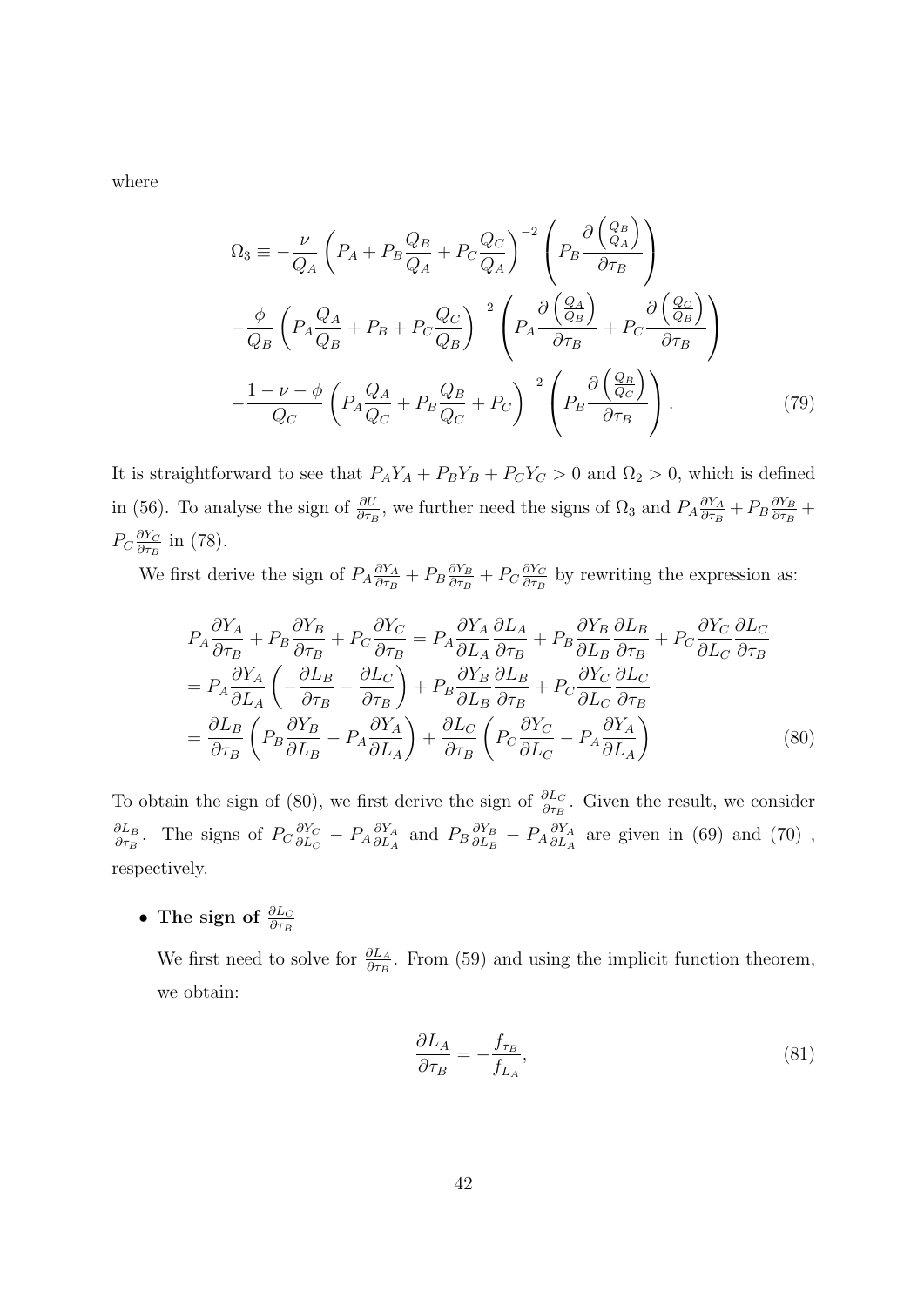$$
f_{\tau_B} = P_C \gamma (\gamma - 1)(\overline{L} - L_A - L_B)^{\gamma - 2} \frac{K_C^{1 - \gamma} L_B}{(1 - \beta)(1 + \tau_B)},
$$
(82)

where  $L_B$  is given as a function of  $L_A$  as written in (58), and  $f_{L_A}$  is given in (62). Substituting these into (81), it follows that:

$$
\frac{\partial L_A}{\partial \tau_B} = \frac{(\gamma - 1)L_A L_B}{(1 + \tau_B) \left\{ (\beta - 1)(\gamma - 1)L_A + (\alpha - 1)(\gamma - 1)L_B + (\alpha - 1)(\beta - 1)L_C \right\}} < 0, (83)
$$

where the inequality follows from  $0 < \alpha < 1$ ,  $0 < \beta < 1$ , and  $0 < \gamma < 1$ . (4) and (5) imply that:

$$
\{P_A(1+\tau_A) + s_A\} \alpha K_A^{1-\alpha} L_A^{\alpha-1} = P_C \gamma K_C^{1-\gamma} L_C^{\gamma-1}.
$$
 (84)

Taking the partial derivative of both sides of this equation with respect to  $\tau_B$ ,

$$
\{P_A(1+\tau_A) + s_A\} \alpha(\alpha-1) K_A^{1-\alpha} L_A^{\alpha-2} \frac{\partial L_A}{\partial \tau_B} = P_C \gamma(\gamma-1) K_C^{1-\gamma} L_C^{\gamma-2} \frac{\partial L_C}{\partial \tau_B}.
$$
 (85)

Since  $\frac{\partial L_A}{\partial \tau_B}$  < 0 as obtained in (83) and 0 <  $\alpha$  < 1, the left hand side of (85) is positive. Since  $0 < \gamma < 1$ , from the right hand side of (85), we obtain:

$$
\frac{\partial L_C}{\partial \tau_B} < 0. \tag{86}
$$

*•* The sign of  $\frac{\partial L_B}{\partial \tau_B}$ 

From (19), it follows that:

$$
\frac{\partial L_B}{\partial \tau_B} = -\frac{\partial L_A}{\partial \tau_B} - \frac{\partial L_C}{\partial \tau_B} > 0,\tag{87}
$$

where the inequality follows from (83) and (86).

Therefore, (69), (70), (80), (86), and (87) together imply that:

$$
P_A \frac{\partial Y_A}{\partial \tau_B} + P_B \frac{\partial Y_B}{\partial \tau_B} + P_C \frac{\partial Y_C}{\partial \tau_B} \le 0 \text{ when } \tau_B \ge \tau_A + \frac{s_A}{P_A}.\tag{88}
$$